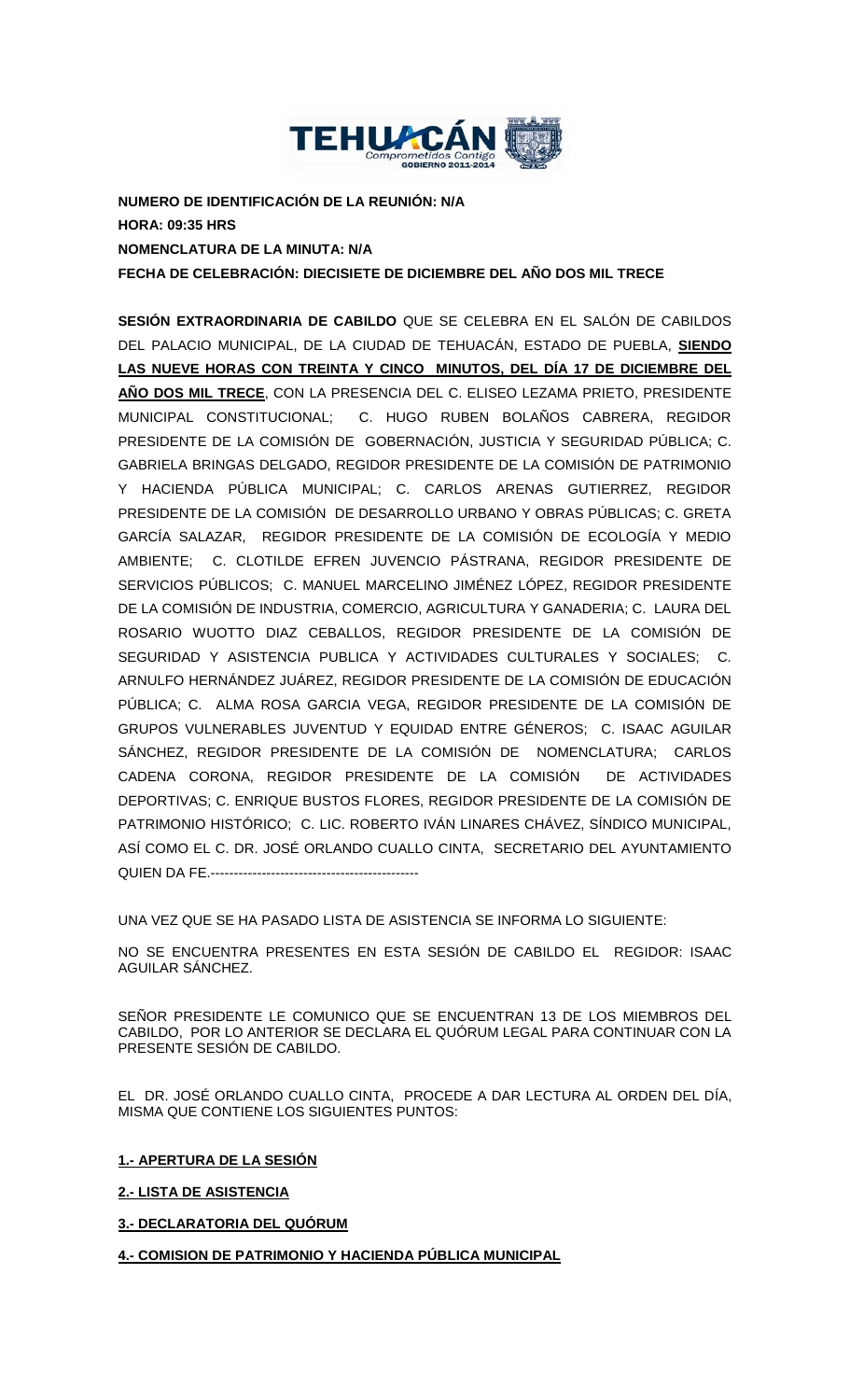ANÁLISIS, DISCUSIÓN Y EN SU CASO APROBACIÓN DEL DICTAMEN QUE CONTIENE LA MODIFICACIÓN AL ACUERDO DE CABILDO DE FECHA 20 DE AGOSTO DEL 2013, MISMO QUE SE REFIERE AL LISTADO DE ACCIONES 2013, A CARGO DE LA SECRETARÍA DE SERVICIOS PÚBLICOS MUNICIPALES, ESPECÍFICAMENTE EN LO QUE RESPECTA A LA ACCIÓN NO. 13005.

# **5.- COMISION DESARROLLO URBANO Y OBRA PÚBLICA MUNICIPAL.**

- ❖ ANALISIS, DISCUSION Y EN SU CASO APROBACION DEL DICTAMEN QUE VERSA SOBRE LA INCLUSION DE SOBRANTES DE VIALIDAD, MISMOS QUE SE ENCUENTRAN UBICADOS ENTRE LAS CALLES CHILPANCINGO Y 23 ORIENTE, SOBRE LA VIALIDAD DENOMINADA BOULEVARD PASTOR ROUAIX, COL. NICOLÁS BRAVO DE ESTA CIUDAD.
- ANÁLISIS, DISCUSIÓN Y EN SU CASO APROBACIÓN DEL DICTAMEN QUE VERSA SOBRE LA AUTORIZACIÓN DE MODIFICACIÓN AL CUADRO DE ÁREAS DE PROYECTO, DE LA LOTIFICACION DEL PREDIO DENOMINADO TEPEYOTITLA UBICADO EN LA POBLACIÓN DE SANTA MARIA COAPAN, RESPECTO DEL ACUERDO DE CABILDO DE FECHA 9 DE ABRIL DEL 2012.
- ANÁLISIS, DISCUSIÓN Y EN SU CASO APROBACIÓN DEL DICTAMEN QUE VERSA SOBRE LA RECEPCIÓN Y ENTREGA DE OBRAS DE URBANIZACIÓN RELATIVAS AL FRACCIONAMIENTO HABITACIONAL DENOMINADO "AGUA BLANCA III", UBICADO EN CALLE LIRIO, NUMERO 2507, EL HUMILLADERO DE ESTA CIUDAD.
- ANÁLISIS, DISCUSIÓN Y EN SU CASO APROBACIÓN DEL DICTAMEN QUE VERSA SOBRE LA RESOLUCIÓN ADMINISTRATIVA NO. 92/2013 DENTRO DEL PROCEDIMIENTO ADMINISTRATIVO CON NÚMERO DE EXPEDIENTE 01193/D, RADICADO EN LA DIRECCIÓN DE DESARROLLO URBANO DEL HONORABLE AYUNTAMIENTO DE TEHUACÁN.
- ANÁLISIS, DISCUSIÓN Y EN SU CASO APROBACIÓN DEL DICTAMEN QUE VERSA SOBRE LA RESOLUCIÓN ADMINISTRATIVA NO. 93/2013 DEL EXPEDIENTE QUE SE RADICA EN LA DIRECCION DE DESARROLLO URBANO DEL HONORABLE AYUNTAMIENTO DE TEHUACAN, RELATIVO A LAS VISITAS DE INSPECCIONES CONSIGNADAS EN LAS ACTAS IDENTIFICADAS CON LOS NUMERO DE FOLIO, 02295- D, 02296-D, 02298-D, 02299, 02301-D, 02304-D, 02305-D.

## **6.- COMISIÓN DE SEGURIDAD Y ASISTENCIA PÚBLICA Y ACTIVIDADES CULTURALES Y SOCIALES.**

 ANÁLISIS, DISCUSIÓN Y EN SU CASO APROBACIÓN DEL DICTAMEN QUE VERSA SOBRE LA APROBACIÓN DEL PROGRAMA PARA EL ACCESO DE UNA VIDA LIBRE DE VIOLENCIA CONTRA LAS MUJERES EN EL MUNICIPIO DE TEHUACÁN, CON EL TEMA PROGRAMA PARA LA ATENCIÓN, SANCIÓN Y ERRADICACIÓN DE LA VIOLENCIA CONTRA LA MUJER.

**CLAUSURA.**

**COMISIÓN DE PATRIMONIO Y HACIENDA PÚBLICA MUNICIPAL.- ANÁLISIS, DISCUSIÓN Y EN SU CASO APROBACIÓN DEL DICTAMEN QUE CONTIENE LA MODIFICACIÓN AL ACUERDO DE CABILDO DE FECHA 20 DE AGOSTO DEL 2013, MISMO QUE SE REFIERE AL LISTADO DE ACCIONES 2013, A CARGO DE LA SECRETARÍA DE SERVICIOS PÚBLICOS MUNICIPALES, ESPECÍFICAMENTE EN LO QUE RESPECTA A LA ACCIÓN NO. 13005.** 

SEÑORA REGIDORA TIENE USTED EL USO DE LA PALABRA.

LA C. GABRIELA BRINGAS DELGADO, PROCEDE A DAR LECTURA AL DICTAMEN DE REFERENCIA, MISMO QUE A LA LETRA DICE:

# **"… HONORABLE CABILDO:**

LOS SUSCRITOS REGIDORES **GABRIELA BRINGAS DELGADO, GRETA GARCÍA SALAZAR Y HUGO RUBEN BOLAÑOS CABRERA**, PRESIDENTE E INTEGRANTES DE LA COMISIÓN DE PATRIMONIO Y HACIENDA PÚBLICA MUNICIPAL DEL HONORABLE AYUNTAMIENTO, POR ESTE MEDIO Y CON FUNDAMENTO EN LO DISPUESTO POR EL ARTÍCULO 92 FRACCIONES III, IV, V Y VII DE LA LEY ORGÁNICA MUNICIPAL SOMETEMOS A ESTE HONORABLE CUERPO COLEGIADO EL **ANALISIS, DISCUSIÓN Y EN SU CASO APROBACIÓN DEL DICTAMEN QUE CONTIENE LA MODIFICACION AL ACUERDO DE CABILDO DE FECHA 20 DE AGOSTO DEL 2013, QUE SE REFIERE A LARATIFICACIÓN Y** PRIORIDAD DEL LISTADO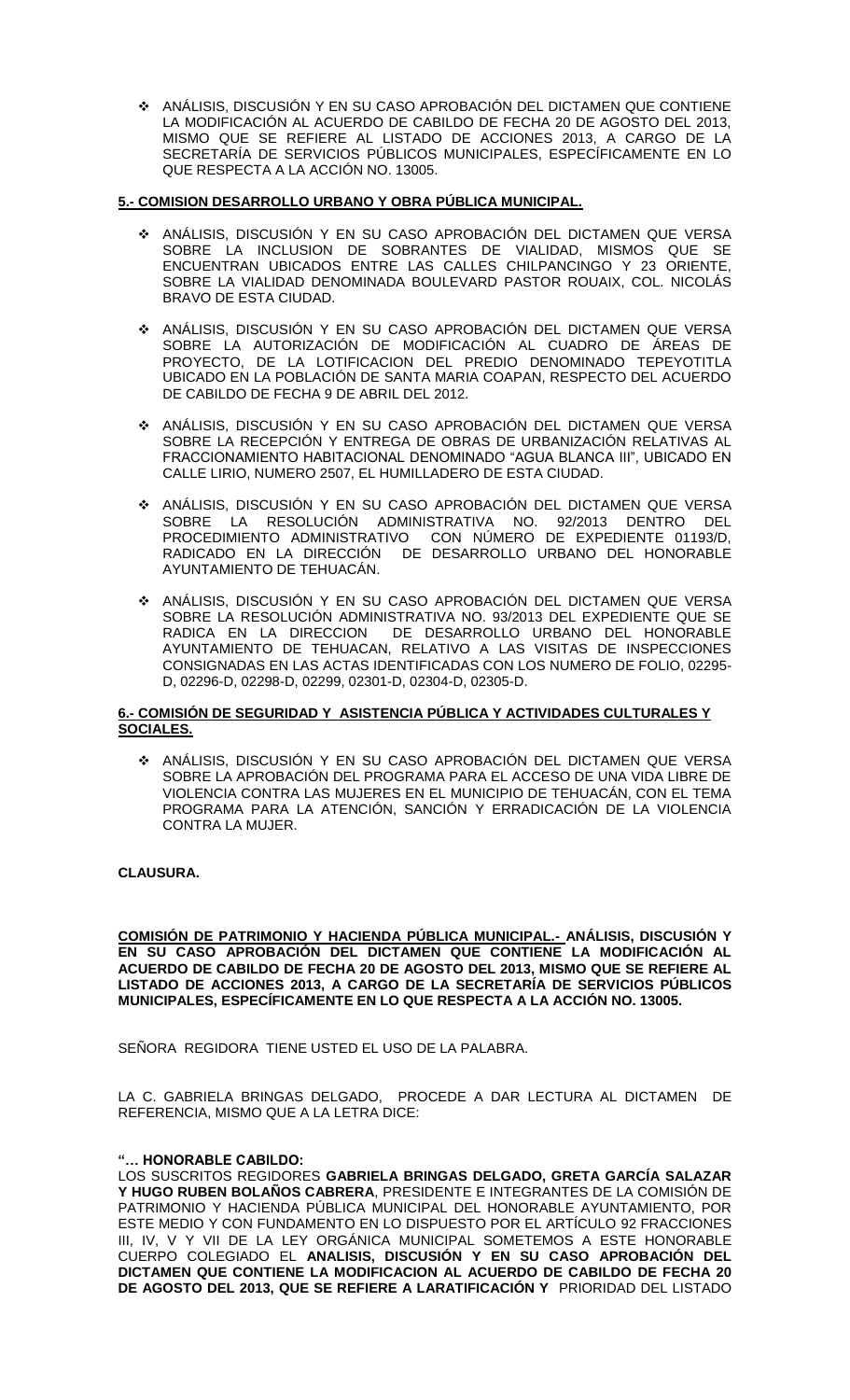DE ACCIONES 2013, A CARGO DE LA SECRETARIA DE SERVICIOS PUBLICOS MUNICIPALES, ESPECIFICAMENTE EN LO QUE RESPECTA A LA ACCION 13005. LO ANTERIOR CON BASE EN LOS SIGUIENTES:

## **C O N S I D E R A N D O S**

**I.-** QUE EL PÁRRAFO PRIMERO DE LA FRACCIÓN II DEL ARTÍCULO 115 DE LA CONSTITUCIÓN POLÍTICA DE LOS ESTADOS UNIDOS MEXICANOS, DETERMINA QUE LOS AYUNTAMIENTOS TENDRÁN FACULTADES PARA APROBAR, DE ACUERDO CON LAS LEYES EN MATERIA MUNICIPAL QUE DEBERÁN EXPEDIR LAS LEGISLATURAS DE LOS ESTADOS, LOS BANDOS DE POLICÍA Y GOBIERNO, LOS REGLAMENTOS, CIRCULARES Y DISPOSICIONES ADMINISTRATIVAS DE OBSERVANCIA GENERAL DENTRO DE SUS RESPECTIVAS JURISDICCIONES, QUE ORGANICEN LA ADMINISTRACIÓN PÚBLICA MUNICIPAL, REGULEN LAS MATERIAS, PROCEDIMIENTOS, FUNCIONES Y SERVICIOS PÚBLICOS DE SU COMPETENCIA Y ASEGUREN LA PARTICIPACIÓN CIUDADANA Y VECINAL; MISMA DISPOSICIÓN QUE ES TRASLADADA A LA FRACCIÓN III DEL ARTÍCULO 105 DE LA CONSTITUCIÓN POLÍTICA DEL ESTADO LIBRE Y SOBERANO DE PUEBLA;

**II.-** QUE EL ARTÍCULO 76 PRIMER PÁRRAFO DE LA LEY ORGÁNICA MUNICIPAL DETERMINA QUE EL AYUNTAMIENTO SESIONARÁ VÁLIDAMENTE CON LA ASISTENCIA DE LA MAYORÍA DE SUS MIEMBROS Y DEL SECRETARIO DEL AYUNTAMIENTO O LA PERSONA QUE LEGALMENTE LO SUSTITUYA;

**III.-** QUE EL ARTÍCULO 77 DE LA MISMA LEY EN CITA DETERMINA QUE LOS ACUERDOS DE LOS AYUNTAMIENTOS SE TOMARÁN POR MAYORÍA DE VOTOS DEL PRESIDENTE MUNICIPAL, REGIDORES Y SÍNDICO, Y EN CASO DE EMPATE, EL PRESIDENTE MUNICIPAL TENDRÁ VOTO DE CALIDAD;

**IV.-** QUE LA FRACCIÓN XVIII DEL ARTÍCULO 78 DE LA LEY ORGÁNICA MUNICIPAL DETERMINA EN SU PARTE CONDUCENTE QUE SON ATRIBUCIONES DE LOS AYUNTAMIENTOS EL DE PROMOVER CUANTO SE ESTIME CONVENIENTE PARA EL PROGRESO ECONÓMICO, SOCIAL Y CULTURAL DEL MUNICIPIO;

**V.-** QUE EN LAS FRACCIONES I, III, IV, V Y VII DEL ARTÍCULO 92 DE LA LEY INVOCADA EN EL CONSIDERANDO INMEDIATO ANTERIOR, ESTABLECE QUE SON FACULTADES Y OBLIGACIONES DE LOS REGIDORES, EJERCER LA DEBIDA INSPECCIÓN Y VIGILANCIA, EN LOS RAMOS A SU CARGO; EJERCER LAS FACULTADES DE DELIBERACIÓN Y DECISIÓN DE LOS ASUNTOS QUE LE COMPETEN AL AYUNTAMIENTO; FORMAR PARTE DE LAS COMISIONES, PARA LAS QUE FUEREN DESIGNADOS POR EL AYUNTAMIENTO; DICTAMINAR E INFORMAR SOBRE LOS ASUNTOS QUE LES ENCOMIENDE EL AYUNTAMIENTO; Y FORMULAR AL AYUNTAMIENTO LAS PROPUESTAS DE ORDENAMIENTOS EN ASUNTOS MUNICIPALES, Y PROMOVER TODO LO QUE CREA CONVENIENTE AL BUEN SERVICIO PÚBLICO.

 **VI.-** QUE LA COMISIÓN DE PATRIMONIO Y HACIENDA PÚBLICA MUNICIPAL DE LA CUAL FORMAMOS PARTE ES UNA COMISIÓN PERMANENTE, TAL Y COMO LO ESTABLECE LA FRACCIÓN II DEL ARTÍCULO 96 DE LA LEY ORGÁNICA MUNICIPAL.

 **VII.-** QUE LOS ARTÍCULOS 140 Y 141 DE LA LEY ORGÁNICA MUNICIPAL ESTABLECEN QUE EL PATRIMONIO MUNICIPAL SE CONSTITUYE POR LA UNIVERSALIDAD DE LOS DERECHOS Y ACCIONES DE QUE ES TITULAR EL MUNICIPIO, LOS CUALES PUEDEN VALORARSE ECONÓMICAMENTE Y SE ENCUENTRAN DESTINADO A LA REALIZACIÓN DE SUS FINES; ASI MISMO, FORMAN PARTE DEL PATRIMONIO MUNICIPAL, LA HACIENDA PÚBLICA MUNICIPAL, ASÍ COMO AQUELLOS BIENES Y DERECHOS QUE POR CUALQUIER TÍTULO LE TRANSFIERAN AL MUNICIPIO, LA FEDERACIÓN, EL ESTADO, LOS PARTICULARES O CUALQUIER OTRO ORGANISMO PÚBLICO O PRIVADO.

 **VIII.-** DE IGUAL FORMA, LOS AYUNTAMIENTO, DE CONFORMIDAD CON LA LEY, ADMINISTRARÁN LIBREMENTE LA HACIENDA PÚBLICA MUNICIPAL Y DEBERÁN, DENTRO DE LOS LÍMITES LEGALES CORRESPONDIENTES Y DE ACUERDO CON EL PRESUPUESTO DE EGRESOS Y EL PLAN DE DESARROLLO MUNICIPAL VIGENTES, ATENDER EFICAZMENTE LOS DIFERENTES RAMOS DE LA ADMINISTRACIÓN PÚBLICA MUNICIPAL, DE ACUERDO A LO PREVISTO EN LO ESTATUIDO POR EL DIVERSO 143 DE LA LEY ORGÁNICA MUNICIPAL.

 **IX.-** QUE EL ARTÍCULO 150 DE LA MULTICITADA LEY ORGÁNICA MUNICIPAL ESTABLECE QUE EL GASTO MUNICIPAL SE EJERCERÁ DE ACUERDO A LO QUE DETERMINE EL AYUNTAMIENTO;

 **X.-** QUE EL ARTÍCULO 2 FRACCIÓN 1ª DE LA LEY DE ADQUISICIONES, ARRENDAMIENTOS Y SERVICIOS DEL SECTOR PÚBLICO ESTATAL Y MUNICIPAL ESTABLECE QUE PARA EL MEJOR CUMPLIMIENTO DE SU OBJETO, LAS DISPOSICIONES DE ESTA LEY ESTABLECEN Y REGULAN LAS ACCIONES RELATIVAS A LA PLANEACIÓN, PROGRAMACIÓN, PRESUPUESTACIÓN, CONTRATACIÓN, GASTO, EJECUCIÓN Y CONTROL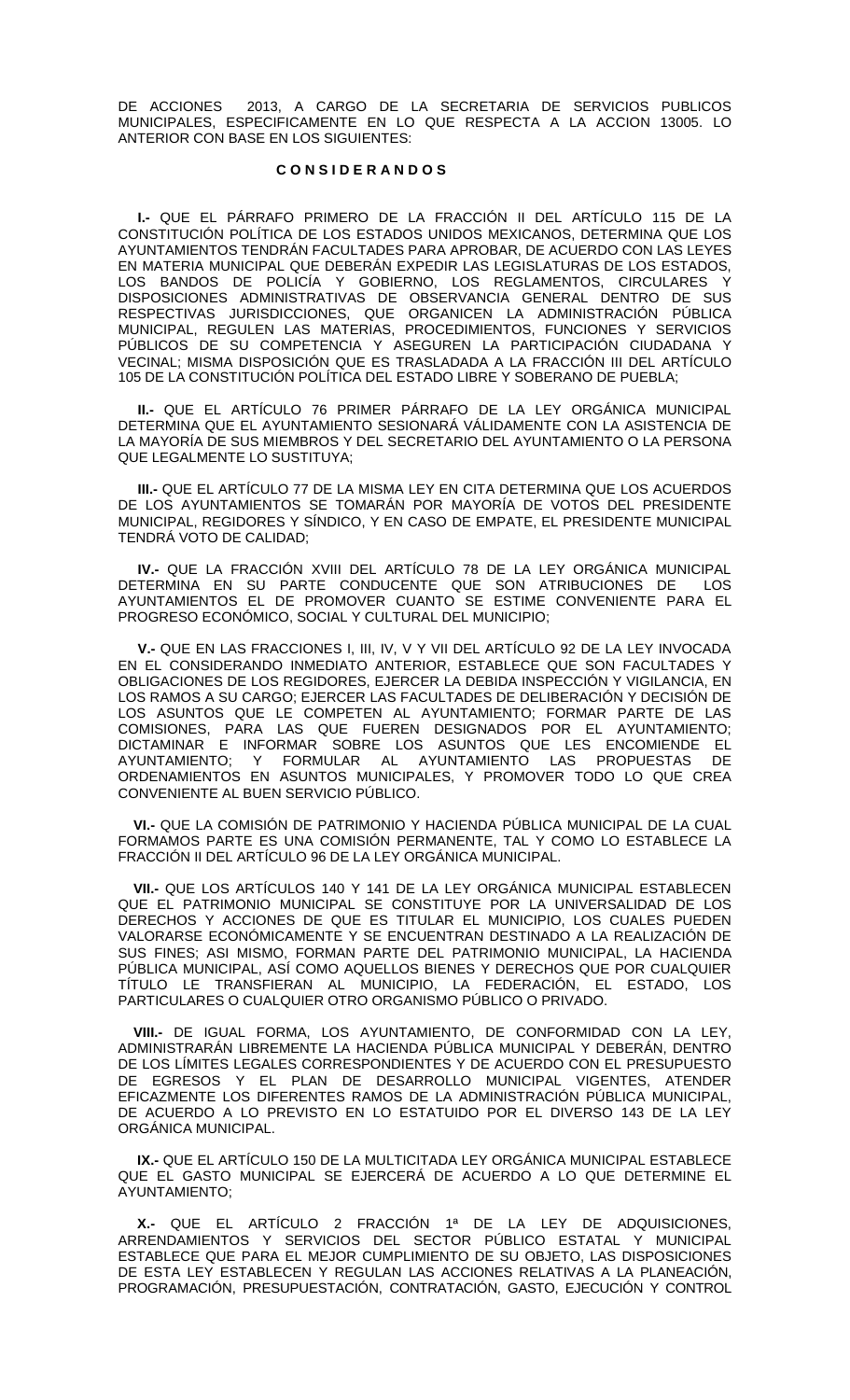QUE, EN MATERIA DE ADQUISICIONES, ARRENDAMIENTOS Y PRESTACIÓN DE SERVICIOS REALICEN EL PODER EJECUTIVO DEL ESTADO Y LOS GOBIERNOS MUNICIPALES, A TRAVÉS DE SUS TITULARES O DE QUIEN LOS PRESIDA Y REPRESENTE EN EL CASO DE LOS AYUNTAMIENTOS, DE LAS UNIDADES ADMINISTRATIVAS QUE DEPENDAN DIRECTAMENTE DE AQUELLOS, DE LAS DEPENDENCIAS DE LA ADMINISTRACIÓN PÚBLICA CENTRALIZADA ESTATAL Y MUNICIPAL Y DE LAS ENTIDADES PARAESTATALES Y PARAMUNICIPALES;

 **XI.-** QUE EN SESIÓN DE CABILDO DE FECHA PRIMERO DE FEBRERO DEL AÑO 2013 SE APROBÓ POR MAYORÍA DE LOS INTEGRANTES DE LOS MIEMBROS DEL AYUNTAMIENTO, LA RATIFICACIÓN DEL LISTADO DE OBRAS Y ACCIONES A CARGO DE LA SECRETARÍA DE SERVICIOS PÚBLICOS MUNICIPALES, QUE SERIAN FINANCIADAS CON LOS FONDOS DEL PROGRAMA DIRECTO CORRESPONDIENTES AL EJERCICIO FISCAL 2013

 **XII.-** QUE MEDIANTE MEMORÁNDUM NO. 397/2013 DE FECHA 23 DE JULIO DEL 2013, MISMO QUE FUE RECIBIDO EN LA SECRETARÍA DEL AYUNTAMIENTO EL DÍA PRIMERO DE AGOSTO DEL 2013, EL SECRETARIO DE SERVICIOS PÚBLICOS MUNICIPALES ING. SERGIO MARTÍNEZ GÁLVEZ, INFORMA QUE EN VIRTUD DE QUE LAS OBRAS CONTENIDAS EN EL LISTADO DE OBRAS Y ACCIONES RATIFICADAS EN LA SESIÓN DE CABILDO ANTES CITADA HAN SIDO CAMBIADAS DE FONDO Y QUE POR LO TANTO SU EJECUCIÓN ESTARÁ A CARGO DE LA DIRECCIÓN DE OBRAS PÚBLICAS, ES NECESARIO RATIFICAR Y DAR PRIORIDAD AL LISTADO DE ACCIONES 2013 AHÍ CITADAS, ASÍ TAMBIÉN EN DICHO MEMORÁNDUM ENLISTA LAS OBRAS QUE ESTARÁN A CARGO DE LA SECRETARÍA DE SERVICIOS PÚBLICOS MUNICIPALES DEL EJERCICIO 2013, POR PROGRAMA DIRECTO, PARA SU DEBIDA RATIFICACIÓN, MISMAS QUE ESTÁN CONTENIDAS EN LA TABLA SIGUIENTE:

| <b>NO. DE OBRA</b> | <b>NOMBRE</b>                                         | <b>MONTO</b> |
|--------------------|-------------------------------------------------------|--------------|
|                    | ADQUISICIÓN DE MATERIAL ELÉCTRICO                     |              |
|                    | REHABILITACIÓN<br>ΙA<br>PARA<br>DE                    |              |
|                    | LUMINARIAS EN LA COLONIA POBLADO                      |              |
|                    | EL RIEGO (MARCHAS EXPLORATORIAS)                      |              |
| 13003              | DEL MUNICIPIO DE TEHUACÁN PUEBLA.                     | \$62,004.12  |
|                    | ADQUISICIÓN DE MATERIAL ELÉCTRICO                     |              |
|                    | PARA LA REHABILITACIÓN DE IMAGEN                      |              |
|                    | URBANA DEL CENTRO DE TEHUACÁN                         |              |
| 13005              | PUEBLA.                                               | \$176,602.29 |
|                    | ADQUISICIÓN DE MATERIAL ELÉCTRICO                     |              |
|                    | MANTENIMIENTO<br>PARA EL<br>I AS                      |              |
|                    | DIFERENTES ORDENES DE TRABAJO EN                      |              |
|                    | ATENCIÓN A LAS SOLICITUDES DE LA                      |              |
|                    | <b>CIUDADANIA</b><br>EN EL<br><b>MUNICIPIO</b><br>DE. |              |
| 13006              | TEHUACAN PUEBLA.                                      | \$145,613.29 |

**\$384,219.70**

 **XIII.-** QUE EN SESIÓN DE CABILDO DE FECHA 20 DE AGOSTO DEL 2013, POR UNANIMIDAD DE 14 VOTOS A FAVOR DE LOS INTEGRANTES DE LOS MIEMBROS DEL AYUNTAMIENTO, SE APROBÓ Y RATIFICÓ EL LISTADO DE OBRAS DETALLADAS EN LA TABLA ANTES CITADA.

 **XIV.-** QUE MEDIANTE MEMORÁNDUM NO. 132/2013 DE FECHA 13 DE DICIEMBRE DEL 2013, EL SECRETARIO DE SERVICIOS PÚBLICOS MUNICIPALES, ING. SERGIO MARTÍNEZ GALVEZ, SOLICITA SE MODIFIQUE EL MONTO DE LA ACCIÓN NO. 13005 CONTENIDA EN LA TABLA ANTES CITADA PARA QUE QUEDE DE LA SIGUIENTE MANERA:

| NO. DE      |                                                      |              |
|-------------|------------------------------------------------------|--------------|
| <b>OBRA</b> | <b>NOMBRE</b>                                        | <b>MONTO</b> |
|             | ADQUISICION DE MATERIAL ELECTRICO                    |              |
|             | PARA LA REHABILITACIÓN DE LUMINARIAS                 |              |
|             | EN LA COLONIA POBLADO EL<br><b>RIEGO</b>             |              |
|             | (MARCHAS EXPLORATORIAS)<br><b>DEL</b>                |              |
| 13003       | MUNICIPIO DE TEHUACÁN PUEBLA.                        | \$62,004.12  |
|             | ELÉCTRICO<br>ADQUISICION DE MATERIAL                 |              |
|             | PARA LA REHABILITACIÓN<br>DE IMAGEN                  |              |
|             | URBANA DEL CENTRO DE TEHUACÁN                        |              |
| 13005       | PUEBLA.                                              | \$212,778.60 |
|             | ADQUISICIÓN DE MATERIAL ELÉCTRICO                    |              |
|             | <b>MANTENIMIENTO</b><br>PARA<br>EL.<br>LAS<br>А      |              |
|             | DIFERENTES ORDENES DE TRABAJO EN                     |              |
|             | <b>ATENCION</b><br>LAS SOLICITUDES DE<br>A<br>LA     |              |
| 13006       | <b>CIUDADANÍA</b><br><b>MUNICIPIO</b><br>DE<br>EN EL | \$145,613.29 |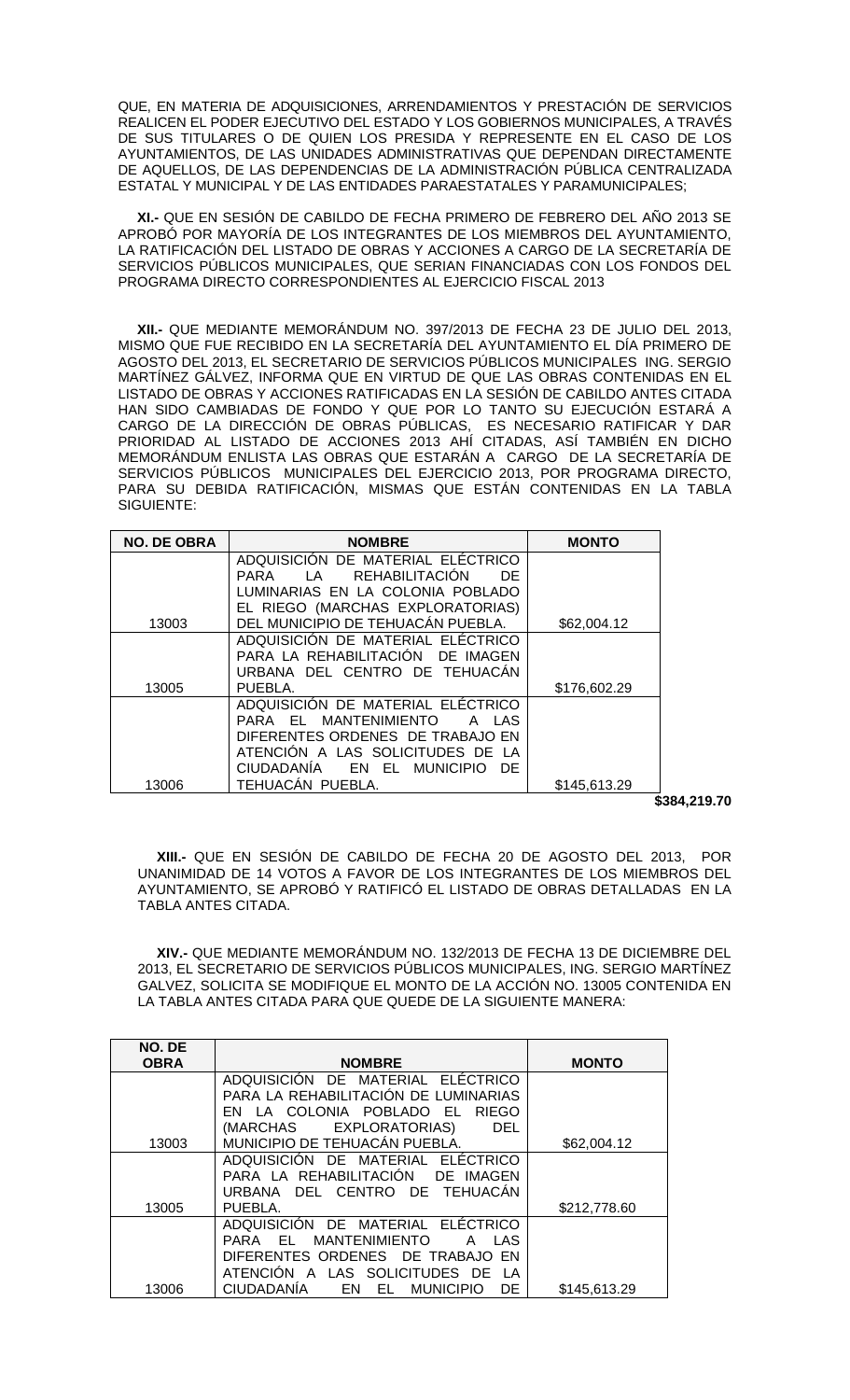|                  | \$420,396.01 |
|------------------|--------------|
|                  |              |
| TEHUACÁN PUEBLA. |              |

POR LO EXPUESTO EN LOS CONSIDERANDOS QUE ANTECEDEN Y EN USO DE LAS FACULTADES CONFERIDAS SE PROPONE A CONSIDERACIÓN DE ESTE HONORABLE CUERPO COLEGIADO EL SIGUIENTE:

# **D I C T A M E N.**

**ÚNICO:** SE APRUEBE POR ESTE HONORABLE CABILDO LA MODIFICACION AL ACUERDO DE CABILDO DE FECHA 20 DE AGOSTO DEL 2013, RESPECTO AL MONTO DE LA ACCION NO. 13005, TAL Y COMO SE DESCRIBE EN LA TABLA CONTENIDA EN EL CONSIDERANDO XIV DEL PRESENTE DICTAMEN, MISMA QUE SE DA POR REPRODUCIDA COMO SI A LA LETRA SE INSERTASE.- ATENTAMENTE.- *"TEHUACAN COMPROMETIDOS CONTIGO".-* TEHUACÁN, PUEBLA, A 16 DE DICIEMBRE DE 2013.- **COMISIÓN DE PATRIMONIO Y HACIENDA PÚBLICA MUNICIPAL.- GABRIELA BRINGAS DELGADO.- PRESIDENTE.- GRETA GARCÍA SALAZAR.- MIEMBRO INTEGRANTES.- HUGO RUBEN BOLAÑOS CABRERA.- MIEMBRO INTEGRANTE.- FIRMAS ILEGIBLES".**

SEÑOR PRESIDENTE MUNICIPAL, REGIDORES Y SINDICO MUNICIPAL, EN VOTACIÓN SE LES CONSULTA SI SE APRUEBA LA PROPUESTA PRESENTADA EN CUESTIÓN, LOS QUE ESTÉN POR LA AFIRMATIVA SÍRVANSE MANIFESTARLO LEVANTANDO LA MANO.

LA REGIDORES ALMA ROSA GARCÍA VEGA Y ENRIQUE BUSTOS FLORES, SE ABSTIENEN DE EMITIR SU VOTO, POR LO QUE EL DR. JOSÉ ORLANDO CUALLO CINTA, LES PREGUNTA SI TIENEN ALGÚN ARGUMENTO AL RESPECTO, MANIFESTANDO LOS REGIDORES QUE NO TIENEN ARGUMENTO ALGUNO.

HABIÉNDOSE ANALIZADO AMPLIAMENTE EL CONTENIDO DEL DICTAMEN DE REFERENCIA, POR MAYORÍA CON 11 VOTOS A FAVOR Y 2 ABSTENCIONES POR PARTE DE LOS REGIDORES ALMA ROSA GARCÍA VEGA Y ENRIQUE BUSTOS FLORES, INTEGRANTES DEL HONORABLE CABILDO, SE DETERMINA EL SIGUIENTE:

# **A C U E R D O**

**ÚNICO:** SE APRUEBA POR ESTE HONORABLE CABILDO LA MODIFICACION AL ACUERDO DE CABILDO DE FECHA 20 DE AGOSTO DEL 2013, RESPECTO AL MONTO DE LA ACCION NO. 13005, TAL Y COMO SE DESCRIBE EN LA TABLA CONTENIDA EN EL CONSIDERANDO XIV DEL PRESENTE DICTAMEN, MISMA QUE SE DA POR REPRODUCIDA COMO SI A LA LETRA SE INSERTASE.

LO ANTERIOR CON FUNDAMENTO EN LOS DISPOSITIVOS LEGALES INVOCADOS EN EL DICTAMEN DE REFERENCIA.

**COMISION DESARROLLO URBANO Y OBRA PÚBLICA MUNICIPAL.- ANÁLISIS, DISCUSIÓN Y EN SU CASO APROBACIÓN DEL DICTAMEN QUE VERSA SOBRE LA INCLUSION DE SOBRANTES DE VIALIDAD, MISMOS QUE SE ENCUENTRAN UBICADOS ENTRE LAS CALLES CHILPANCINGO Y 23 ORIENTE, SOBRE LA VIALIDAD DENOMINADA BOULEVARD PASTOR ROUAIX, COL. NICOLÁS BRAVO DE ESTA CIUDAD.** 

SEÑOR REGIDOR TIENE USTED EL USO DE LA PALABRA.

EL C. CARLOS ARENAS GUTIÉRREZ, PROCEDE A DAR LECTURA AL DICTAMEN CORRESPONDIENTE, MISMO QUE A LA LETRA DICE:

# **"… HONORABLE CUERPO EDILICIO DEL AYUNTAMIENTO DE TEHUACÁN, PUEBLA**.

LOS SUSCRITOS ARQ. CARLOS ARENAS GUTIÉRREZ REGIDOR PRESIDENTE, C. GRETA GARCÍA SALAZAR Y C.P. GABRIELA BRINGAS DELGADO, TODOS REGIDORES MIEMBROS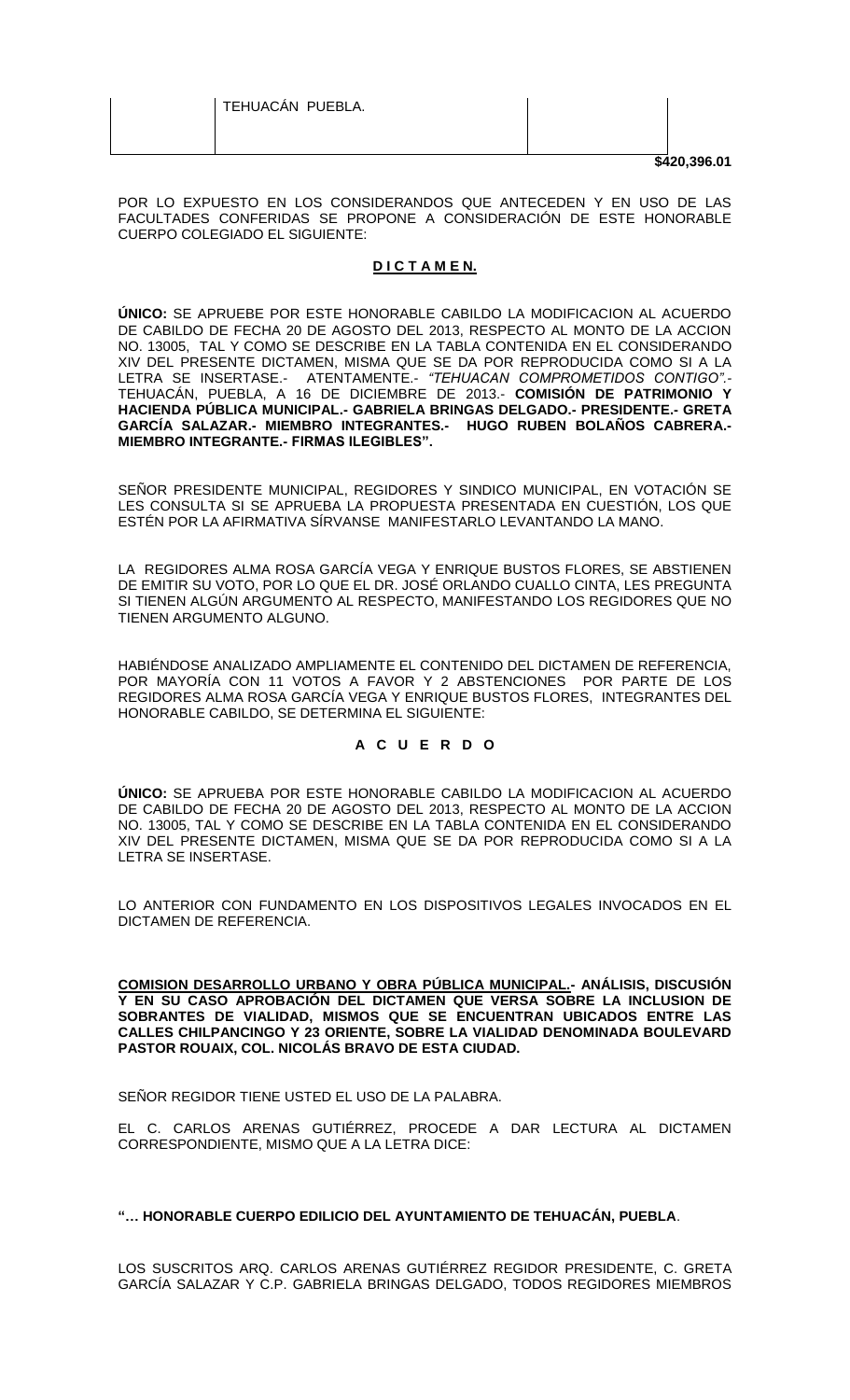DE LA **COMISIÓN DE DESARROLLO URBANO Y OBRAS PÚBLICAS** EN USO DE LAS FACULTADES QUE SE NOS CONFIERE EN TÉRMINOS DE LO QUE DISPONEN LOS ARTÍCULOS **92** FRACCIONES **I, IV, 94, 96** FRACCIÓN **III** Y **98** DE LA LEY ORGÁNICA MUNICIPAL; TOMANDO EN CUENTA LOS ARGUMENTOS DE HECHO Y DE DERECHO QUE EN EL PRESENTE SE VIERTEN, SOMETEMOS A SU CONSIDERACIÓN EL SIGUIENTE DICTAMEN QUE VERSA SOBRE *" LA INCLUSION DE SOBRANTES DE VIALIDAD, MISMOS QUE SE ENCUENTRAN UBICADOS ENTRE LAS CALLES CHILPANCINGO Y 23 ORIENTE, SOBRE LA VIALIDAD DENOMINADA BOULEVARD PASTOR ROUAIX, COLONIA NICOLAS BRAVO DE ESTA CIUDAD DE TEHUACAN PUEBLA ", BASÁNDONOS* EN LOS SIGUIENTES:

## **A N T E C E D E N T E S**

**PRIMERO.-** QUE CON MOTIVO DE LA AUTORIZACIÓN DE LAS OBRAS DE AMPLIACION, REMODELACIÓN, EQUIPAMIENTO, OBRAS DE DRENAJE, PAVIMENTACION, GUARNICIONES Y BANQUETAS REALIZADAS DENTRO DEL PERIODO DE LA ADMINISTRACION CORRESPONDIENTE AL PERIODO 2002 – 2005, ACORDE EN LA TRAZA URBANA, ES DECIR; EN EL ALINEAMIENTO OFICIAL QUE CON FUNDAMENTO EN LO DISPUESTO POR EL PROGRAMA RECTOR DE DESARROLLO URBANO ENTONCES VIGENTE SE DETERMINO PARA LA CORRECTA EJECUCION DE LOS TRABAJOS ANTES REFERIDOS, ESPECIFICAMENTE EN LO CONCERNIENTE A LA OBRA PUBLICA DE APERTURA Y AMPLIACION DE LA VIALIDAD DENOMINADA BOULEVARD PASTOR ROUAIX, UBICADO EN LA COLONIA NICOLAS BRAVO DE ESTA CIUDAD DE TEHUACAN PUEBLA, SE DESPRENDIERON DISTINTAS FRACCIONES DE TERRENOS RESTRINGIDAS ALGUNAS POR TRAZO DE CALLES Y OTRAS DERIVADO DE AREAS SOBRANTES DE VIALIDAD.

POR LO QUE DERIVADO DEL ALINEAMIENTO OFICIAL QUE EN ESE MOMENTO SE PROCEDIO A DETERMINAR, SE OBSERVO QUE DENTRO DE LA PROPIA VIALIDAD DENOMINADA "BOULEVARD PASTOR ROAUIX", COLONIA NICOLAS BRAVO DE ESTA CIUDAD DE TEHUACAN PUEBLA.

**SEGUNDO.-** EN SU OPORTUNIDAD FUE INFORMADA A LA SINDICATURA MUNICIPAL QUE EXISTIAN SOBRANTES DE VIALIDAD EN EL BOULEVARD PASTOR RUAUIX, DE LA COLONIA NICOLAS BRAVO DE ESTE CIUDAD, MISMAS QUE SE ENCUENTRAN DESDE LA CALLE CHILPANCINGO A LA CALLE VEINTITRES ORIENTE, CON LAS SIGUIENTES **MEDIDAS Y COLINDANCIAS POR FRACCIONES:**

1.- \* SUPERFICIE EN BOULEVARD PASTOR ROUAIX, ENTRE CALLE CHILPANCINGO Y CALLE 9 SUR. AREA TOTAL: **665.44 m²**

AL NORESTE: 71.29 METROS COLINDA CON PROPIEDAD PRIVADA. AL SUROESTE: 81.75 METROS COLINDA CON BOULEVARD PASTOR R. AL SURESTE: 18.27 METROS COLINDA CON CALLE 9 SUR. AL NOROESTEE: 4.49 METROS COLINDA CON CALLE CHILPANCINGO.

2.- \* SUPERFICIE EN BOULEVARD PASTOR ROUAIX, ENTRE CALLE 9 SUR Y CALLE EL PALMAR.

AREA TOTAL: **689.66 m²**

AL NORESTE: 44.63 METROS COLINDA CON PROPIEDAD PRIVADA. AL SUROESTE: 41.42 METROS COLINDA CON BOULEVARD PASTOR R. AL SURESTE: 22.00 METROS COLINDA CON CALLE EL PALMAR. AL NOROESTE: 21.25 METROS COLINDA CON CALLE 9 SUR.

3.- \* SUPERFICIE EN BOULEVARD PASTOR ROUAIX, ENTRE CALLE EL PALMAR Y 19 ORIENTE. AREA TOTAL: **1,4352.93m²**

AL NORESTE: EN TRES LINEAS DE NORTE A SUR, LA PRIMERA 9.69 METROS, LA SEGUNDA DE 32.84 METROS, LA TERCERA DE 34.19 METROS COLINDA CON PROPIEDAD **PRIVADA** 

AL SUROESTE: 67.56 METROS COLINDA CON BOULEVARD PASTOR R. AL SURESTE: 24.33 METROS COLINDA CON CALLE 19 ORIENTE. AL NOROESTE: 13.82 METROS COLINDA CON CALLE EL PALMAR.

4.- \* SUPERFICIE EN BOULEVARD PASTOR ROUAIX ESQUINA CON CALLE 19 ORIENTE AREA TOTAL: **106.98 m²**

AL NORESTE: 14.83 METROS COLINDA CON PROPIEDAD PRIVADA. AL SUROESTE: 27.45 METROS COLINDA CON BOULEVARD PASTOR R.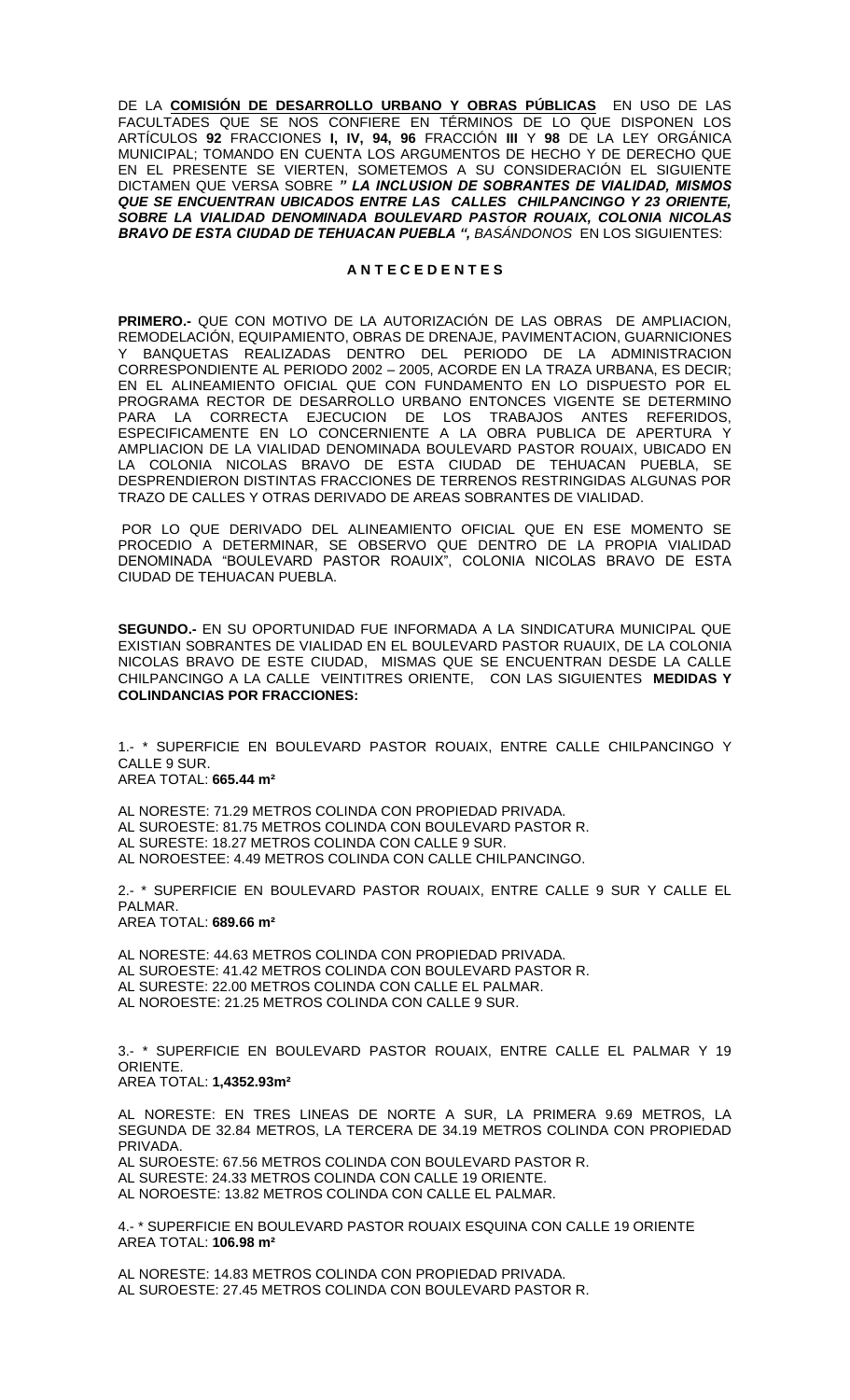AL SURESTE: EN DOS LINEAS, LA PRIMERA DE ORIENTE A PONIENTE 3.60 METROS, LA SEGUNDA DE NORTE A SUR DE 13.45 METROS COLINDA LAS CUALES COLINDAN CON PROPIEDAD PRIVADA. AL NOROESTE: 8.04 METROS COLINDA CON CALLE 19 ORIENTE.

5.- \* SUPERFICIE BOULEVARD PASTOR ROUAIX ESQUINA CON CALLE 21 ORIENTE. AREA TOTAL: **117.86 m²**

AL NORESTE: 18.43 METROS COLINDA CON VIALIDAD AL SUROESTE: 14.09 METROS COLINDA CON BOULEVARD PASTOR R. AL SURESTE: 6.05 METROS COLINDA CON CALLE 21 ORIENTE. AL NOROESTE: EN TRES LINEAS, LA PRIMERA DE PONIENTE A ORIENTE 6.54 METROS, LA SEGUDA DE SUR A NORTE DE 3.48 METROS, LA TERCERA DE PONIENTE A ORIENTE DE 3.24 METROS, LAS CUALES COLINDAN CON PROPIEDAD.

6.- \* SUPERFICIE EN BOULEVARD PASTOR ROAUIX ESQUINA CON CALLE 21 ORIENTE AREA TOTAL: **39.44 m²**

AL NORESTE: 21.68 METROS COLINDA CON VIALIDAD. AL SUROESTE: 21.69 METROS COLINDA CON BOULEVARD PASTOR R. AL SURESTE: 0.51 METROS COLINDA CON VIALIDAD AL NOROESTE: 3.14 METROS COLINDA CON CALLE 21 ORIENTE.

**CUARTO.-** QUE LA DIRECCION DE DESARROLLO URBANO PROCEDIO A LA REALIZACION DE LOS LEVANTAMIENTOS TOPOGRAFICOS DE TODOS Y CADA UNO DE LOS SOBRANTES DE VIALIDAD, TAL Y COMO SE JUSTIFICA CON LOS ANEXOS 1, 2, 3, 4, 5, 6.

**QUINTO.-** QUE SEGÚN EL LEVANTAMIENTO TOPOGRAFICO DE LAS AREAS SEÑALADAS CON ANTELACIÓN SON SOBRANTES DE VIALIDAD, QUE DEBEN INCORPOORARSE AL PATRIMONIO MUNICIPAL, SEGÚN LO ESTABLECIDO EN EL ARTICULO 152 Y 156 DE LA LEY ORGANICA MUNICIPAL.

# **C O N S I D E R A N D O**

**I.-** QUE ES OBLIGACIÓN DE ESTE HONORABLE AYUNTAMIENTO EN TÉRMINOS DE LO QUE DISPONEN LOS ARTÍCULOS **102, 103** Y **105** DE LA CONSTITUCIÓN POLÍTICA DEL ESTADO LIBRE Y SOBERANO DE PUEBLA, CUMPLIR Y HACER CUMPLIR LA CONSTITUCIÓN, LEYES Y REGLAMENTOS SECUNDARIOS QUE EMANEN DEL PACTO FEDERAL; ELLO EN ESTRICTO APEGO Y CONCORDANCIA EN LO DISPUESTO POR EL ARTÍCULO **115** FRACCIÓN **V** DE LA PROPIA CONSTITUCIÓN POLÍTICA DE LOS ESTADOS UNIDOS MEXICANOS.

**II.-** QUE EN TÉRMINOS DE LO DISPUESTO POR LOS ARTICULOS **9** FRACCIONES **I, III, X , XV,**  Y PÁRRAFO ÚLTIMO DE LA LEY GENERAL DE ASENTAMIENTOS HUMANOS Y **78** FRACCIONES **XXXIX**, **XLI** DE LA LEY ORGÁNICA MUNICIPAL DEL ESTADO DE PUEBLA CORRESPONDE A ESTE MUNICIPIO EN EL ÁMBITO DE SU JURISDICCIÓN ENTRE OTROS, ADMINISTRAR LOS PLANES O PROGRAMAS DE DESARROLLO URBANO, DE CENTROS DE POBLACIÓN, ASÍ COMO EXPEDIR LAS AUTORIZACIONES, LICENCIAS O PERMISOS DE USO DE SUELO; EJERCIENDO SUS ATRIBUCIONES EN MATERIA DE DESARROLLO URBANO A TRAVÉS DE LOS CABILDOS DE LOS AYUNTAMIENTOS O CON EL CONTROL Y EVALUACIÓN DE ESTOS.

**III.-** QUE EL ARTÍCULO **92** EN SUS FRACCIONES **III, IV**, Y **V** DE LA LEY ORGÁNICA MUNICIPAL DEL ESTADO DE PUEBLA; ESTABLECE QUE SON FACULTADES Y OBLIGACIONES DE LOS REGIDORES DELIBERAR Y DECIDIR SOBRE LOS ASUNTOS QUE LE COMPETEN AL AYUNTAMIENTO, FORMAR PARTE DE LAS COMISIONES PARA LAS QUE FUEREN DESIGNADOS POR ÉSTE Y DICTAMINAR E INFORMAR SOBRE LOS ASUNTOS QUE SE LES ENCOMIENDE; DISPOSICIÓN QUE SE ARTICULA CON EL ARTICULO **96** FRACCIÓN **III** DE ESA PROPIA LEY, QUE ESTABLECE QUE DENTRO DE LAS COMISIONES PERMANENTES DE REGIDORES SE ENCUENTRAN LA DE DESARROLLO URBANO Y OBRAS PÚBLICAS, MISMA DE LA QUE FORMAMOS PARTE LOS SUSCRITOS Y QUE DEBERÁ ANALIZAR, DISCUTIR Y PROPONER SOBRE LOS ASUNTOS COMPRENDIDOS EN ESAS MATERIAS.

**IV.-** Q U E LA DIRECCIÓN DE DESARROLLO URBANO, EN TERMINOS DE LAS FACULTADES QUE LE CONFIERE EL NUMERAL 18 DEL REGLAMENTO DE CONSTRUCCIONES DE ESTA CIUDAD, DE TEHUACÁN, PUEBLA; APEGÁNDOSE PARA ELLO EN LOS LINEAMIENTOS QUE EN MATERIA DE DESARROLLO URBANO RIGEN EN EL MUNICIPIO, ANALIZÓ EL EXPEDIENTE AFECTO A LA CAUSA, ENCONTRANDOSE QUE DESPUES DE LA REALIZACION DE LAS OBRAS PUBLICAS EN EL PERIODO 2005-2008 EN EL BOULEVARD PASTOR ROUAIX, COLONIA NICOLAS BRAVO DE ESTA CIUDAD DE TEHUACAN PUEBLA, SE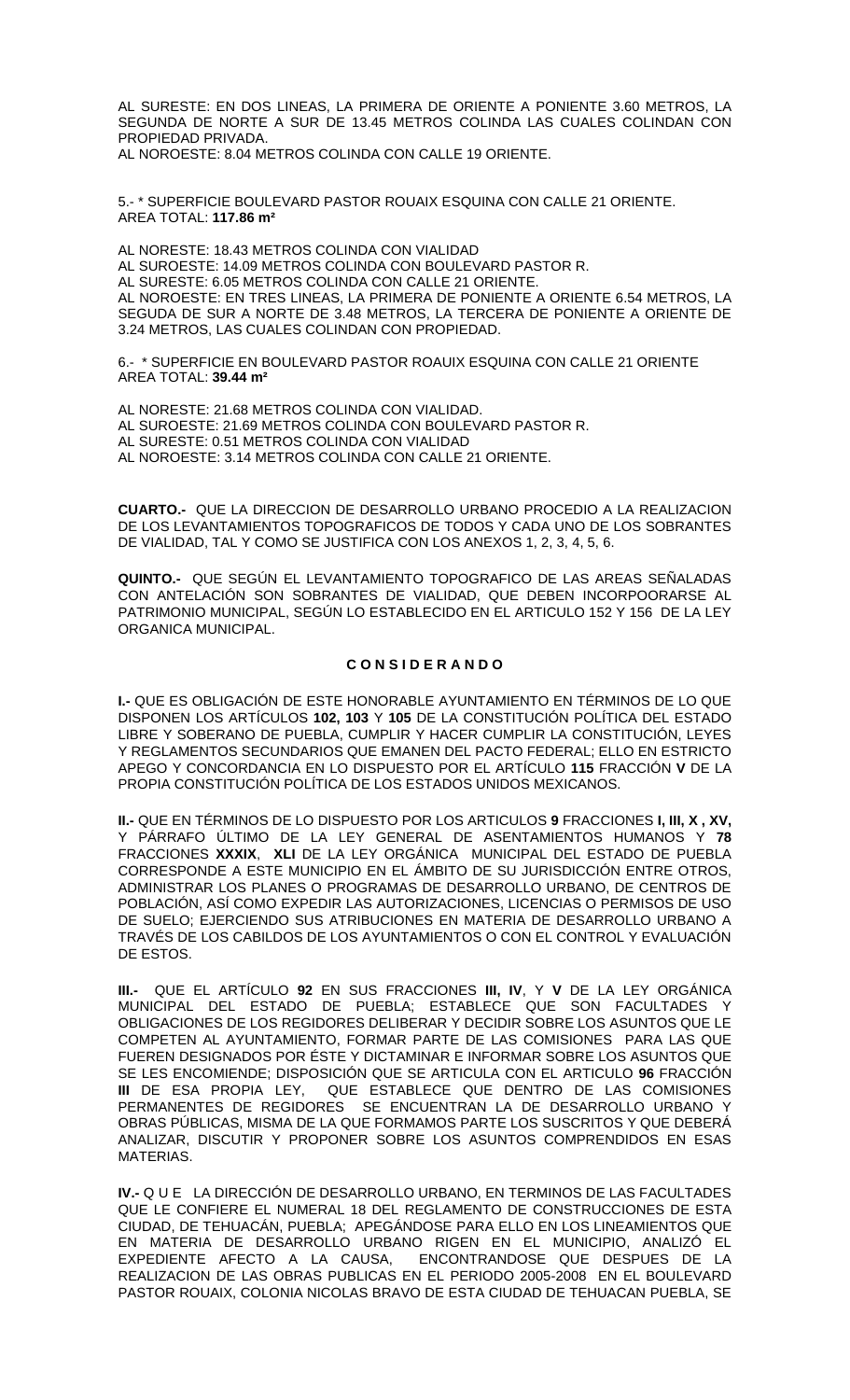OBSERVARON SOBRANTES DE VIALIDAD MISMAS QUE COMPRENDEN 6 FRACCIONES DE TERRENOS CUYAS MEDIIDAS Y COLINDANCIAS SE REITERAN QUE SON:

1.- \* SUPERFICIE EN BOULEVARD PASTOR ROUAIX, ENTRE CALLE CHILPANCINGO Y CALLE 9 SUR. AREA TOTAL: **665.44 m²**

AL NORESTE: 71.29 METROS COLINDA CON PROPIEDAD PRIVADA. AL SUROESTE: 81.75 METROS COLINDA CON BOULEVARD PASTOR R. AL SURESTE: 18.27 METROS COLINDA CON CALLE 9 SUR. AL NOROESTEE: 4.49 METROS COLINDA CON CALLE CHILPANCINGO.

2.- \* SUPERFICIE EN BOULEVARD PASTOR ROUAIX, ENTRE CALLE 9 SUR Y CALLE EL PALMAR.

AREA TOTAL: **689.66 m²**

AL NORESTE: 44.63 METROS COLINDA CON PROPIEDAD PRIVADA. AL SUROESTE: 41.42 METROS COLINDA CON BOULEVARD PASTOR R. AL SURESTE: 22.00 METROS COLINDA CON CALLE EL PALMAR. AL NOROESTE: 21.25 METROS COLINDA CON CALLE 9 SUR.

3.- \* SUPERFICIE EN BOULEVARD PASTOR ROUAIX, ENTRE CALLE EL PALMAR Y 19 ORIENTE. AREA TOTAL: **1,4352.93m²**

AL NORESTE: EN TRES LINEAS DE NORTE A SUR, LA PRIMERA 9.69 METROS, LA SEGUNDA DE 32.84 METROS, LA TERCERA DE 34.19 METROS COLINDA CON PROPIEDAD PRIVADA.

AL SUROESTE: 67.56 METROS COLINDA CON BOULEVARD PASTOR R. AL SURESTE: 24.33 METROS COLINDA CON CALLE 19 ORIENTE. AL NOROESTE: 13.82 METROS COLINDA CON CALLE EL PALMAR.

4.- \* SUPERFICIE EN BOULEVARD PASTOR ROUAIX ESQUINA CON CALLE 19 ORIENTE AREA TOTAL: **106.98 m²**

AL NORESTE: 14.83 METROS COLINDA CON PROPIEDAD PRIVADA. AL SUROESTE: 27.45 METROS COLINDA CON BOULEVARD PASTOR R. AL SURESTE: EN DOS LINEAS, LA PRIMERA DE ORIENTE A PONIENTE 3.60 METROS, LA SEGUNDA DE NORTE A SUR DE 13.45 METROS COLINDA LAS CUALES COLINDAN CON PROPIEDAD PRIVADA. AL NOROESTE: 8.04 METROS COLINDA CON CALLE 19 ORIENTE.

5.- \* SUPERFICIE BOULEVARD PASTOR ROUAIX ESQUINA CON CALLE 21 ORIENTE. AREA TOTAL: **117.86 m²**

AL NORESTE: 18.43 METROS COLINDA CON VIALIDAD AL SUROESTE: 14.09 METROS COLINDA CON BOULEVARD PASTOR R. AL SURESTE: 6.05 METROS COLINDA CON CALLE 21 ORIENTE. AL NOROESTE: EN TRES LINEAS, LA PRIMERA DE PONIENTE A ORIENTE 6.54 METROS, LA SEGUDA DE SUR A NORTE DE 3.48 METROS, LA TERCERA DE PONIENTE A ORIENTE DE 3.24 METROS, LAS CUALES COLINDAN CON PROPIEDAD.

6.- \* SUPERFICIE EN BOULEVARD PASTOR ROAUIX ESQUINA CON CALLE 21 ORIENTE AREA TOTAL: **39.44 m²**

AL NORESTE: 21.68 METROS COLINDA CON VIALIDAD. AL SUROESTE: 21.69 METROS COLINDA CON BOULEVARD PASTOR R. AL SURESTE: 0.51 METROS COLINDA CON VIALIDAD AL NOROESTE: 3.14 METROS COLINDA CON CALLE 21 ORIENTE.

DATOS QUE SE CORROBORAN CON LOS PLANOS TOPOGRAFICOS REALIZADOS POR EL AREA DE TOPOGRAFIA DE LA DIRECCION DE DESARROLLO URBANO DEL MUNICIPIO DE TERHUACAN PUEBLA,

**IV.-** POR LO QUE EN CUMPLIMIENTO A LO ESTABLECIDO EN EL ARTICULO 152 DE LA LEY ORGANICA MUNICIPAL LOS BIENES DEL DOMINIO PUBLICO MUNICIPAL SON AQUELLOS INMUEBLES DESTINADOS POR EL MUNICIPIO A UN SERVICIO PUBLICO, O EQUIPAMIENTO O EN CASO COMO EL CONCRETO DE USO COMUN, POR LO QUE DICHAS AREAS SEÑALADAS EN EL PUNTO ANTERIOR INEMDIATO PUEDEN SER DESTINADAS AL USO COMUN O SATISFACER LAS NECESIDADES DE LA POBLACION, INCLUSO SER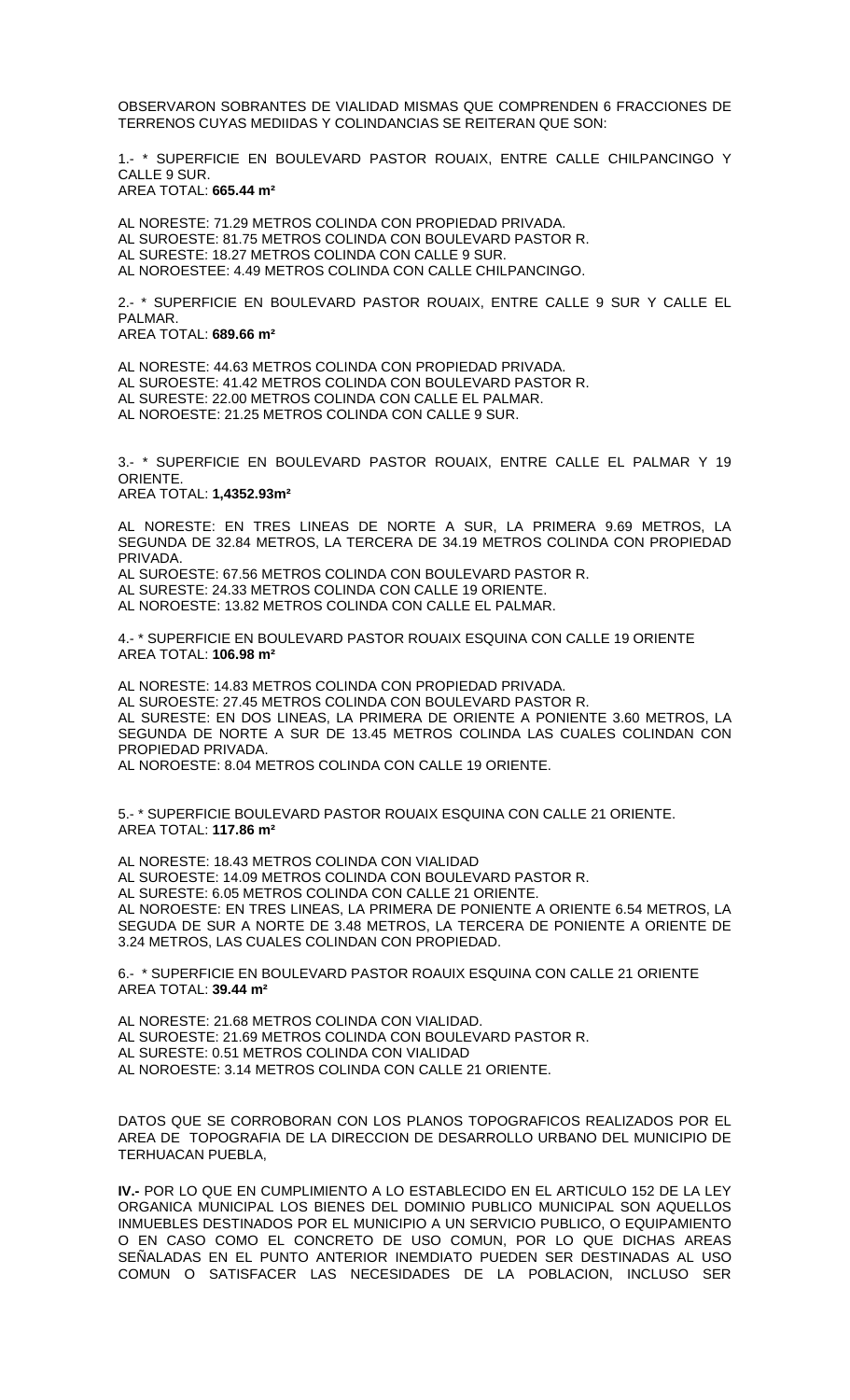DESTINADAS A AREAS VERDES, SEGÚN EL PROPIO MUNICIPIO CORRESPONDA EL USO QUE CONSIDERE MAS VIABLE Y DE PRIORIDAD A LA COMUNIDAD.

**V.-** POR LO QUE, A FIN DE QUE SEAN DESTINADOS A AREAS VERDES, O A CUALQUIER OTRO FIN, ES PROCEDENTE QUE EL H. AYUNTAMIENTO A TRAVES DE LA SINDICATURA MUNCIPAL, PROCEDA A LA REALIZACION DE LOS TRAMITES CORRESPONDIENTES A FIN DE LLEVAR A CABO LA INCLUSION DE DICHAS AREAS AL PATRIMONIO MUNICIPAL, Y QUE ESTE BAJO LA ADMINISTRACION DEL PROPIO MUNICIPIO, O EN SU DEFECTO SE DE EL USO PROPIO A FIN DE SATISFACER NECESIDADES DE LA PROPIA COLECTIVIDAD QUE HABITA EN DICHA COLONIA, Y PROVEER DE ESTOS ESPACIOS DE LOS SERVICIOS PUBLICOS MUNICIPALES DE ACUERDO AL PROPIO DESTINO QUE SE LES OTORGUE, ESTO CON FUNDAMENTO EN LOS ARTICULOS 197, 198, 199 DE LA LEY ORGANICA MUNICIPAL.

# **D I C T A M E N**

*PRIMERO.- SE APRUEBE LA INCLUSION DE SOBRANTES DE VIALIDAD, MISMOS QUE SE ENCUENTRAN UBICADOS ENTRE LAS CALLES CHILPANCINGO Y 23 ORIENTE, SOBRE LA VIALIDAD DENOMINADA BOULEVARD PASTOR ROUAIX, COLONIA NICOLAS BRAVO DE ESTA CIUDAD DE TEHUACAN PUEBLA".*

*SEGUNDO.- QUE EL H. CABILDO DE ESTA CIUDAD, INSTRUYA AL C. SINDICO MUNICIPAL A REALIZAR LAS GESTIONES SUFICIENTES Y BASTANTES A EFECTO DE QUE LOS SOBRANTES DE VIALIDAD, SE INCORPOREN AL PATRIMONIO MUNICIPAL Y SE DESTINEN PARA LAS NECESIDADES PROPIAS DE LA COLECTIVIDAD.-* **COMISIÓN DE DESARROLLO URBANO Y OBRAS PÚBLICAS.- TEHUACÁN, PUEBLA A DIEZ DE DICIEMBRE DEL AÑO DOS MIL TRECE.- ARQ. CARLOS ARENAS GUTIÉRREZ.- REGIDOR PRESIDENTE.- C. GRETA GARCÍA SALAZAR.- REGIDOR MIEMBRO.- C.P. GABRIELA BRINGAS DELGADO.- REGIDOR MIEMBRO.- FIRMAS ILEGIBLES".**

SEÑOR PRESIDENTE MUNICIPAL, REGIDORES Y SINDICO MUNICIPAL, EN VOTACIÓN SE LES CONSULTA SI SE APRUEBA LA PROPUESTA PRESENTADA EN CUESTIÓN, LOS QUE ESTÉN POR LA AFIRMATIVA SÍRVANSE MANIFESTARLO LEVANTANDO LA MANO.

HABIÉNDOSE ANALIZADO AMPLIAMENTE EL CONTENIDO DEL DICTAMEN DE REFERENCIA, POR MAYORÍA CON 13 VOTOS A FAVOR, DE LOS INTEGRANTES DEL HONORABLE CABILDO, SE DETERMINA EL SIGUIENTE:

# **A C U E R D O**

**PRIMERO.- SE APRUEBA LA INCLUSIÓN DE SOBRANTES DE VIALIDAD, MISMOS QUE SE ENCUENTRAN UBICADOS ENTRE LAS CALLES CHILPANCINGO Y 23 ORIENTE, SOBRE LA VIALIDAD DENOMINADA BOULEVARD PASTOR ROUAIX, COLONIA NICOLAS BRAVO DE ESTA CIUDAD DE TEHUACAN PUEBLA.**

**SEGUNDO.- EL H. CABILDO DE ESTA CIUDAD, INSTRUYE AL C. SINDICO MUNICIPAL A REALIZAR LAS GESTIONES SUFICIENTES Y BASTANTES A EFECTO DE QUE LOS SOBRANTES DE VIALIDAD, SE INCORPOREN AL PATRIMONIO MUNICIPAL Y SE DESTINEN PARA LAS NECESIDADES PROPIAS DELA COLECTIVIDAD.** 

LO ANTERIOR CON FUNDAMENTO EN LOS DISPOSITIVOS LEGALES INVOCADOS EN EL DICTAMEN DE REFERENCIA.

**COMISIÓN DESARROLLO URBANO Y OBRAS PÚBLICAS.- ANÁLISIS, DISCUSIÓN Y EN SU CASO APROBACIÓN DEL DICTAMEN QUE VERSA SOBRE LA AUTORIZACIÓN DE MODIFICACIÓN AL CUADRO DE ÁREAS DE PROYECTO, DE LA LOTIFICACION DEL PREDIO DENOMINADO TEPEYOTITLA UBICADO EN LA POBLACIÓN DE SANTA MARIA COAPAN, RESPECTO DEL ACUERDO DE CABILDO DE FECHA 9 DE ABRIL DEL 2012.**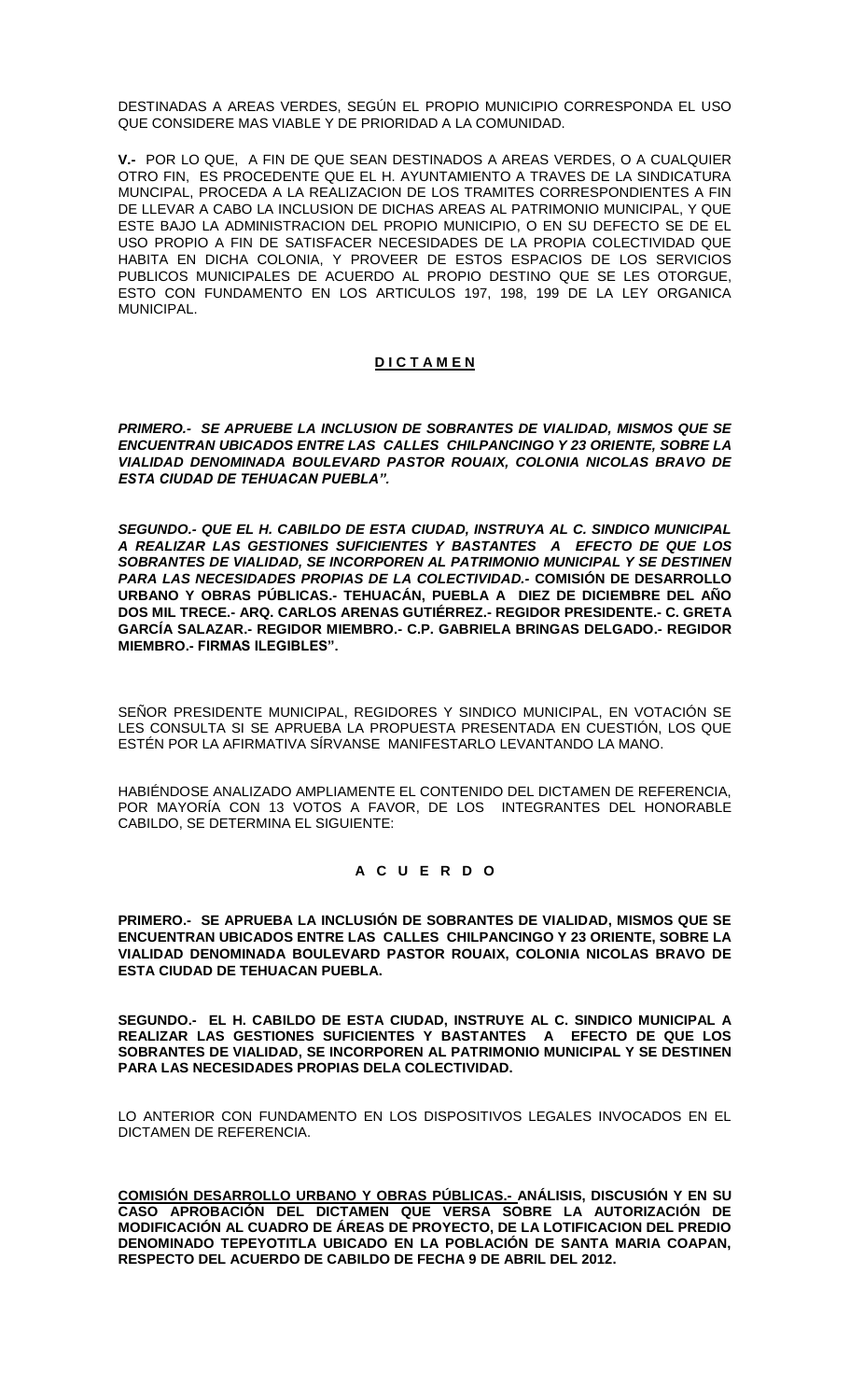SEÑOR REGIDOR TIENE USTED EL USO DE LA PALABRA.

EL C. CARLOS ARENAS GUTIÉRREZ, PROCEDE A DAR LECTURA AL DICTAMEN CORRESPONDIENTE, MISMO QUE A LA LETRA DICE:

# **"… HONORABLE CUERPO EDILICIO DEL AYUNTAMIENTO DE TEHUACÁN, PUEBLA.**

LOS SUSCRITOS **CARLOS ARENAS GUTIÉRREZ** REGIDOR PRESIDENTE, **GRETA GARCIA SALAZAR** Y **GABRIELA BRINGAS DELGADO**, REGIDORES MIEMBROS DE LA **COMISIÓN DE DESARROLLO URBANO Y OBRAS PÚBLICAS;** EN USO DE LAS FACULTADES QUE SE NOS CONFIEREN EN TÉRMINOS DE LO QUE DISPONEN LOS ARTÍCULOS **92** FRACCIONES **I, IV; 94; 96** FRACCIÓN **III** Y **98** DE LA LEY ORGÁNICA MUNICIPAL; Y TOMANDO EN CONSIDERACIÓN LOS ARGUMENTOS QUE EN EL PRESENTE SE VIERTEN, SOMETEMOS A LA CONSIDERACIÓN DE USTEDES EL PRESENTE DICTAMEN QUE VERSA SOBRE LA **AUTORIZACIÓN DE MODIFICACION AL CUADRO DE AREAS DE PROYECTO, DE LA LOTIFICACION DEL PREDIO DENOMINADO TEPEYOTITLA UBICADO EN LA POBLACION DE SANTA MARIA COAPAN PROPIEDAD DEL C…, MEDIANTE EL ACUERDO DE CABILDO DE FECHA 9 DE DE ABRIL DE 2012** CON BASE EN LOS SIGUIENTES:

# **A N T E C E D E N T E S**

**PRIMERO.-** QUE CON FECHA NUEVE DE ABRIL DEL DOS MIL DOCE EN SESION ORDINARIA DE CABILDO SE APRUEBA EL DICTAMEN QUE CONTIENE LA APROBACION DE LA LOTIFICACION DEL PREDIO DENOMINADO TEPEYOTITLA UBICADO EN LA POBLACION DE SANTA MARIA COAPAN ..

**SEGUNDO.-** QUE CON FECHA DOCE DE SEPTIEMBRE DEL DOS MIL TRECE EL C. EDILBERTO GARCIA PAREDES SOLICITA SE MODIFIQUE EL CUADRO DE AREAS DEL CABILDO CON EL CUAL SE APROBO SU PROYECTO DE LOTIFICACION UNICAMENTE EN LO SIGUIENTE:

QUE EL AREA QUE SE INDICA COMO SEGREGADA DE 1,052.81 M2 SEA CONSIDERADA COMO AREA RESTANTE Y LA SUPERFICIE INDICADA COMO AREA A LOTIFICAR DE 3,094.58 M2 SEA LA SUPERFICIE SEGREGADA DE LA SUPERFICIE TOTAL DEL PREDIO DE 4,160.39 M2 DEBIDO A QUE ES EN LOS 3,094.58 M2 DONDE SE LLEVO A CABO LA LOTIFICACION; CONTRARIO A LO QUE AUTORIZO CON FECHA 23 DE DICIEMBRE DEL AÑO 2011 EL ARQ. LUIS ARIZA TOBON DIRECTOR DE DESARROLLO URBANO MEDIANTE LA CONSTANCIA DE SEGREGACION NUMERO DE FOLIO 335, EN DONDE SE INDICA UNA SUPERFICIE TOTAL DE 4,128.05 M2; UNA SUPERFICIE A SEGREGAR DE 1,065.81M2, LA CUAL TIENE UNA SUPERFICIE RESTRINGIDA DE 13.00 M2 QUEDANDO UNA SUPERFICIE RESTANTE DE LA SEGREGACION DE 1,052.81 M2, UNA SUPERFICIE RESTANTE DE 3,094.58 M2 LA CUAL TIENE UNA SUPERFICIE RESTRINGIDA DE 16.58 M2 QUEDANDO UNA SUPERFICIE RESTANTE DE 3,075.24 M2, INDICANDOLE EN LA MISMA QUE PARA EL PROXIMO TRAMITE DEBERA INGRESAR ESCRITURAS ACORDE CON LA SUPERFICIE SEGREGADA.

# **C O N S I D E R A N D O**

I.- QUE EL PÁRRAFO PRIMERO DE LA FRACCIÓN II DEL ARTÍCULO 115 DE LA CONSTITUCIÓN POLÍTICA DE LOS ESTADOS UNIDOS MEXICANOS, DETERMINA QUE LOS AYUNTAMIENTOS TENDRÁN FACULTADES PARA APROBAR, DE ACUERDO CON LAS LEYES EN MATERIA MUNICIPAL QUE DEBERÁN EXPEDIR LAS LEGISLATURAS DE LOS ESTADOS, LOS BANDOS DE POLICÍA Y GOBIERNO, LOS REGLAMENTOS, CIRCULARES Y DISPOSICIONES ADMINISTRATIVAS DE OBSERVANCIA GENERAL DENTRO DE SUS RESPECTIVAS JURISDICCIONES, QUE ORGANICEN LA ADMINISTRACIÓN PÚBLICA MUNICIPAL, REGULEN LAS MATERIAS, PROCEDIMIENTOS, FUNCIONES Y SERVICIOS PÚBLICOS DE SU COMPETENCIA Y ASEGUREN LA PARTICIPACIÓN CIUDADANA Y VECINAL; MISMA DISPOSICIÓN QUE ES TRASLADADA A LA FRACCIÓN III DEL ARTICULO 105 DE LA CONSTITUCIÓN POLÍTICA DEL ESTADO LIBRE Y SOBERANO DE PUEBLA.

II.- QUE ES OBLIGACIÓN DE ESTE HONORABLE AYUNTAMIENTO EN TÉRMINOS DE LO QUE DISPONEN LOS DIVERSOS 102, 103 Y 105 DE LA CONSTITUCIÓN POLÍTICA DEL ESTADO LIBRE Y SOBERANO DE PUEBLA CUMPLIR Y HACER CUMPLIR LA CONSTITUCIÓN, LEYES Y REGLAMENTOS SECUNDARIOS QUE EMANEN DEL PACTO FEDERAL.

III.- QUE EN TÉRMINOS DE LOS ARTÍCULOS 115 FRACCIÓN V INCISO A), D) Y F) DE LA CONSTITUCIÓN POLÍTICA DE LOS ESTADOS UNIDOS MEXICANOS, LOS MUNICIPIOS ESTÁN FACULTADOS, ENTRE OTRAS MATERIAS, PARA FORMULAR, APROBAR Y ADMINISTRAR LA ZONIFICACIÓN Y PLANES DE DESARROLLO URBANO MUNICIPAL,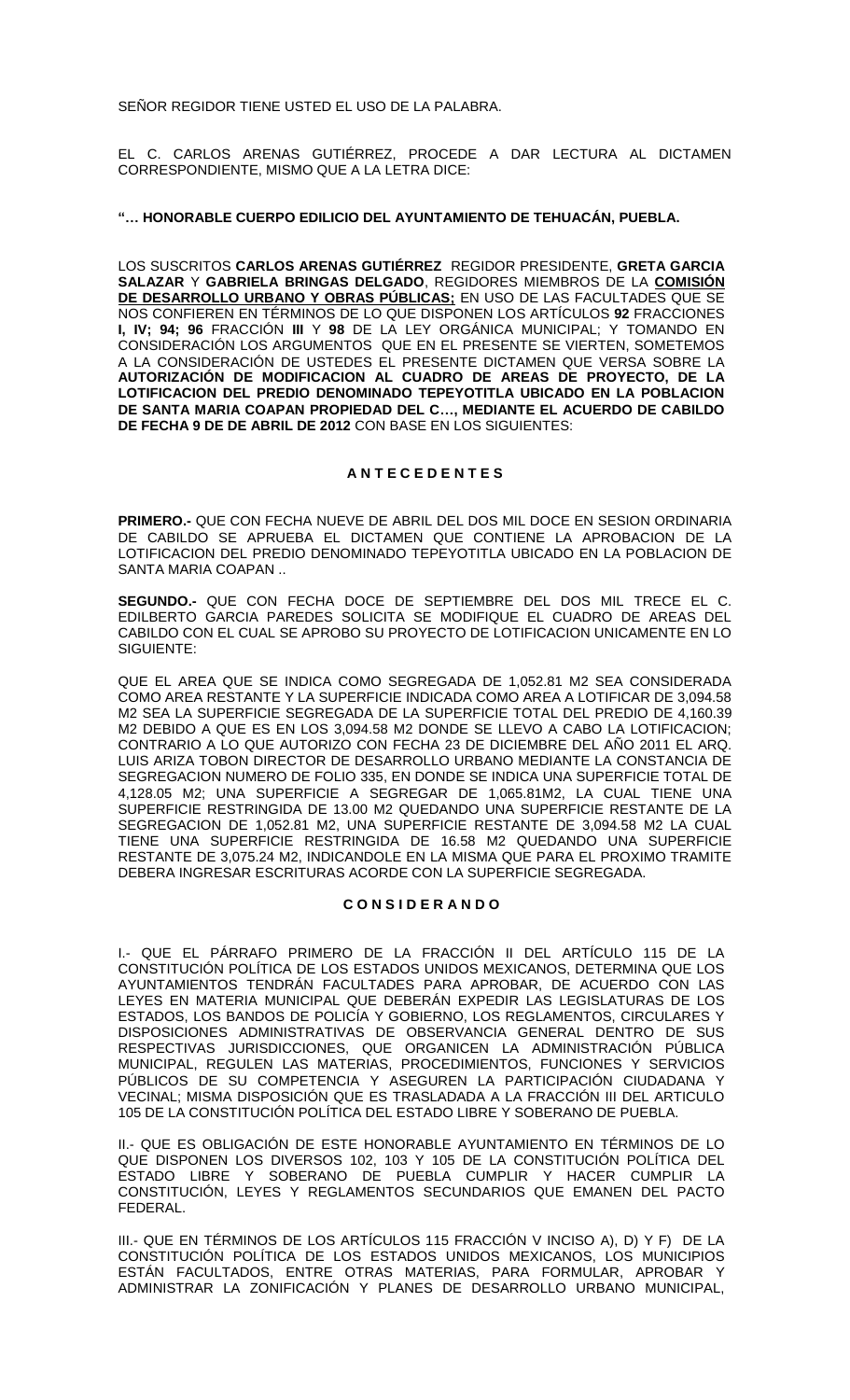CONTROLAR Y VIGILAR LA UTILIZACIÓN DEL SUELO, EN EL ÁMBITO DE LA COMPETENCIA DE SUS JURISDICCIONES TERRITORIALES; ASÍ COMO, EL IMPERATIVO NORMATIVO JURÍDICO 105 FRACCIÓN IV INCISO A), D) Y F) DE LA CONSTITUCIÓN POLÍTICA DEL ESTADO DE PUEBLA Y DE ACUERDO A LA LEY DE DESARROLLO URBANO SUSTENTABLE DEL ESTADO LIBRE Y SOBERANO DE PUEBLA EL ARTICULO 9 FRACCIONES IV, V Y VI, ARTICULO 13 FRACCIÓN VI, CORRESPONDE AL AYUNTAMIENTO EN SU RESPECTIVA JURISDICCIÓN EXPEDIR LAS AUTORIZACIONES DE LICENCIAS, CONSTANCIAS DE USO DE SUELO Y DE COMPATIBILIDAD URBANÍSTICA PARA CONSTRUCCIONES. FRACCIONAMIENTOS. SUBDIVISIONES. FUSIONES. FRACCIONAMIENTOS, RELOTIFICACIONES Y CONDOMINIOS.

IV.- EL ARTÍCULO 9º EN SUS FRACCIONES I, III, V, X Y XV Y EL ÚLTIMO PÁRRAFO DE LA LEY GENERAL DE ASENTAMIENTOS HUMANOS, LE CORRESPONDE AL MUNICIPIO EN EL ÁMBITO DE SU JURISDICCIÓN, ADMINISTRAR LOS PLANES O PROGRAMAS DE DESARROLLO URBANO, DE CENTROS DE POBLACIÓN, ASÍ COMO EXPEDIR LAS AUTORIZACIONES, LICENCIAS O PERMISOS DE USO DE SUELO Y CONSTRUCCIÓN, FRACCIONAMIENTOS SUBDIVISIONES, FUSIONES, RELOTIFICACIONES Y CONDOMINIOS; EJERCIENDO SUS ATRIBUCIONES EN MATERIA DE DESARROLLO URBANO A TRAVÉS DE LOS CABILDOS DE LOS AYUNTAMIENTOS O CON EL CONTROL Y EVALUACIÓN DE ÉSTOS, DE IGUAL FORMA LO DISPONE EL NUMERAL 78 FRACCIONES XXXIX, XLI Y XLIII DE LA LEY ORGÁNICA MUNICIPAL, COMO FACULTAD DE LOS AYUNTAMIENTOS, EL ADMINISTRAR SUS PROGRAMAS DE DESARROLLO URBANO, ASÍ COMO EL CONTROLAR Y REGULAR EL SUELO DENTRO DE SU JURISDICCIÓN TERRITORIAL, DESDE LUEGO RESPETANDO EL MARCO JURÍDICO ANTES CITADO, COMPRENDIENDO ACCIONES TENDIENTES A LA CONSERVACIÓN, MEJORAMIENTO Y CRECIMIENTO DE LOS CENTROS DE POBLACIÓN DEL MUNICIPIO, SIN DESCUIDAR DESDE LUEGO EL MANTENIMIENTO DEL EQUILIBRIO ECOLÓGICO Y ADECUÁNDOSE A LOS PRINCIPIOS DE UN DESARROLLO EQUILIBRADO Y SUSTENTABLE.

V.- EL ARTÍCULO 23 DEL REGLAMENTO DE CONSTRUCCIONES PARA EL MUNICIPIO DE TEHUACÁN, PUEBLA ESTABLECE QUE POR RAZONES DE PLANEACIÓN DEL DESARROLLO URBANO DEL MUNICIPIO DE TEHUACÁN, EL HONORABLE AYUNTAMIENTO TIENE LA FACULTAD DE FIJAR ÁREAS PARA CRECIMIENTO URBANO Y ÁREAS DE PRESERVACIÓN ECOLÓGICA, ASÍ COMO AGRÍCOLAS, FORESTALES, AGROPECUARIAS Y LAS DEMÁS ESPECIFICADAS POR EL PROGRAMA DIRECTOR URBANO DE LA CIUDAD DE TEHUACÁN.

VI.- EL ARTÍCULO 24 DEL REGLAMENTO DE CONSTRUCCIONES PARA EL MUNICIPIO DE TEHUACÁN, PUEBLA INDICA QUE LA DIRECCIÓN DE DESARROLLO URBANO ESTABLECERÁ LAS RESTRICCIONES QUE JUZGUE NECESARIAS PARA LA CONSTRUCCIÓN O PARA USO DE LOS BIENES INMUEBLES, YA SEA EN FORMA GENERAL O EN FORMA DETERMINADA, EN FRACCIONAMIENTOS, EN LUGARES O PREDIOS ESPECÍFICOS Y LAS HARÁ CONSTAR EN LOS PERMISOS, LICENCIAS O CONSTANCIAS DE ALINEAMIENTO QUE EXPIDA, QUEDANDO OBLIGADOS A RESPETARLAS LOS PROPIETARIOS DE INMUEBLES.

POR LO EXPUESTO EN LOS CONSIDERANDOS QUE ANTECEDEN Y EN USO DE LAS FACULTADES CONFERIDAS, SE PONE A CONSIDERACIÓN DE ESTE HONORABLE CABILDO EL SIGUIENTE:

## **D I C T A M E N**

**PRIMERO.- SE AUTORIZA LA MODIFICACION AL CUADRO DE AREAS DE PROYECTO, DE LA LOTIFICACION DEL PREDIO DENOMINADO TEPEYOTITLA UBICADO EN LA POBLACION DE SANTA MARIA COAPAN; UNICAMENTE EN LO SIGUIENTE:**

**QUE EL AREA QUE SE INDICA COMO SEGREGADA DE 1,052.81 M2 SEA CONSIDERADA COMO AREA RESTANTE Y LA SUPERFICIE INDICADA COMO AREA A LOTIFICAR DE 3,094.58 M2 SEA LA SUPERFICIE SEGREGADA DE LA SUPERFICIE TOTAL DEL PREDIO DE 4,160.39 M2**

**SEGUNDO.- SE APRUEBA ORDENAR CON BASE EN DICHA RESOLUCION SE DEJE INTOCADO Y SUBSISTENTE EN TODOS Y CADA UNO DE SUS PUNTOS EL ACUERDO DE CABILDO DE FECHA NUEVE DE ABRIL DEL AÑO DOS MIL DOCE, DONDE SE APROBO POR MAYORIA DE VOTOS EL DICTAMEN RESPECTO A LA AUTORIZACIÓN DE LA LOTIFICACION DEL PREDIO DENOMINADO TEPEYOTITLA UBICADO EN LA POBLACION DE SANTA MARIA COAPAN; QUEDANDO SUJETA ADEMAS DICHA AUTORIZACION, AL DEBIDO CUMPLIMIENTO DE LOS REQUISITOS TECNICOS Y OBLIGACIONES ECONOMICAS INHERENTES AL CAMBIO DE LAS CONSTANCIAS OFICIALES PARA LO CUAL SE DESCONTARAN LOS PAGOS REALIZADOS POR LA CONSTANCIA DE SEGREGACION EMITIDA ANTERIORMENTE, Y A LAS DEMAS QUE LEGALMENTE PROCEDAN POR LA NORMATIVA MARCADA POR LA DIRECCION DE DESARROLLO URBANO, DESTACANDOSE QUE DE NO DARSE CUMPLIMIENTO A LO SEÑALADO, EL TRAMITE REALIZADO CON**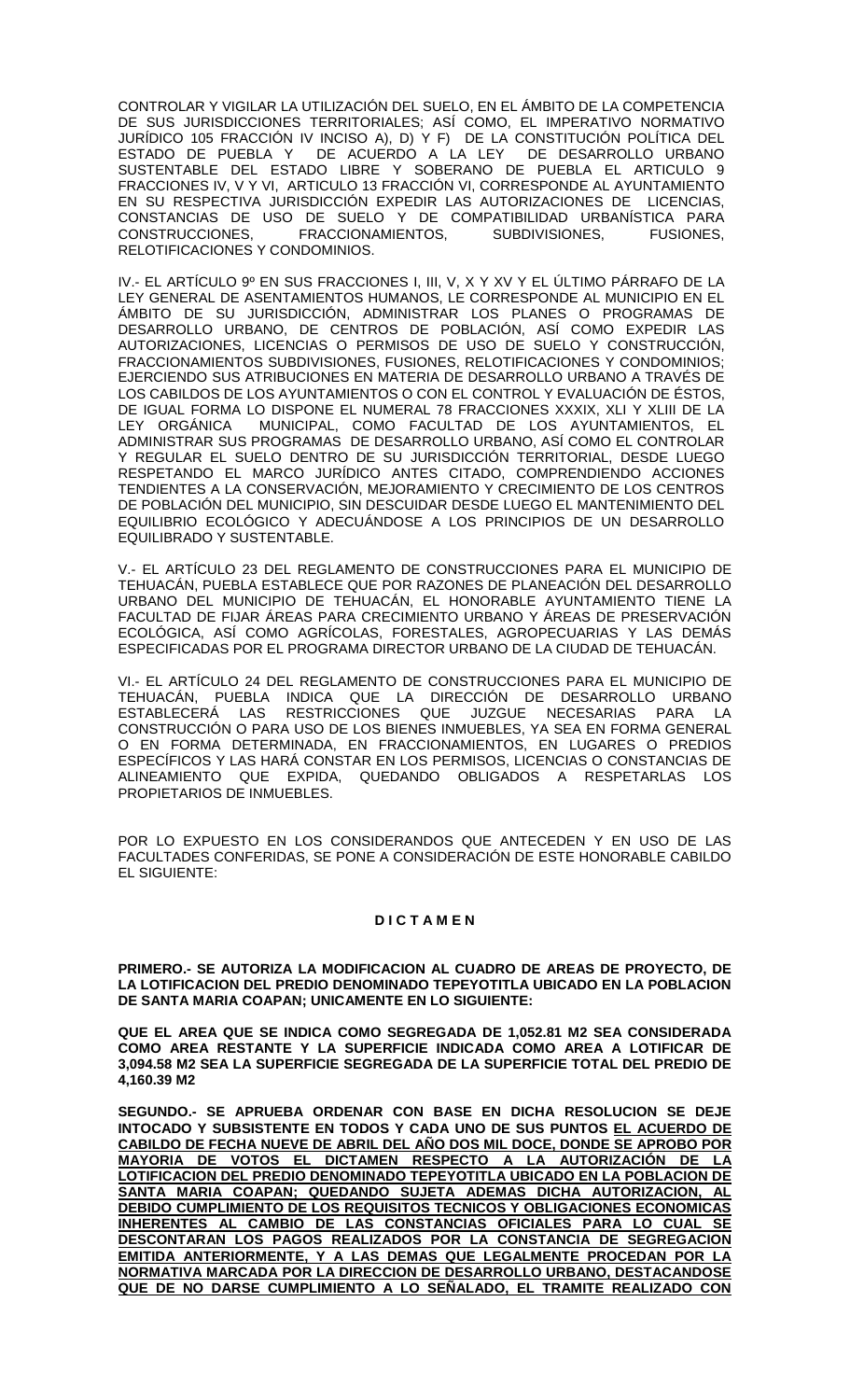**RESPECTO AL MULTICITADO FRACCIONAMIENTO QUEDARA SIN EFECTO.- A T E N T A M E N T E.- TEHUACÁN, PUEBLA; A CUATRO DE DICIEMBRE DEL AÑO DOS MIL TRECE.- "COMISIÓN DE DESARROLLO URBANO Y OBRAS PÚBLICAS".- CARLOS ARENAS GUTIÉRREZ.- REGIDOR PRESIDENTE.- GRETA GARCÍA SALAZAR.- REGIDOR MIEMBRO.- GABRIELA BRINGAS DELGADO.- REGIDOR MIEMBRO.- FIRMAS ILEGIBLES".**

SENOR PRESIDENTE MUNICIPAL, REGIDORES Y SINDICO MUNICIPAL, EN VOTACION SE LES CONSULTA SI SE APRUEBA LA PROPUESTA PRESENTADA EN CUESTIÓN, LOS QUE ESTÉN POR LA AFIRMATIVA SÍRVANSE MANIFESTARLO LEVANTANDO LA MANO.

HABIÉNDOSE ANALIZADO AMPLIAMENTE EL CONTENIDO DEL DICTAMEN DE REFERENCIA, POR MAYORÍA CON 12 VOTOS A FAVOR Y 1 ABSTENCIÓN POR PARTE DE LA REGIDORA GRETA GARCÍA SALAZAR, INTEGRANTES DEL HONORABLE CABILDO, SE DETERMINA EL SIGUIENTE:

# **A C U E R D O**

**PRIMERO.- SE AUTORIZA LA MODIFICACIÓN AL CUADRO DE ÁREAS DE PROYECTO, DE LA LOTIFICACION DEL PREDIO DENOMINADO TEPEYOTITLA UBICADO EN LA POBLACIÓN DE SANTA MARIA COAPAN PROPIEDAD DEL C…; ÚNICAMENTE EN LO SIGUIENTE:**

**QUE EL ÁREA QUE SE INDICA COMO SEGREGADA DE 1,052.81 M2 SEA CONSIDERADA COMO ÁREA RESTANTE Y LA SUPERFICIE INDICADA COMO ÁREA A LOTIFICAR DE 3,094.58 M2 SEA LA SUPERFICIE SEGREGADA DE LA SUPERFICIE TOTAL DEL PREDIO DE 4,160.39 M2**

**SEGUNDO.- SE APRUEBA ORDENAR CON BASE EN DICHA RESOLUCIÓN SE DEJE INTOCADO Y SUBSISTENTE EN TODOS Y CADA UNO DE SUS PUNTOS EL ACUERDO DE CABILDO DE FECHA NUEVE DE ABRIL DEL AÑO DOS MIL DOCE, DONDE SE APROBO POR MAYORIA DE VOTOS EL DICTAMEN RESPECTO A LA AUTORIZACIÓN DE LA LOTIFICACION DEL PREDIO DENOMINADO TEPEYOTITLA UBICADO EN LA POBLACION DE SANTA MARIA COAPAN PROPIEDAD DEL C…; QUEDANDO SUJETA ADEMAS DICHA AUTORIZACION, AL DEBIDO CUMPLIMIENTO DE LOS REQUISITOS TECNICOS Y OBLIGACIONES ECONOMICAS INHERENTES AL CAMBIO DE LAS CONSTANCIAS OFICIALES PARA LO CUAL SE DESCONTARAN LOS PAGOS REALIZADOS POR LA CONSTANCIA DE SEGREGACION EMITIDA ANTERIORMENTE, Y A LAS DEMAS QUE LEGALMENTE PROCEDAN POR LA NORMATIVA MARCADA POR LA DIRECCION DE DESARROLLO URBANO, DESTACANDOSE QUE DE NO DARSE CUMPLIMIENTO A LO**  SEÑALADO, EL TRAMITE REALIZADO CON RESPECTO AL **FRACCIONAMIENTO QUEDARA SIN EFECTO.**

LO ANTERIOR CON FUNDAMENTO EN LOS DISPOSITIVOS LEGALES INVOCADOS EN EL DICTAMEN DE REFERENCIA.

**COMISIÓN DE DESARROLLO URBANO Y OBRAS PÚBLICAS.- ANÁLISIS, DISCUSIÓN Y EN SU CASO APROBACIÓN DEL DICTAMEN QUE VERSA SOBRE LA RECEPCIÓN Y ENTREGA DE OBRAS DE URBANIZACIÓN RELATIVAS AL FRACCIONAMIENTO HABITACIONAL DENOMINADO "AGUA BLANCA III", UBICADO EN CALLE LIRIO, NUMERO 2507, EL HUMILLADERO DE ESTA CIUDAD.** 

SEÑOR REGIDOR TIENE USTED EL USO DE LA PALABRA.

EL C. CARLOS ARENAS GUTIÉRREZ, PROCEDE A DAR LECTURA AL DICTAMEN CORRESPONDIENTE, MISMO QUE A LA LETRA DICE:

**"… AL CABILDO DE ESTE H. AYUNTAMIENTO DE TEHUACAN, PUEBLA:**

LOS SUSCRITOS **CARLOS ARENAS GUTIÉRREZ** REGIDOR PRESIDENTE, **GRETA GARCIA SALAZAR** Y **GABRIELA BRINGAS DELGADO**, REGIDORES MIEMBROS DE LA **COMISIÓN DE DESARROLLO URBANO Y OBRAS PÚBLICAS;** HACEMOS DE SU CONOCIMIENTO LO SIGUIENTE: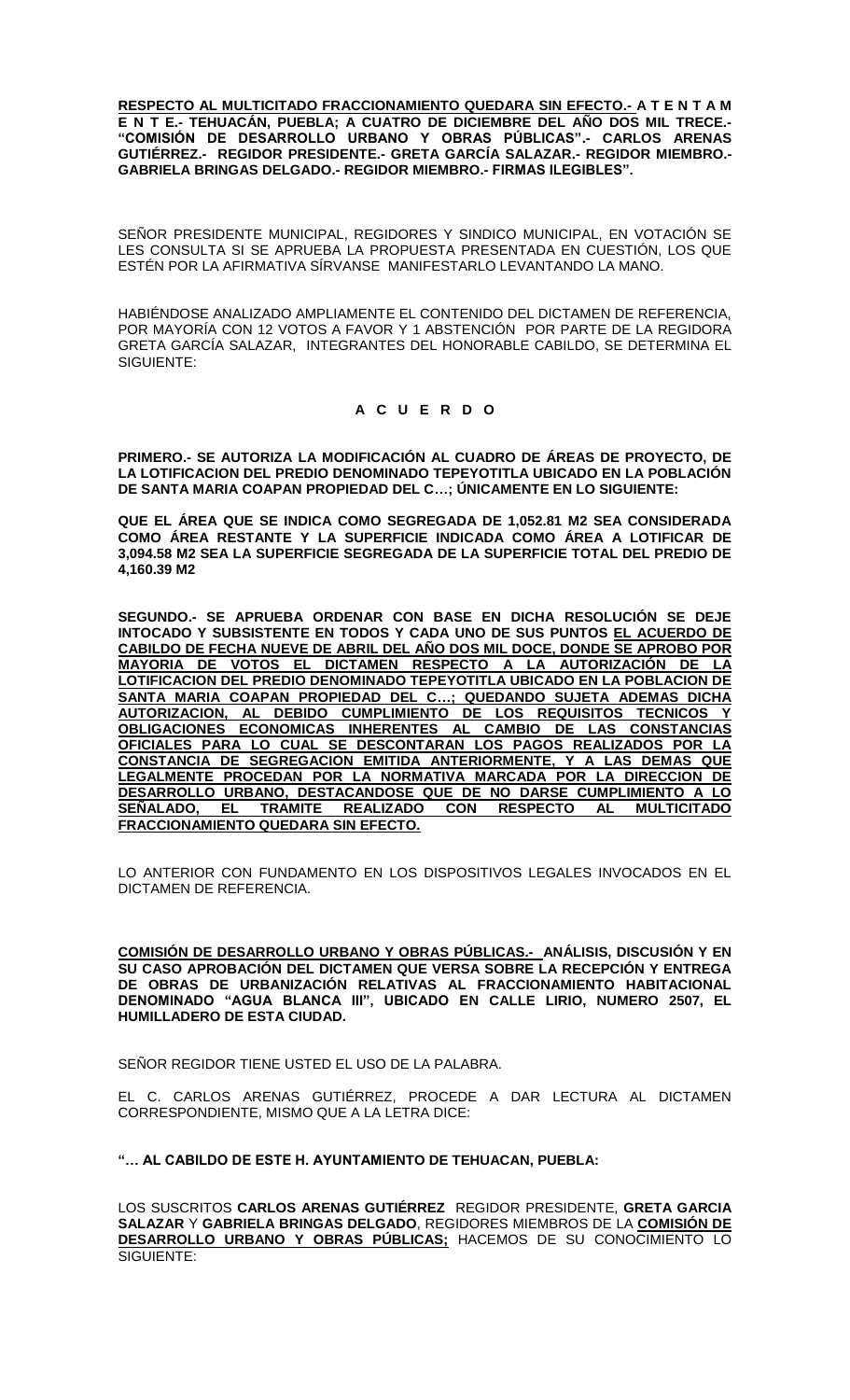QUE EN TERMINOS DE LO QUE DISPONEN LOS ARTICULOS 92 FRACCIONES I,<br>96 FRACCION III Y 98 DE LA LEY ORGANICA MUNICIPAL; Y TOMANDO EN IV, 94, 96 FRACCION III Y 98 DE LA LEY ORGANICA MUNICIPAL; Y CONSIDERACION LOS ARGUMENTOS DE FACTO ET DE JURE QUE EN EL PRESENTE SE VIERTEN SOMETEMOS A USTEDES EL PRESENTE DICTAMEN, BASANDONOS EN LOS SIGUIENTES:

## A N T E C E D E N T E S

**PRIMERO.-** QUE EN LA SESION ORDINARIA DE CABILDO EFECTUADA EL DIA 7 DE ABRIL DEL AÑO 2010, SE APROBÓ LA AUTORIZACION Y ERECCION DEL FRACCIONAMIENTO DENOMINADO "**VILLAS AGUA BLANCA III**", UBICADO EN CALLE LIRIO, NUMERO DOS MIL QUINIENTOS SIETE, EL HUMILLADERO DE ESTA CIUDAD DE TEHUACAN, PUEBLA.

 **SEGUNDO.-** QUE CON FECHA NUEVE DE ABRIL DEL AÑO DOS MIL DIEZ, LA DIRECCION DE DESARROLLO URBANO EXPIDE LICENCIA DE CONSTRUCCION SIGNADA CON EL NUMERO DE FOLIO 123/10, PARA 141 VIVIENDAS; (136 DUPLEX Y 5 UNIFAMILIARES) EN 1ER NIVEL DE 47.77 m2 CADA UNA, PARA LA ERECCION DEL FRACCIONAMIENTO DENOMINADO "**VILLAS AGUA BLANCA III"**, UBICADO EN CALLE LIRIO, NUMERO DOS MIL QUINIENTOS SIETE, EL HUMILLADERO DE ESTA CIUDAD DE TEHUACAN, PUEBLA.

 **TERCERO.-** QUE CON FECHA VEINTIDOS DE SEPTIEMBRE DEL AÑO DOS MIL DIEZ, LA SECRETARIA DEL MEDIO AMBIENTE Y RECURSOS NATURALES DEL ESTADO DE PUEBLA MEDIANTE EL OFICIO NUMERO SMA 01-10/ EXPEDIENTE: DEPIA-120/10, ASUNTO RESOLUCION DE IMPACTO AMBIENTAL FAVORABLE DEL FRACCIONAMIENTO **"AGUA BLANCA III"**; UBICADO EN CALLE LIRIO, NUMERO DOS MIL QUINIENTOS SIETE, EL HUMILLADERO DE ESTA CIUDAD DE TEHUACAN, PUEBLA.

 **CUARTO.-** QUE CON FECHA CUATRO DE OCTUBRE DEL AÑO DOS MIL DIEZ, LA PERSONA MORAL DENOMINADA IBEROAMERICANA DE CONSTRUCCIONES, S.A. DE C.V., REPRESENTADA POR SU ADMINISTRADOR UNICO, EL ING. JOSE MANUEL HERRERO ARANDIA, CEDE A TITULO DE DONACION GRATUITA A ESTE H. AYUNTAMIENTO MUNICIPAL DE TEHUACAN, PUEBLA, LAS SUPERFICIES DE DONACION Y VIALIDADES QUE CORRESPONDEN POR LA ERECCION DEL FRACCIONAMIENTO AFECTO A LA CAUSA; REDACTANDOSE LA ESCRITURA DE DONACIÓN, QUE QUEDO INSCRITA BAJO EL VOLUMEN NUMERO DOCIENTOS CUARENTA Y CINCO, INSTRUMENTO DIECISEIS MIL CUATROCIENTOS NOVENTA, OTORGADA ANTE LA FE DEL LIC. RAMIRO RODRIGUEZ MACLUB, NOTARIO PUBLICO NUMERO DOS, DE LOS DE ESTE DISTRITO JUDICIAL DE TEHUACAN, PUEBLA; RESPECTO A LA ESCRITURA DE DONACION DE LA FRACCION QUE SE SEGREGA, ASI COMO SEIS FRACCIONES QUE CORRESPONDEN AL ÁREA DE VIALIDADES POR VEINTE MIL SETECIENTOS CINCUENTA Y SIETE METROS, SETENTA Y CINCO CENTIMETROS CUADRADOS QUE CORRESPONDEN AL FRACCIONAMIENTO **"VILLAS AGUA BLANCA III"**; DE ESTA CIUDAD.

**QUINTO.-** QUE MEDIANTE ACTA DE ENTREGA-RECEPCION DE FECHA VEINTICUATRO DE NOVIEMBRE DEL AÑO DOS MIL DIEZ, EL C. LAE LUIS GERARDO ALONSO GRAF COMO ADMINISTRADOR UNICO DE IBEROAMERICANA DE ALONSO GRAF COMO ADMINISTRADOR UNICO DE IBEROAMERICANA DE CONSTRUCCIONES S.A. DE C.V., HACE ENTREGA FISICA DE LA RED DE MEDIA Y BAJA TENSION SUBTERRANEA PARA SUMINISTRAR ENERGIA ELECTRICA AL CONJUNTO HABITACIONAL **"AGUA BLANCA III"**, A LA COMISION FEDERAL DE ELECTRICIDAD; QUIEN MEDIANTE EL INGENIERO MIGUEL ANGEL MORALES MARQUEZ EN SU CARÁCTER DE SUPERINTENDENTE GENERAL DE LA ZONA DE DISTRIBUCION TEHUACAN, RECIBE LA ANTES MENCIONADA RED DE DISTRIBUCION ELECTRICA, LA QUE PASARA A FORMAR PARTE DEL PATRIMONIO DE LA COMISION FEDERAL DE ELECTRICIDAD Y SERA OPERADA CONFORME A LOS LINEAMIENTOS ESTABLECIDOS POR ESTA EMPRESA DESCENTRALIZADA.

**SEXTO.-** QUE CON FECHA TREINTA Y UNO DE AGOSTO DEL AÑO DOS MIL DOCE MEDIANTE EL OFICIO NUMERO 116/2012, LA DIRECCIÓN DE SERVICIOS PUBLICOS MUNICIPALES, INFORMA QUE REALIZO LA INSPECCIÓN EN EL FRACCIONAMIENTO **"AGUA BLANCA III"**, ENCONTRANDO QUE LAS INSTALACIONES DE ALUMBRADO PUBLICO, CUMPLEN CON LAS NORMAS OFICIALES POR LO QUE NO TIENE INCONVENIENTE EN QUE SE RECEPCIONEN DICHAS OBRAS PARA SU MUNICIPALIZACION.

 **SEPTIMO.-** QUE CON FECHA TREINTA DE OCTUBRE DEL AÑO DOS MIL DOCE, MEDIANTE EL MEMORANDUM NUMERO 734, LA DIRECCIÓN DE OBRAS PUBLICAS, INFORMA QUE REALIZO LA INSPECCIÓN DE LOS TRABAJOS DE URBANIZACIÓN, EN EL FRACCIONAMIENTO **"AGUA BLANCA III"**; ENCONTRANDO QUE SE CUMPLE CON TODO LO CONCERNIENTE A LA MATERIA POR LO QUE NO TIENE INCONVENIENTE EN APROBAR LA RECEPCIÓN DE LAS VIALIDADES, GUARNICIONES, BANQUETAS Y PAVIMENTOS, DEL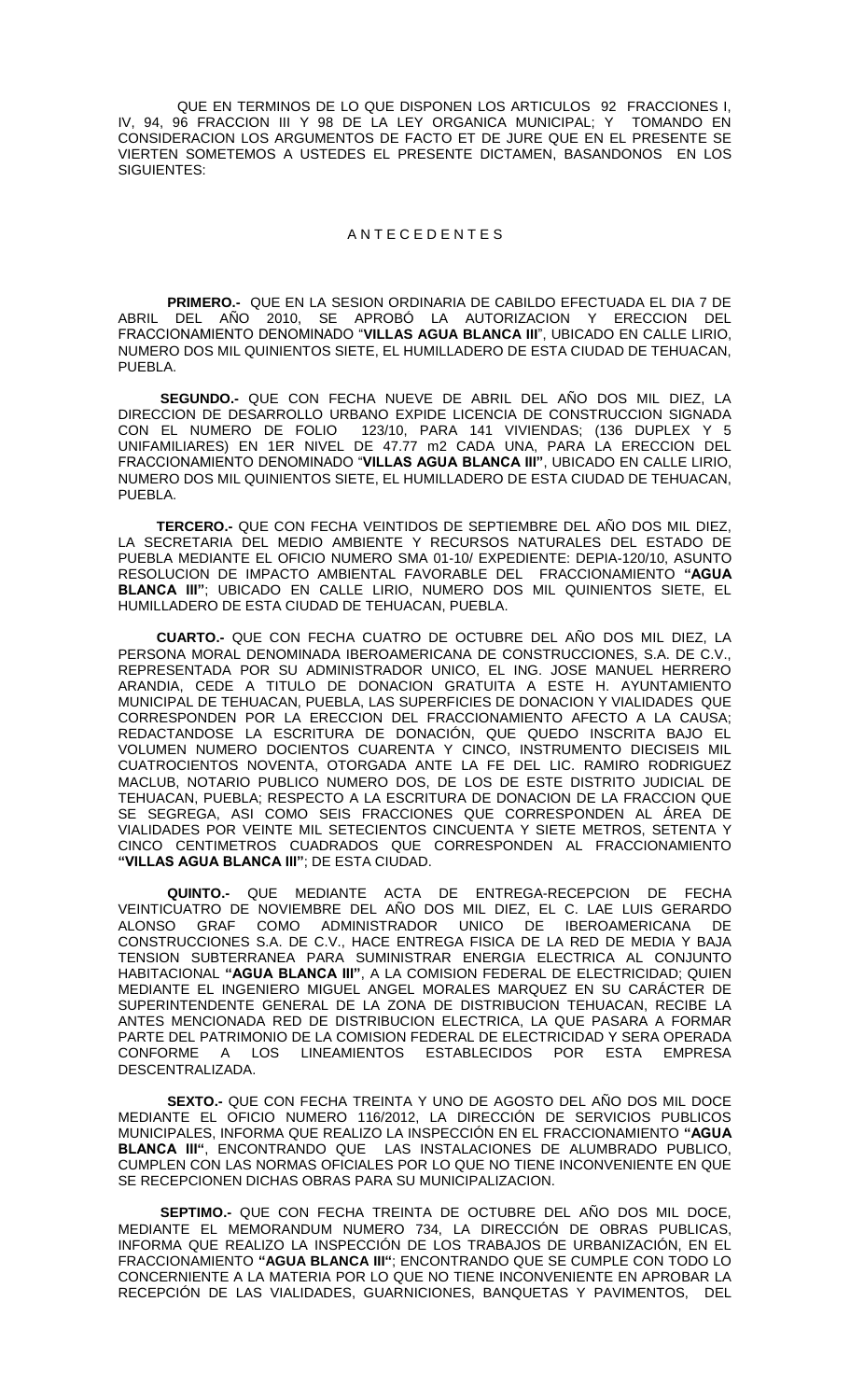FRACCIONAMIENTO PARA QUE SEAN RECIBIDOS POR ESTE H. AYUNTAMIENTO **MUNICIPAL.** 

**OCTAVO.-** QUE CON FECHA VEINTISIETE DE NOVIEMBRE DEL AÑO DOS MIL DOCE, EL C. ING. JOSE MANUEL HERRERO ARANDIA COMO APODERADO LEGAL DE IBEROAMERICANA DE CONSTRUCCIONES S.A. DE C.V., SOLICITA AL ORGANISMO OPERADOR DE LOS SERVICIOS DE AGUA POTABLE Y ALCANTARILLADO DEL MUNICIPIO DE TEHUACAN, SE LLEVE A CABO LA DILIGENCIA RELATIVA A LA TERMINACIÓN DE OBRA, REDACTANDOSE POR EL OOSAPAT EL ACTA DE ENTREGA-RECEPCIÓN DE LOS TRABAJOS CONSISTENTES EN: RED DE AGUA POTABLE Y RED DE ALCANTARILLADO SANITARIO, TOMAS Y DESCARGAS DOMICILIARIAS PARA EL FRACCIONAMIENTO **"AGUA BLANCA III "**,UBICADO EN CALLE LIRIO, NUMERO DOS MIL QUINIENTOS SIETE, EL HUMILLADERO DE ESTA CIUDAD DE TEHUACAN, PUEBLA.

**NOVENO.-** QUE CON FECHA VEINTISIETE DE NOVIEMBRE DEL AÑO DOS MIL TRECE, ACE FIANZAS MONTERREY S.A. EXPIDE LA FIANZA NUMERO 1482735 POR \$ 729,195.39 M.N. (SETECIENTOS VEINTINUEVE MIL CIENTO NOVENTA Y CINCO PESOS 39 /100 M.N.), CON UNA VIGENCIA DE UN AÑO, PARA QUE IBEROAMERICANA DE CONSTRUCCIÓNES S.A. DE C.V GARANTICE LA BUENA CALIDAD Y LA REPARACIÓN DE LOS VICIOS OCULTOS QUE PUDIERAN EXISTIR DE LAS OBRAS REALIZADAS EN CUANTO A GUARNICIONES, BANQUETAS Y PAVIMENTOS DEL FRACCIONAMIENTO **"AGUA BLANCA III "** DE ESTE MUNICIPIO.

## *C O N S I D E R A N D O*

**1.-** Q U E ES OBLIGACIÓN DE ESTE HONORABLE AYUNTAMIENTO EN TÉRMINOS DE LO QUE DISPONEN LOS DIVERSOS 102,103 Y 105 DE LA CONSTITUCIÓN POLITICA DEL ESTADO LIBRE Y SOBERANO DE PUEBLA CUMPLIR Y HACER CUMPLIR LA CONSTITUCIÓN, LEYES Y REGLAMENTOS SECUNDARIOS QUE EMANEN DEL PACTO FEDERAL.

**2.-** Q U E EN TÉRMINOS DE LO DISPUESTO POR EL ARTICULO 9 FRACCIONES I, III Y XV DE LA LEY GENERAL DE ASENTAMIENTOS HUMANOS; CORRESPONDE A ESTE MUNICIPIO EN EL ÁMBITO DE SU JURISDICCIÓN ENTRE OTROS, EL ADMINISTRAR LOS PLANES O PROGRAMAS DE DESARROLLO URBANO, DE CENTROS URBANOS DE POBLACIÓN; ASI COMO EXPEDIR LAS AUTORIZACIONES, LICENCIAS O PERMISOS DE USO DE SUELO Y CONSTRUCCION, DE IGUAL FORMA DISPONE EL NUMERAL 40 FRACCIONES XXX Y XXXII DE LA LEY ORGÁNICA MUNICIPAL, COMO FACULTAD DE LOS AYUNTAMIENTOS, EL ADMINISTRAR SUS PROGRAMAS DE DESARROLLO URBANO, ASI COMO EL CONTROLAR Y REGULAR EL SUELO DENTRO DE SU JURISDICCIÓN TERRITORIAL, DESDE LUEGO RESPETANDO EL MARCO JURÍDICO ANTES CITADO, COMPRENDIENDOSE ACCIONES TENDIENTES A LA CONSERVACIÓN, MEJORAMIENTO Y CRECIMIENTO DE LOS CENTROS DE POBLACIÓN DEL MUNICIPIO, SIN DESCUIDAR DESDE LUEGO EL MANTENIMIENTO DEL EQUILIBRIO ECOLÓGICO Y ADECUÁNDOSE A LOS PRINCIPIOS DE UN DESARROLLO EQUILIBRADO Y SUSTENTABLE; SITUACION QUE SE OBSERVO AL AUTORIZAR LA LICENCIA DE CONSTRUCCION PARA EL FRACCIONAMIENTO DENOMINADO **"AGUA BLANCA III"**, ELLO CLARO, UNA VEZ REUNIDOS TODOS LOS REQUISITOS SEÑALADOS POR LA NORMATIVA EN MATERIA URBANISTICA.

 **3.-** QUE DE CONFORMIDAD CON LO PRESCRITO POR EL NUMERAL 42 DEL REGLAMENTO DE CONSTRUCCIONES UNA VEZ RECIBIDOS ANTE LA DIRECCION DE DESARROLLO URBANO LOS OFICIOS MEDIANTE LOS CUALES SE SOLICITARON EN DIVERSAS ETAPAS LAS TERMINACIONES DE OBRA CORRESPONDIENTES, SE ORDENARON POR EL DIRECTOR DE DESARROLLO URBANO LAS INSPECCIONES RESPECTIVAS A EFECTO DE VERIFICAR SI LAS CONSTRUCCIONES SE AJUSTARON A LOS REQUISITOS DE LA LICENCIA, A LOS PLANOS ARQUITECTONICOS AUTORIZADOS Y A LA REGLAMENTACION VIGENTE, DE TAL VIRTUD QUE AL AJUSTARSE EL FRACCIONAMIENTO DE MERITO A LO SEÑALADO SE OTORGARON LAS CONSTANCIAS DE TERMINACION DE OBRAS SOLICITADAS; RESULTANDO A LA FECHA QUE TAL FRACCIONAMIENTO CUENTA YA CON EL OFICIO CORRESPONDIENTE A LA TERMINACION DE OBRA DE TODAS LAS VIVIENDAS QUE FUERON AUTORIZADAS POR ESTE HONORABLE AYUNTAMIENTO EN LAS LICENCIAS DE CONSTRUCCION QUE LE FUERON OTORGADAS A LA PERSONA MORAL DENOMINADA CASAS HERRERO S.A DE C.V., PARA LA ERECCION DEL FRACCIONAMIENTO **"AGUA BLANCA III"**, UBICADO EN CALLE LIRIO, NUMERO DOS MIL QUINIENTOS SIETE, EL HUMILLADERO DE ESTA CIUDAD DE TEHUACAN, PUEBLA.

**4.-** QUE AL CONTAR EL FRACCIONAMIENTO DENOMINADO **"AGUA BLANCA III"**, CON LOS OFICIOS DE TERMINACION DE OBRA QUE LES CORRESPONDE POR DAR CUMPLIMIENTO A LOS ORDENAMIENTOS LEGALES EN MATERIA URBANISTICA Y EN ESE MISMO TENOR ESTAR PROVISTO YA DE LAS OBRAS DE URBANIZACION RESPECTIVAS,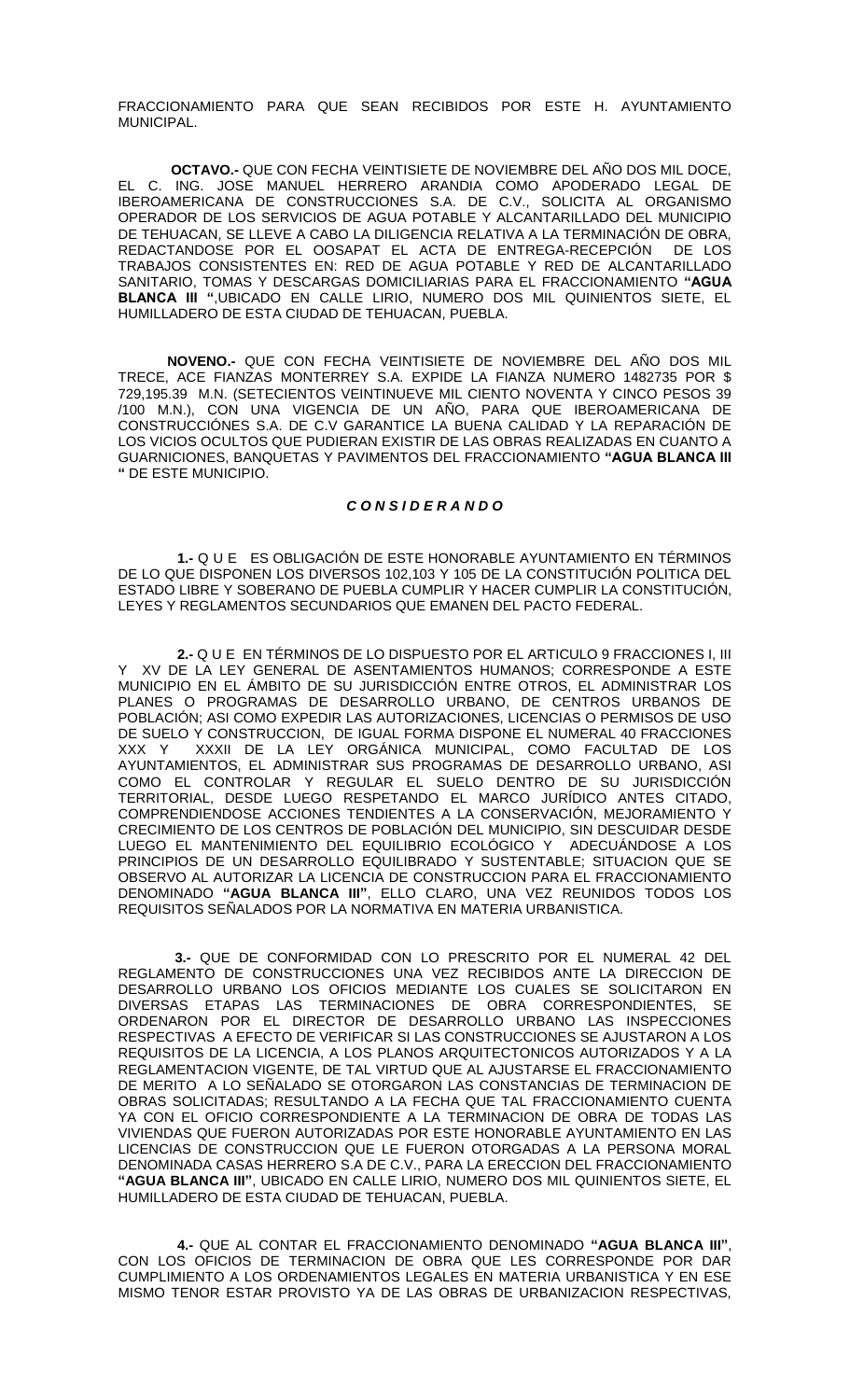ASI COMO ESTAR ENAJENADAS A TERCEROS LA TOTALIDAD DE LAS AREAS DESTINADAS A VENTA EN TERMINOS DE LO SEÑALADO POR LA LEY DE FRACCIONAMIENTOS Y ACCIONES URBANISTICAS DEL ESTADO LIBRE Y SOBERANO DE PUEBLA, ES DABLE SOLICITAR A ESTE HONORABLE CUERPO DE REGIDORES LA AUTORIZACION PARA QUE SEAN RECIBIDAS LAS OBRAS DE URBANIZACION MEDIANTE ACTA AUTORIZADA ANTE NOTARIO PUBLICO, PARA QUE ESTE HONORABLE AYUNTAMIENTO SE HAGA CARGO EN LO SUCESIVO, DE LA PRESTACION DE LOS SERVICIOS MUNICIPALES QUE HASTA ESTA FECHA HAN SIDO PRESTADOS Y MANTENIDOS EN BUEN ESTADO POR IBEROAMERICANA DE CONSTRUCCIONES S.A. DE C.V.

## **POR LO ANTERIORMENTE EXPUESTO, FUNDADO Y MOTIVADO SE SOLICITA A ESTE HONORABLE CUERPO EDILICIO:**

**UNICO.-** SE AUTORICE LA RECEPCIÓN Y ENTREGA DE OBRAS DE URBANIZACION RELATIVAS AL FRACCIONAMIENTO HABITACIONAL DENOMINADO **"AGUA BLANCA III"**, UBICADO EN CALLE LIRIO, NUMERO DOS MIL QUINIENTOS SIETE, EL HUMILLADERO DE ESTA CIUDAD DE TEHUACAN, PUEBLA., MISMAS QUE SERAN ENTREGADAS AL MUNICIPIO POR LA PERSONA MORAL DENOMINADA IBEROAMERICANA DE CONSTRUCCIONES S.A. DE C.V. REPRESENTADA POR SU ADMINISTRADOR GENERAL EL ING. JOSE MANUEL HERRERO ARANDIA; TODA VEZ QUE SE HAN SATISFECHO YA LOS REQUISITOS SEÑALADOS POR LAS NORMAS LEGALES EN MATERIA URBANISTICA.- A T E N T A M E N T E.- TEHUACAN, PUEBLA; A DIEZ DE DICIEMBRE DEL AÑO 2013.- **"COMISION DE DESARROLLO URBANO Y OBRAS PUBLICAS".-** CARLOS ARENAS GUTIÉRREZ.- REGIDOR PRESIDENTE.- GRETA GARCÍA SALAZAR.- REGIDOR MIEMBRO.- GABRIELA BRINGAS DELGADO.- REGIDOR MIEMBRO.- FIRMAS ILEGIBLES".

SEÑOR PRESIDENTE MUNICIPAL, REGIDORES Y SINDICO MUNICIPAL, EN VOTACIÓN SE LES CONSULTA SI SE APRUEBA LA PROPUESTA PRESENTADA EN CUESTIÓN, LOS QUE ESTÉN POR LA AFIRMATIVA SÍRVANSE MANIFESTARLO LEVANTANDO LA MANO.

HABIÉNDOSE ANALIZADO AMPLIAMENTE EL CONTENIDO DEL DICTAMEN DE REFERENCIA, POR MAYORÍA CON 13 VOTOS A FAVOR POR PARTE DE LOS INTEGRANTES DEL HONORABLE CABILDO, SE DETERMINA EL SIGUIENTE:

## **A C U E R D O**

**UNICO.-** SE AUTORIZA LA RECEPCIÓN Y ENTREGA DE OBRAS DE URBANIZACION RELATIVAS AL FRACCIONAMIENTO HABITACIONAL DENOMINADO **"AGUA BLANCA III"**, UBICADO EN CALLE LIRIO, NUMERO DOS MIL QUINIENTOS SIETE, EL HUMILLADERO DE ESTA CIUDAD DE TEHUACAN, PUEBLA, MISMAS QUE SERAN ENTREGADAS AL MUNICIPIO POR LA PERSONA MORAL DENOMINADA IBEROAMERICANA DE CONSTRUCCIONES S.A. DE C.V. REPRESENTADA POR SU ADMINISTRADOR GENERAL EL ING. JOSE MANUEL HERRERO ARANDIA; TODA VEZ QUE SE HAN SATISFECHO YA LOS REQUISITOS SEÑALADOS POR LAS NORMAS LEGALES EN MATERIA URBANISTICA.

LO ANTERIOR CON FUNDAMENTO EN LOS DISPOSITIVOS LEGALES INVOCADOS EN EL DICTAMEN DE REFERENCIA.

**COMISIÓN DE DESARROLLO URBANO Y OBRAS PÚBLICAS.- ANÁLISIS, DISCUSIÓN Y EN SU CASO APROBACIÓN DEL DICTAMEN QUE VERSA SOBRE LA RESOLUCIÓN ADMINISTRATIVA NO. 92/2013 DENTRO DEL PROCEDIMIENTO ADMINISTRATIVO CON NÚMERO DE EXPEDIENTE 01193/D, RADICADO EN LA DIRECCIÓN DE DESARROLLO URBANO DEL HONORABLE AYUNTAMIENTO DE TEHUACÁN.**

SEÑOR REGIDOR TIENE USTED EL USO DE LA PALABRA.

EL C. CARLOS ARENAS GUTIÉRREZ, PROCEDE A DAR LECTURA AL DICTAMEN CORRESPONDIENTE, MISMO QUE A LA LETRA DICE: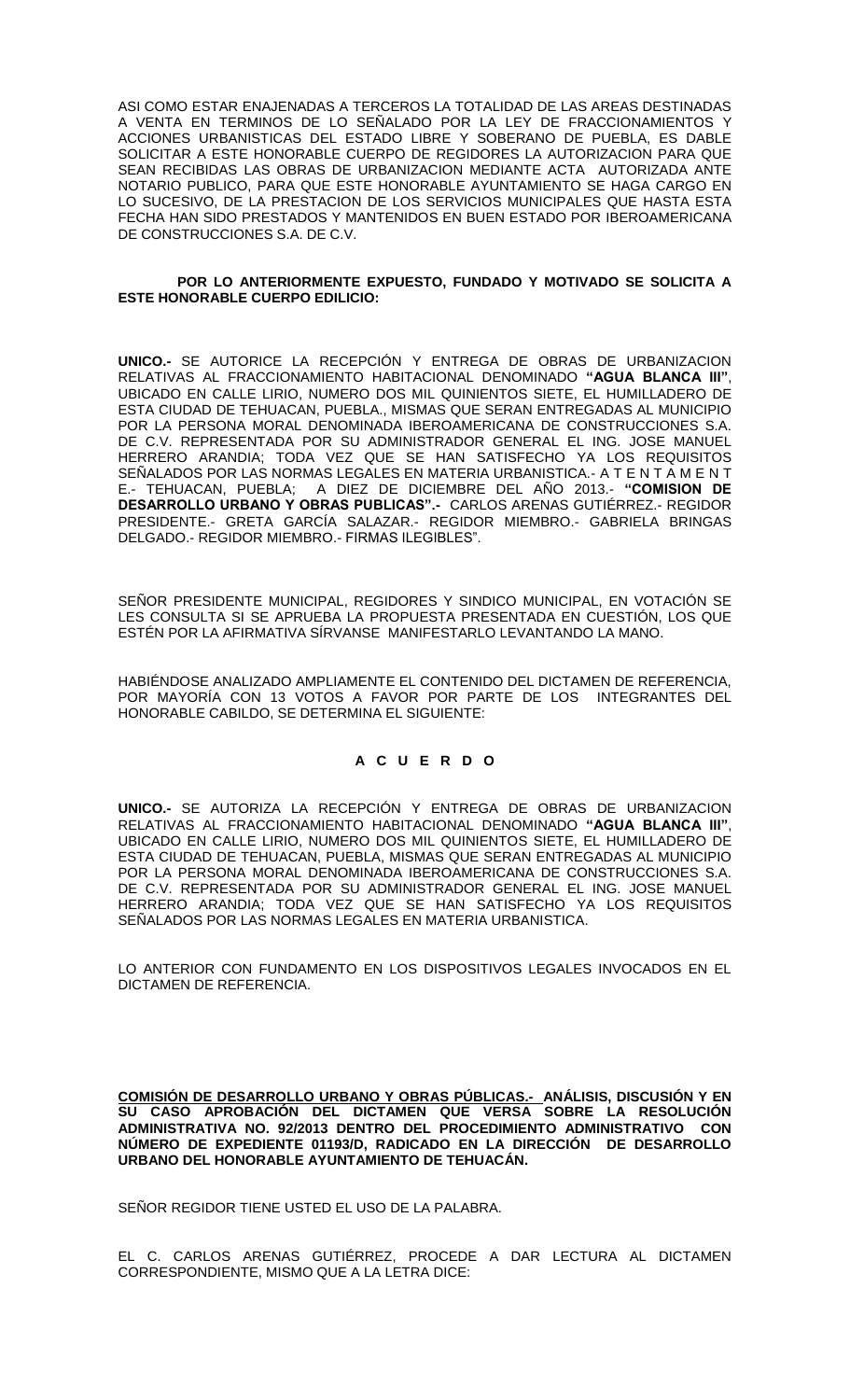## **"… HONORABLE CABILDO**

LOS SUSCRITOS REGIDORES **CARLOS ARENAS GUTIERREZ, GABRIELA BRINGAS DELGADO Y GRETA GARCIA SALAZAR**, INTEGRANTES DE LA COMISIÓN DE DESARROLLO URBANO Y OBRAS PUBLICAS DE ESTE H. AYUNTAMIENTO DE TEHUACÁN PUEBLA, EN USO DE LAS FACULTADES QUE NOS CONFIERE EL ARTÍCULO 78 FRACCIÓN I, IV Y XVIII, 92, 94 Y 96 FRACCIÓN III, DE LA LEY ORGANICA MUNICIPAL SOMETEMOS A ESTE HONORABLE CUERPO COLEGIADO, PARA SU CONOCIMIENTO Y APROBACIÓN EL PRESENTE DICTAMEN, CON FUNDAMENTO EN LOS SIGUIENTES:

# **C O N S I DE R A N D O S**

- I. Que el párrafo primero de la fracción II del artículo 115 de la Constitución Política de los Estados Unidos Mexicanos, determina que los Ayuntamientos tendrán facultades para aprobar, de acuerdo con las leyes en materia municipal que deberán expedir las legislaturas de los Estados, los Bandos de Policía y Gobierno, los reglamentos, circulares; y disposiciones administrativas de observancia general dentro de sus respectivas jurisdicciones, que organicen la administración pública municipal, regulen las materias, procedimientos, funciones y servicios públicos de su competencia y aseguren la participación ciudadana y vecinal; misma disposición que es trasladada a la fracción III del artículo 105 de la Constitución Política del Estado Libre y Soberano de Puebla;
- II. Que el artículo 76 primer párrafo de la Ley Orgánica Municipal, determina que el Ayuntamiento sesionará válidamente con la asistencia de la mayoría de sus miembros y del Secretario del Ayuntamiento o la persona que legalmente lo sustituya;
- III. Que el artículo 77 de la Ley Orgánica Municipal del estado de Puebla, determina que los acuerdos de los Ayuntamientos se tomarán por mayoría de votos del Presidente Municipal, Regidores y Síndico, y en caso de empate, el Presidente Municipal tendrá voto de calidad;
- IV. Que el artículo 78 fracciones XVIII y XIX de la Ley Orgánica Municipal, determina en su parte conducente que son atribuciones de los Ayuntamientos; promover cuanto estime conveniente para el progreso económico, social y cultural del Municipio; Establecer las bases sobre las cuales **se suscriban los convenios o actos, que comprometan al Municipio por un plazo mayor al período del Ayuntamiento**, siempre y cuando los mismos sean acordados por las dos terceras partes de los miembros del Ayuntamiento o del Consejo Municipal, en los casos que establezca el presente Ordenamiento, para obtener la aprobación a que se refiere la Constitución Política del Estado Libre y Soberano de Puebla;
- V. Que el artículo 84 y 89 de la Ley Orgánica Municipal, precisa que Los Ayuntamientos, para aprobar Bandos de Policía y Gobierno, reglamentos y disposiciones administrativas de observancia general, que organicen la Administración Pública Municipal y dentro de sus respectivas jurisdicciones, regulen las materias, procedimientos, funciones y servicios públicos de su competencia, asegurando la participación ciudadana y vecinal; llevarán a cabo el proceso reglamentario, que comprenderá las etapas de propuesta, análisis, discusión, aprobación y publicación; y, que las mismas disposiciones serán observadas para el caso de que sea necesario hacer una reforma o adición a cualesquiera de los ordenamientos aprobados por el Ayuntamiento respectivo;
- VI. Que el artículo 91 en sus fracciones III y XLVI de la Ley Orgánica Municipal, preceptúa que el Ciudadano Presidente Municipal Constitucional tiene dentro de sus facultades y obligaciones las de representar al Ayuntamiento y ejecutar sus resoluciones; salvo que se designe una comisión especial, o se trate de procedimientos judiciales, en los que la representación corresponde al Síndico Municipal; suscribir, previo acuerdo del Ayuntamiento, los convenios y actos que sean de interés para el Municipio, sin perjuicio de lo que esta Ley
- VII. Con fecha treinta de noviembre del año 2013, la Dirección de Desarrollo Urbano de este Honorable Ayuntamiento, dicto proyecto de resolución administrativa No. 92/2013, dentro del expediente numero 01193-D, radicado en esa dirección, relativo a la visita de inspección con número de folio, 01193-D, que se realizó en calle Enrique Mont Solorzano de esta ciudad, propiedad y/o posesión de soledad Bravo Galeana, Roberto Marroquin Rojas, Josefina Bravo Galeano, propietario, poseedor y/o quien resulte responsable, dicho proyecto de resolución fue dictado en plenitud de jurisdicción, mismo que se transcribe integra a la letra a continuación. -------------------------------------------------------------------------------------------- -------------------------CONSTE.---------------------------------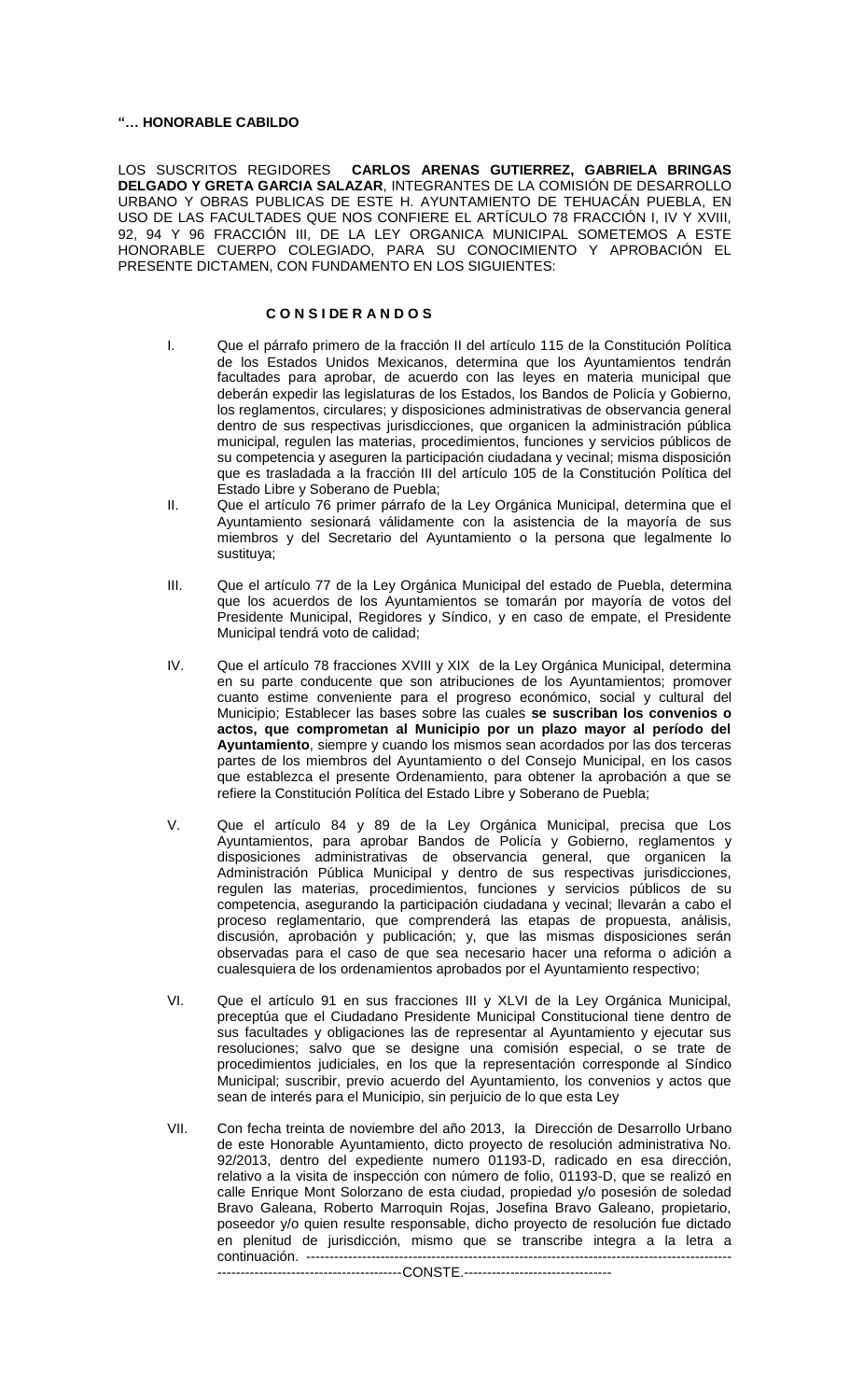En la Ciudad de Tehuacán Estado de Puebla, a treinta de noviembre del año dos mil trece. - - - - - - - - - - - -

 VISTOS.- El expediente que se radica ante esta Dirección de Desarrollo Urbano del Honorable Ayuntamiento de Tehuacán, Puebla; relativo a la Visita de Inspección con número de folio 01193-D, llevada a cabo en **ENRIQUE MONT SOLORZANO DE ESTA CIUDAD DE TEHUACÁN, PUEBLA**; propiedad y/o posesión de **…Y/O QUIEN RESULTE RESPONSABLE** analizado como fue, se procede a dictar resolución administrativa bajo el siguiente tenor:

## **R E S U L T A N D O.**

 **PRIMERO.-** En fecha diez de diciembre del año dos mil doce, se procedió a la emisión de la orden de visita número 01193-D, esto con fundamento en lo establecido por los artículos 14, 16, 27 Párrafo tercero y 115 Fracción V de la Constitución Política de los Estados Unidos Mexicanos, 9 Fracción I, II, III, XIII, XV de la Ley General de Asentamientos Humanos, 105 Primer párrafo , Fracción II, IV, inciso C, E Y F de la Constitución Política de los Estados Unidos Mexicanos, 2, 11, último párrafo, 13 Fracción V y TITULO DECIMO PRIMERO, CAPITULO I, de la Ley de Desarrollo Sustentable del Estado de Puebla, 78 Fracción I, XLI, XLIII, de la Ley Orgánica Municipal, 1, 2, 3 17, CAPITULO CUATRO, 50, 111, 292, 294, 295, 296 y demás relativos y aplicables del Reglamento de Construcciones para el Municipio de Tehuacán, y toda vez que la dirección de Desarrollo Urbano del Municipio de Tehuacán, está facultada para aplicar la normatividad relativa a controlar y vigilar la utilización del suelo, a realizar inspecciones a las obras, así como verificar y solicitar la documentación que ampare el uso y construcciones que se realicen en un predio; y se instruyó al C. ROGELIO MARTIN MENDIOLA, inspector de obra adscrito a la Dirección de Desarrollo Urbano de este Honorable Ayuntamiento, para realizar visita de inspección en el predio ubicado en AVENIDA ENRIQUE MONT SOLORZANO, JUNTO AL NÚMERO 2408 COLONIA TEHUACÁN DE ESTA CIUDAD DE TEHUACÁN, PUEBLA.

 **SEGUNDO.-** En fecha once de diciembre del año dos mil doce, y con fundamento en los Artículos 1, 2, 3 Fracción I, II, III, V, VI, VIII, IX, X, XI, XII, XIII, XIV, 50, 111 y demás relativos y aplicables del Reglamento de Construcciones para el Municipio de Tehuacán Puebla, y toda vez que la Dirección de Desarrollo Urbano del Municipio de Tehuacán Puebla, y a los artículos 133, 134, 135, 136, 137, 138, 139, 140, 141 de la Ley de Desarrollo Sustentable del Estado de Puebla; al C. ROGELIO MARTIN MENDIOLA, inspector autorizado por esta Dirección de Desarrollo Urbano, se constituyó debidamente identificado en el inmueble ubicado en Avenida Enrique Mont Solorzano, junto al número 2408 Colonia Tehuacán de esta Ciudad de Tehuacán, Puebla; para desahogar una diligencia de carácter administrativo, tal y como lo refiere en la orden de visita de fecha diez de diciembre del año dos mil doce; y su respectiva acta de visita en fecha once de diciembre del año dos mil doce, visita realizada en términos del propio reglamento en cita, y en presencia de quien se ostenta como trabajador que refirió llamarse …, en su momento manifestó ser trabajador de la propietaria o posesionaria del bien inmueble que respondía al nombre de C. …. Así mismo, dentro de la diligencia de visita, se observó la construcción de la barda Perimetral de 3 metros de longitud aproximadamente y colocación de cortina metálica esto aparentemente, colocación de una cortina metálica esto aparentemente fuera del alineamiento oficial, se realizaban trabajos de acabados es decir de revocado y emboquillado de muros, así como dos personas trabajando en el área, también se observó la ocupación de la vía pública, en ese momento también se le requirió a la responsable y en presencia de testigos toda la documentación que señala el Reglamento de Construcciones para el Municipio de Tehuacán, así mismo, se le requirió el o documentos que amparara el uso de la vialidad publica que se han realizado en el predio en comento; sin embargo, no presento la documentación requerida. Una vez concluida la diligencia se le hizo saber al poseedor del inmueble inspeccionado que tiene cinco días hábiles para que en ejercicio de sus garantías de audiencia, comparezca y manifieste lo que a su derecho legal corresponda, así como presentar pruebas pertinentes ante esta Dirección; cuestión que no existió toda vez que no hubo comparecencia de su parte dentro del término legal correspondiente.

 **TERCERO.-** En fecha 14 de enero del año dos mil trece, se giró atento memorándum al C. Ejecutor a fin de que procediera a la realización de la suspensión de obra, y que con fecha quince de enero del año dos mil trece, se procedió a realizar por parte del C. Ejecutor, la suspensión correspondiente en el bien inmueble ubicado en Enrique Mont Solorzano número 2408, de la Colonia Tehuacán.

 **CUARTO.-** De tal hecho señalado anteriormente el C…, en fecha diecinueve de diciembre del año dos mil doce, presento escrito para la autorización de la Licencia de Uso de Suelo, para negocio denominado lonchería con venta de cerveza en los alimentos. Siendo que en fecha cuatro de enero del año dos mil trece, se le dio contestación de que para poder estar en aptitud tendría que ingresar fotografías del interior, croquis de distribución interior, factibilidad de OOSELITE,, factibilidad de Desarrollo Social, Factibilidad de Ecología y medio ambiente, factibilidad de protección civil.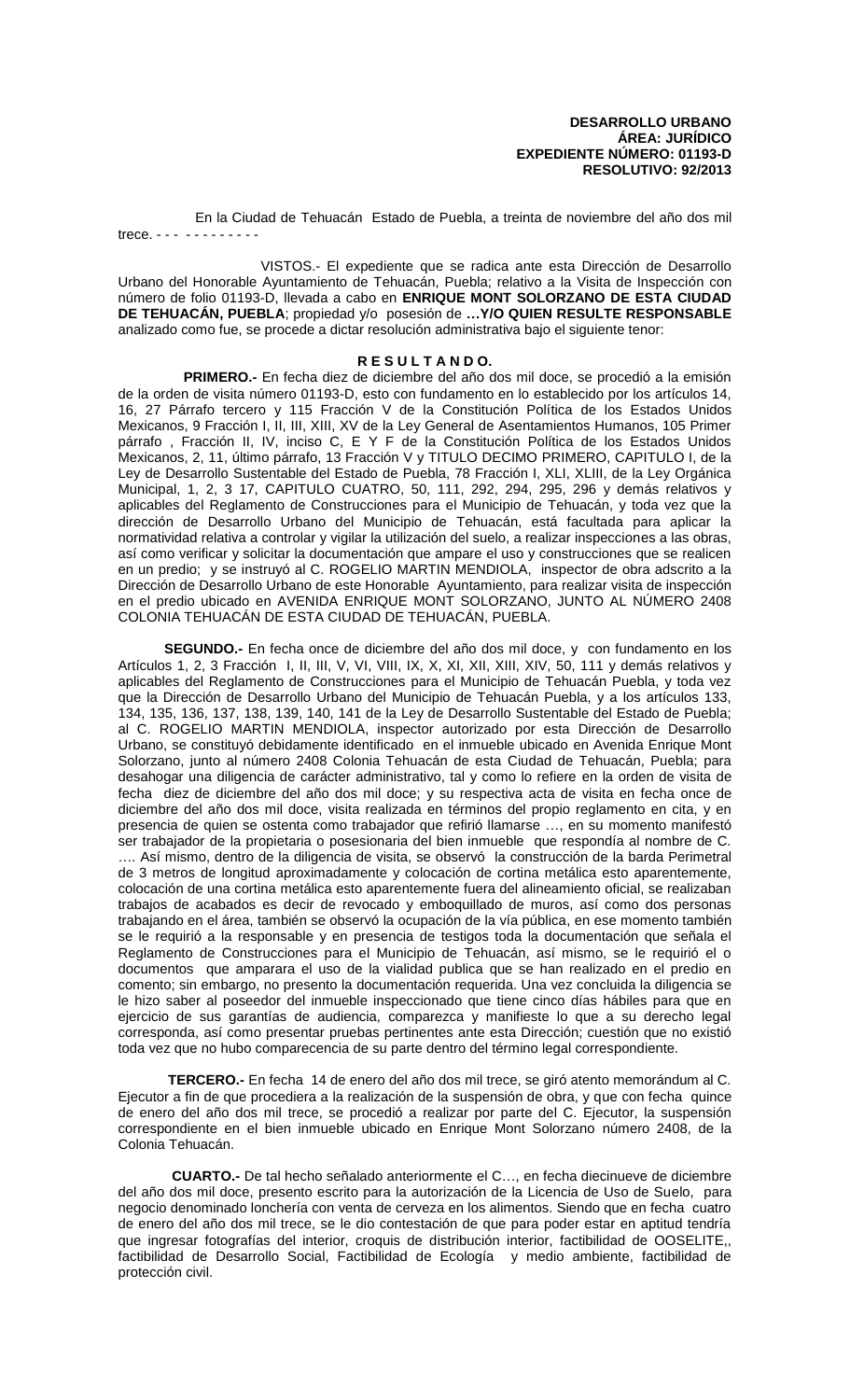**QUINTO.-** Sin embargo, se observa dentro de las actuaciones del presente de los autos, que no consta la solicitud para la construcción de la barda perimetral de tres metros de longitud aproximadamente, siendo que se encuentra fuera del alineamiento oficial, por lo que se solicitó al área técnica de este departamento, a fin de que realizaran el levantamiento topográfico correspondiente, por lo que tal y como se demuestra en autos, se observa que existe una construcción de siete metros con ochenta y siete centímetros cuadrados construida sobre una superficie restringida, versión que se confirma con las placas fotográficas tomadas en la diligencia correspondiente, puesto que se observa y se acredita que en efecto no se encuentra respetando el alineamiento oficial establecido dentro de la vialidad denominada Enrique Mont Solorzano.

 **SEXTO.-** Situación que por ende, y cumpliendo con la garantía de audiencia y legalidad, dentro del acta de visita se le dio el término correspondiente a fin de que ofreciera las pruebas que estimase necesarias para acreditar el por qué había realizado la construcción sin haber respetado los paramentos establecidos, así como también la inobservancia a las disposiciones respecto a la construcción realizada sin las autorizaciones correspondientes.

# **C ON S I D E R A N D O.**

 **I.-** Que esta autoridad es competente para conocer y fallar el presente asunto, al tenor de lo dispuesto por los numerales 9 fracciones I, II, III, X, XIII de la Ley General de Asentamientos Humanos; 9 fracciones IV y V y 13 fracciones VI y XX de la ley de Desarrollo Urbano Sustentable del Estado de Puebla; 1, 2 y 3 fracciones I, II, III, XII, XIV del Reglamento de Construcciones para el municipio de Tehuacán, Puebla; a virtud de que el inmueble afecto a la causa se encuentra en el territorio de esta municipalidad.

 **II.-** Que en especie se han cumplido con cabalidad las disposiciones contenidas en el numeral 111 del Reglamento de Construcciones de esta ciudad, consignándose los hechos respectivos en el acta de visita de fecha once de diciembre del año dos mil once; en tal virtud procede en este momento analizar si en la misma se encuentran contenidos actos de violación a la reglamentación urbana y en caso afirmativo imponer las sanciones que la misma prescribe.

 **III.-** Por lo que dentro de las constancias que integran el presente procedimiento se advierte como hecho generador de la contravención a las disposiciones del reglamento de Construcciones para el Municipio de Tehuacán Puebla, se observa que en efecto, la propietaria del bien inmueble la C.., ya que no respeto el alineamiento oficial establecido dentro de la vialidad denominada Enrique Mont Solorzano de la Colonia Tehuacán, de esta Ciudad; entendiéndose como alineamiento oficial, a la traza sobre el terreno que limita el predio respectivo con la vía pública en uso o con la futura vía pública, indicando restricciones o afectaciones de carácter urbano que señale la Ley de Desarrollo Urbano y su Reglamento, por lo tanto y tal y como lo establece el reglamento de Construcciones para el Municipio toda vivienda, comercio o bien inmueble debe respetar el alineamiento determinado por el programa de desarrollo urbano, y tal y como se observa de la inspección realizada por el personal autorizado, se observa que la propietaria del bien inmueble en referencia, extendió por el punto norte de la vialidad una construcción, misma por el cual redujo la vía pública, por lo que se encuentra en contravención a lo establecido en el artículo 10 fracción I del Reglamento de Construcciones para el municipio de Tehuacán Puebla, mismo que establece que no se autoriza a los particulares el uso de la vía pública en los siguientes casos: … I.- Para aumentar la superficie de un predio o de una construcción, no se puede usar la vía pública con piezas habitables en ningún nivel.

 **IV.-** Que el artículo 16 del reglamento en cita, manifiesta que el que ocupa sin autorización la vía pública para construcciones o instalaciones superficiales, aéreas o subterráneas, está obligado a retirarlas o a demolerlas. Así mismo, el que sin autorización respectiva de la autoridad cause daños a la vía pública o genere residuos de la misma, está obligado a su reparación inmediata y al retiro de los residuos en la misma, y en caso de incumplimiento lo hará la autoridad a cargo de aquel, independientemente de las sanciones que se aplique. Por lo que con el acta levantada por esta dirección, así como de las placas fotográficas tomadas en el momento de la diligencia, y sin que exista documental que corrobore la solicitud de construcción y autorización de la referida construcción ante esta dependencia de Desarrollo Urbano, se tiene que la C. …. se encuentra contraviniendo disposiciones normativas establecidas dentro del Reglamento de Construcciones para el Municipio de Tehuacán, Puebla, por ende es procedente la sanción correspondiente y que marca dicho marco normativo; tanto por realizar obras de construcción sin autorización de esta dependencia, y por no respetar el alineamiento oficial existente dentro de la vialidad multicitada en este resolutivo.

 **V.-** Por lo que con fundamento en el artículo 304 del Reglamento de Construcciones para el Municipio de Tehuacán Puebla, así como lo enunciado dentro del punto anterior inmediato, es procedente que esta Dirección de Desarrollo Urbano del Municipio de Tehuacán Puebla, imponga la sanción correspondiente de acuerdo a la infracción cometida por **…**, siendo que las sanciones son aplicables a la propietaria del bien inmueble, por ser esta la responsable directa del bien inmueble, visto así, porque es quien en responsabilidad civil corresponde al propietario el bien inmueble el responsable del mismo, tanto como en derecho real le corresponda; así como en los frutos que el propio inmueble al que tenga derecho, por tanto es responsable directa de la realización de la obra, pues es quien determino su construcción sobre la propia vialidad, y en su acto, contravino disposiciones al reglamento correspondiente.

VI.- Por lo que atendiendo a los resolutivos anteriormente citados, es procedente hacer cumplir las disposiciones establecidas dentro del Programa director de Desarrollo Urbano, así como la aplicabilidad normativa establecida dentro del Reglamento de construcciones para el Municipio de Tehuacán Puebla, por lo que encontradas las contravenciones marcadas en el presente resolutivo, se turna el presente al H. Ayuntamiento de Tehuacán Puebla, para que en la próxima sesión de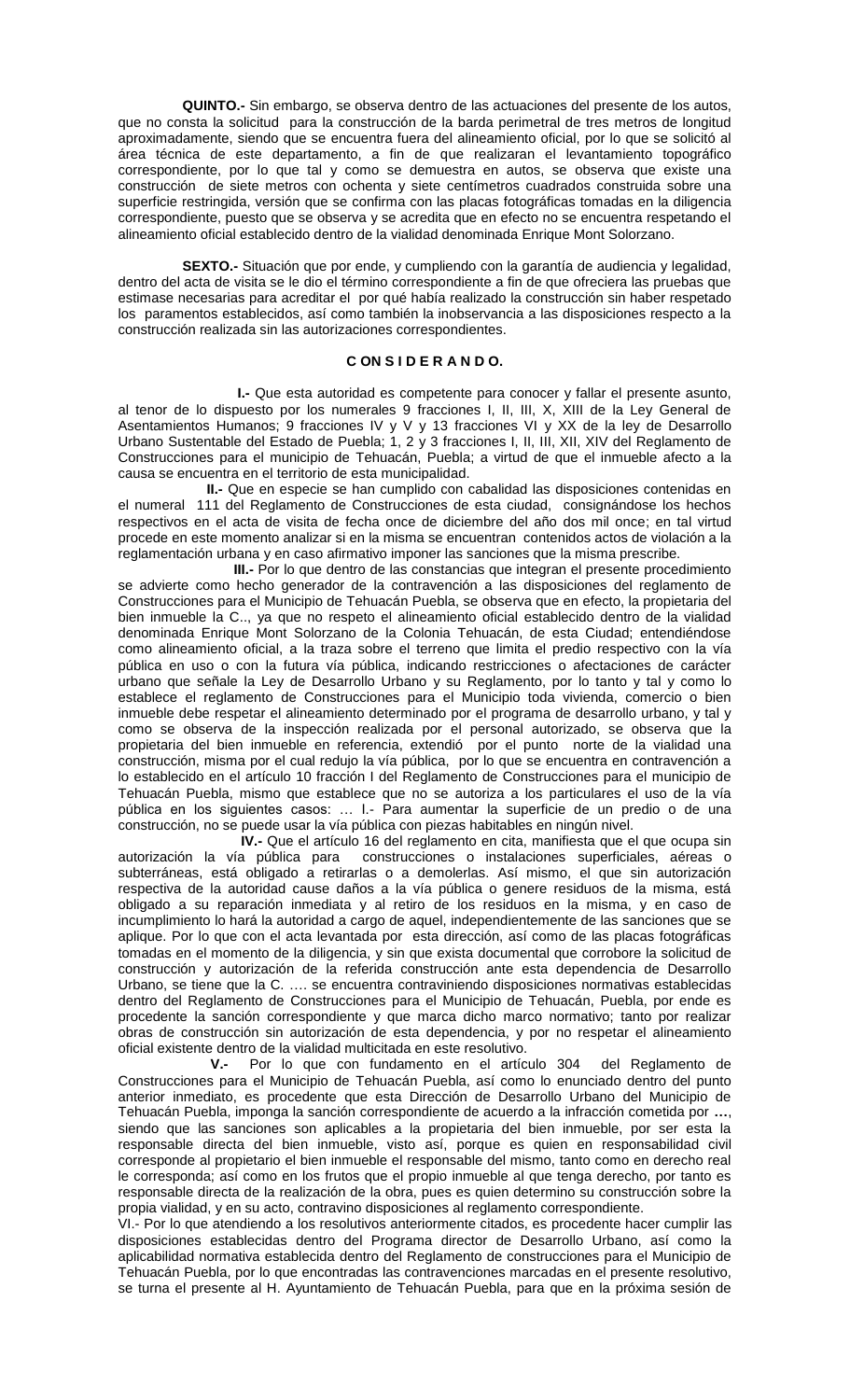Cabildo, se proceda a someter a estudio de la presente resolución, ante el propio Cabildo, y proceda a negar o confirmar el sentido de la misma a efecto de que sea demolida la fracción multicitada dentro del presente resolutivo, así mismo, convoque a las áreas afines a efecto de cumplimentar la sanción decretara por esta Autoridad, esto con fundamento en el Artículo 78 fracción XXVII de la Ley Orgánica, así mismo, y por las propias contravenciones hechas valer en el presente, se procede a decretar la multa consistente en cincuenta días de salario mínimo vigente equivalente a \$2,954.00 (dos mil novecientos cincuenta y cuatro pesos 00/100 M.N); esto por haber invadido la vía pública sin la autorización correspondiente, alterar el alineamiento oficial constituido en la vialidad de referencia, y el propietario, poseedor y/o quien resulte responsable de la obra realizada proceda a realizar las reparaciones a la vía pública, a efecto de que cumpla con la finalidad de la misma, que es el libre tránsito; tal y como lo establece el propio Reglamento de Construcciones, sanción que deberá ser pagada en un término no mayor a los tres días siguientes a aquel en que le sea legalmente notificada la presente.

### Por lo anteriormente expuesto y es de resolverse y se **R E S U E L V E**

**PRIMERO.-** Esta autoridad fue competente para conocer y fallar en el presente asunto, esto en términos de los artículos 1, 2, 3, 15, 16, 41, 304 del Reglamento de Construcciones para el Municipio de Tehuacán Puebla; 104 y 115 de la Constitución Política para el Estado Libre y Soberano de Puebla, artículo 199 Fracción VII de la Ley Orgánica Municipal.

 **SEGUNDO.-** Se ordena la DEMOLICION de la obra realizada con afectación al alineamiento oficial que corresponde a 7.87 metros cuadrados realizada en Avenida Enrique Mont Solorzano, junto al número 2408 Colonia Tehuacán de esta Ciudad de Tehuacán, Puebla; dichos trabajos serán a costa de **…**, tal y como lo establece el artículo 16 del Reglamento de Construcciones para el Municipio de Tehuacán, Puebla.

 **TERCERO.-** Que en términos del artículo 304 Fracción III del Reglamento de Construcciones para el Municipio de Tehuacán, Puebla; se le impone a **…**, una multa de cincuenta días de salario mínimo vigente equivalente a \$2,954.00 (dos mil novecientos cincuenta y cuatro pesos 00/100 M.N); esto por haber invadido la vía pública sin la autorización correspondiente, tal y como lo establece el propio Reglamento de Construcciones, sanción que deberá ser pagada en un término no mayor a los tres días siguientes a aquel en que le sea legalmente notificada la presente. Así mismo, se le requiere a **.. Y/O QUIEN RESULTE RESPONSABLE** del bien inmueble en referencia proceda a realizar las reparaciones a la vía pública, a efecto de que cumpla con la finalidad de la misma, que es el libre tránsito.

 **CUARTO.-** Con fundamento en el Artículo 78 fracción XXVII de la ley Orgánica municipal, túrnese el presente proyecto de resolución al H. Cabildo para su aprobación, o negación; a través del C. Regidor Presidente de la Comisión de Desarrollo Urbano y Obras Públicas.

 **QUINTO**.-Una vez aprobado por el H. Cabildo del Ayuntamiento de Tehuacán Puebla, túrnese la presente de resolución al Jefe del Departamento Ejecutor de este Honorable Ayuntamiento para que proceda a su notificación y ejecución, mismo que actuara con las áreas afines para poder llevar a cabo la demolición establecida en el bien inmueble señalado en el punto primero. NOTIFÍQUESE PERSONALMENTE. - - - - - - - - - - - - - - - - - - - - - - - - - - - - - - - - - - - -

 Así lo resolvió y firma la C. Directora de Desarrollo Urbano de este Honorable Ayuntamiento de Tehuacán, Puebla.- - - - - - - -

DESARROLLO URBANOECOLOGÍA Y MEDIO AMBIENTE C.C.P. ARCHIVO.

ARQ. ALFREDO ARREOLA FLORES LIC. MARISOL BARNARD MARTÍNEZ<br>SECRETARIO DE OBRAS PÚBLICAS, DIRECTORA DE DESARROLLO URB. DIRECTORA DE DESARROLLO URBANO

POR LO EXPUESTO EN LOS CONSIDERANDOS QUE ANTECEDEN Y EN USO DE LAS FACULTADES CONFERIDAS SE PROPONE A CONSIDERACIÓN DE ESTE CUERPO COLEGIADO EL SIGUIENTE:

## **D I C T A M E N**

**ÚNICO.-** SE APRUEBE POR ESTE HONORABLE CABILDO EL PROYECTO DE LA RESOLUCIÓN ADMINISTRATIVA NO. 92/2013, CON NUMERO DE EXPEDIENTE 01193-D RADICADO EN LA DIRECCIÓN DE DESARROLLO URBANO, RELATIVO A LA VISITA DE INSPECCIÓN CON NÚMERO DE FOLIO, 01193-D, TAL Y COMO FUE EMITIDA EN PLENITUD DE JURISDICCIÓN POR LA DIRECTORA DE DESARROLLO URBANO DE ESTE H. AYUNTAMIENTO DE TEHUACÁN PUEBLA, EN SUS TÉRMINOS Y ALCANCES, TAL Y COMO CONSTA DE SU TRASCRIPCIÓN EN EL PRESENTE INSTRUMENTO.- ATENTAMENTE.- SUFRAGIO EFECTIVO. NO REELECCION.- TEHUACAN PUEBLA, A 16 DE DICIEMBRE DEL DOS MIL TRECE.- LA COMISIÓN DE DESARROLLO URBANO Y OBRAS PÚBLICAS DE ESTE H. AYUNTAMIENTO DE TEHUACÁN PUEBLA.-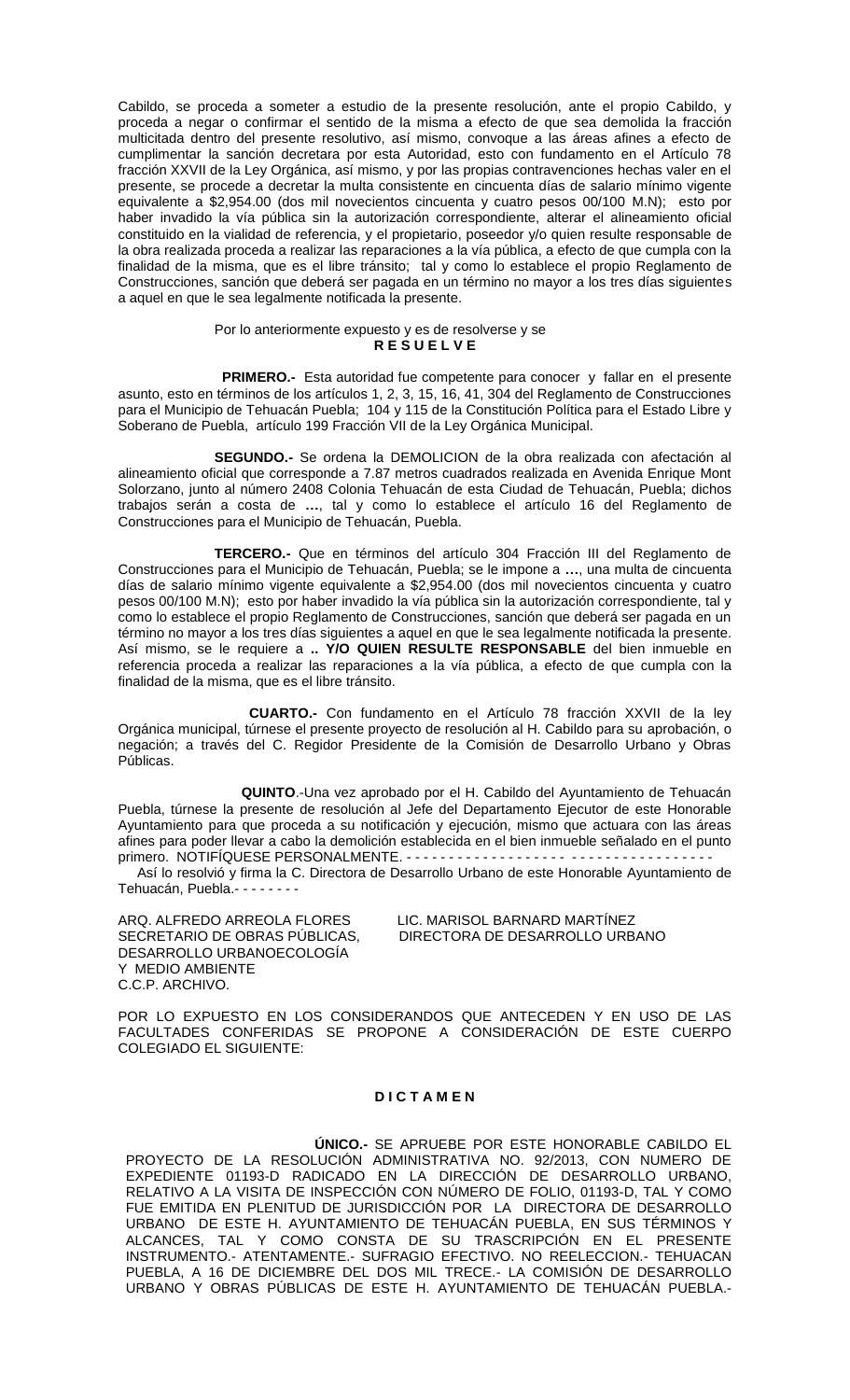## **CARLOS ARENAS GUTIERREZ.- PRESIDENTE.- GABRIELA BRINGAS DELGADO.- MIEMBRO.- GRETA GARCIA SALAZAR.- MIEMBRO.- FIRMAS ILEGIBLES".**

SEÑOR PRESIDENTE MUNICIPAL, REGIDORES Y SINDICO MUNICIPAL, EN VOTACIÓN SE LES CONSULTA SI SE APRUEBA LA PROPUESTA PRESENTADA EN CUESTIÓN, LOS QUE ESTÉN POR LA AFIRMATIVA SÍRVANSE MANIFESTARLO LEVANTANDO LA MANO.

HABIÉNDOSE ANALIZADO AMPLIAMENTE EL CONTENIDO DEL DICTAMEN DE REFERENCIA, POR MAYORÍA CON 13 VOTOS A FAVOR POR PARTE DE LOS INTEGRANTES DEL HONORABLE CABILDO, SE DETERMINA EL SIGUIENTE:

# **A C U E R D O**

**ÚNICO.-** SE APRUEBA POR ESTE HONORABLE CABILDO EL PROYECTO DE LA RESOLUCIÓN ADMINISTRATIVA NO. 92/2013, CON NUMERO DE EXPEDIENTE 01193-D RADICADO EN LA DIRECCIÓN DE DESARROLLO URBANO, RELATIVO A LA VISITA DE INSPECCIÓN CON NÚMERO DE FOLIO, 01193-D, TAL Y COMO FUE EMITIDA EN PLENITUD DE JURISDICCIÓN POR LA DIRECTORA DE DESARROLLO URBANO DE ESTE H. AYUNTAMIENTO DE TEHUACÁN PUEBLA, EN SUS TÉRMINOS Y ALCANCES, TAL Y COMO CONSTA DE SU TRASCRIPCIÓN EN EL PRESENTE INSTRUMENTO.

LO ANTERIOR CON FUNDAMENTO EN LOS DISPOSITIVOS LEGALES INVOCADOS EN EL DICTAMEN DE REFERENCIA.

**COMISIÓN DE DESARROLLO URBANO Y OBRAS PÚBLICAS.- ANÁLISIS, DISCUSIÓN Y EN SU CASO APROBACIÓN DEL DICTAMEN QUE VERSA SOBRE LA RESOLUCIÓN ADMINISTRATIVA NO. 93/2013 DEL EXPEDIENTE QUE SE RADICA EN LA DIRECCION DE DESARROLLO URBANO DEL HONORABLE AYUNTAMIENTO DE TEHUACAN, RELATIVO A LAS VISITAS DE INSPECCIONES CONSIGNADAS EN LAS ACTAS IDENTIFICADAS CON LOS NUMERO DE FOLIO, 02295-D, 02296-D, 02298-D, 02299, 02301-D, 02304-D, 02305-D.**

SEÑOR REGIDOR TIENE USTED EL USO DE LA PALABRA.

EL C. CARLOS ARENAS GUTIÉRREZ, PROCEDE A DAR LECTURA AL DICTAMEN CORRESPONDIENTE, MISMO QUE A LA LETRA DICE:

# **"… HONORABLE CABILDO**

LOS SUSCRITOS REGIDORES **CARLOS ARENAS GUTIERREZ, GABRIELA BRINGAS DELGADO Y GRETA GARCIA SALAZAR**, INTEGRANTES DE LA COMISIÓN DE DESARROLLO URBANO Y OBRAS PUBLICAS DE ESTE H. AYUNTAMIENTO DE TEHUACÁN PUEBLA, EN USO DE LAS FACULTADES QUE NOS CONFIERE EL ARTÍCULO 78 FRACCIÓN I, IV Y XVIII, 92, 94 Y 96 FRACCIÓN III, DE LA LEY ORGANICA MUNICIPAL SOMETEMOS A ESTE HONORABLE CUERPO COLEGIADO, PARA SU CONOCIMIENTO Y APROBACIÓN EL PRESENTE DICTAMEN, CON FUNDAMENTO EN LOS SIGUIENTES:

## **C O N S I DE R A N D O S**

- I. Que el párrafo primero de la fracción II del artículo 115 de la Constitución Política de los Estados Unidos Mexicanos, determina que los Ayuntamientos tendrán facultades para aprobar, de acuerdo con las leyes en materia municipal que deberán expedir las legislaturas de los Estados, los Bandos de Policía y Gobierno, los reglamentos, circulares; y disposiciones administrativas de observancia general dentro de sus respectivas jurisdicciones, que organicen la administración pública municipal, regulen las materias, procedimientos, funciones y servicios públicos de su competencia y aseguren la participación ciudadana y vecinal; misma disposición que es trasladada a la fracción III del artículo 105 de la Constitución Política del Estado Libre y Soberano de Puebla;
- II. Que el artículo 76 primer párrafo de la Ley Orgánica Municipal, determina que el Ayuntamiento sesionará válidamente con la asistencia de la mayoría de sus miembros y del Secretario del Ayuntamiento o la persona que legalmente lo sustituya;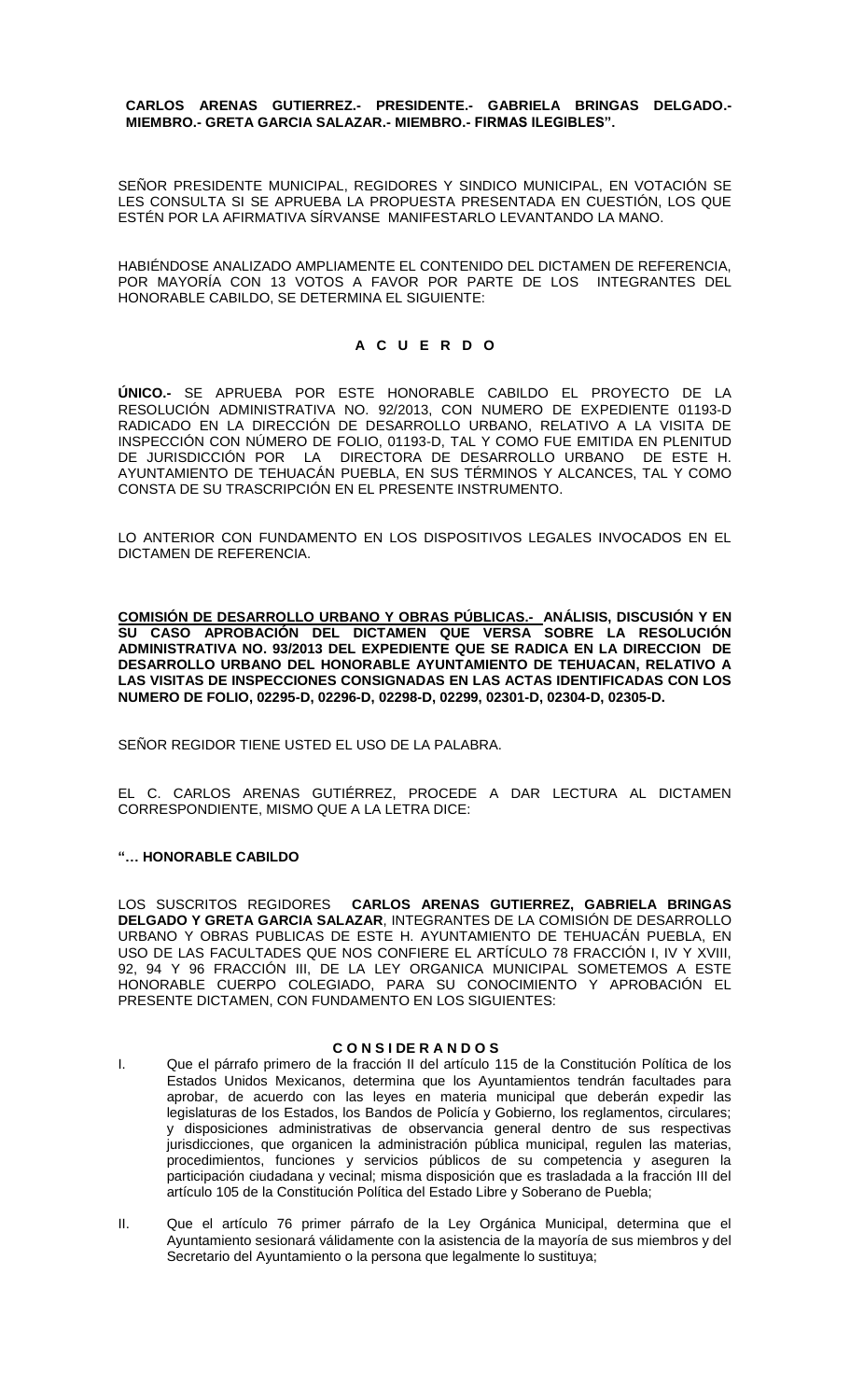- III. Que el artículo 77 de la Ley Orgánica Municipal del estado de Puebla, determina que los acuerdos de los Ayuntamientos se tomarán por mayoría de votos del Presidente Municipal, Regidores y Síndico, y en caso de empate, el Presidente Municipal tendrá voto de calidad;
- IV. Que el artículo 78 fracciones XVIII y XIX de la Ley Orgánica Municipal, determina en su parte conducente que son atribuciones de los Ayuntamientos; promover cuanto estime conveniente para el progreso económico, social y cultural del Municipio; Establecer las bases sobre las cuales **se suscriban los convenios o actos, que comprometan al Municipio por un plazo mayor al período del Ayuntamiento**, siempre y cuando los mismos sean acordados por las dos terceras partes de los miembros del Ayuntamiento o del Consejo Municipal, en los casos que establezca el presente Ordenamiento, para obtener la aprobación a que se refiere la Constitución Política del Estado Libre y Soberano de Puebla;
- V. Que el artículo 84 y 89 de la Ley Orgánica Municipal, precisa que Los Ayuntamientos, para aprobar Bandos de Policía y Gobierno, reglamentos y disposiciones administrativas de observancia general, que organicen la Administración Pública Municipal y dentro de sus respectivas jurisdicciones, regulen las materias, procedimientos, funciones y servicios públicos de su competencia, asegurando la participación ciudadana y vecinal; llevarán a cabo el proceso reglamentario, que comprenderá las etapas de propuesta, análisis, discusión, aprobación y publicación; y, que las mismas disposiciones serán observadas para el caso de que sea necesario hacer una reforma o adición a cualesquiera de los ordenamientos aprobados por el Ayuntamiento respectivo;
- VI. Que el artículo 91 en sus fracciones III y XLVI de la Ley Orgánica Municipal, preceptúa que el Ciudadano Presidente Municipal Constitucional tiene dentro de sus facultades y obligaciones las de representar al Ayuntamiento y ejecutar sus resoluciones; salvo que se designe una comisión especial, o se trate de procedimientos judiciales, en los que la representación corresponde al Síndico Municipal; suscribir, previo acuerdo del Ayuntamiento, los convenios y actos que sean de interés para el Municipio, sin perjuicio de lo que esta Ley
- VII. Con fecha veintinueve de noviembre del año 2013, la Dirección de desarrollo Urbano de este Honorable Ayuntamiento, dicto proyecto de resolución administrativa No. 93/2013 que recae al expediente radicado en esa dirección relativo a las visitas de inspección consignadas en las actas identificadas con los números de folio, 02295-D, 02296-D, 02298- D, 02299, 02301-D, 02304-D, 02305-D realizados en diversos puntos de la ciudad de Tehuacán, así como en sus juntas auxiliares, respecto de la instalación de casetas telefónicas propiedad de la empresa denominada Operadora Telefónica Peninsular S.A.P.I. de C.V, dictó proyecto de resolución fue dictado en plenitud de jurisdicción, mismo que se transcribe integra a la letra a continuación. ---------------------------------------------------------------- ------------------------------------------CONSTE.-------------------------------------

DEPENDENCIA: DIRECCIÓN DE **DESARROLLO URBANO ÁREA: JURÍDICO RESOLUTIVO: 93 /2013**

 En la Ciudad de Tehuacán Estado de Puebla, a veintinueve de noviembre el año dos mil trece. - - - - - - - - - - - - - - - - - - - - - -

 VISTOS.- El expediente que se radica ante esta Dirección de Desarrollo Urbano del Honorable Ayuntamiento de Tehuacán, Puebla; relativo a las visitas de Inspecciones consignadas en las actas identificadas con los números de folios, 02295-D, 02296-D, 02298-D, 02299, 02301-D, 02304-D, 02305-D, realizadas en diversos puntos de la ciudad de Tehuacán, Puebla; así como en sus juntas auxiliares; respecto de la instalación de casetas telefónicas propiedad de la empresa denominada OPERADORA TELEFONICA PENINSULAR S.A.P.I. DE C.V., y analizado como fue, se procede a dictar resolución administrativa bajo el siguiente tenor:

# **R E S U L T A N D O.**

**PRIMERO.-** En fecha ONCE DE NOVIEMBRE DEL ANO DOS MIL TRECE, se procedió a la emisión de las ordenes de visita número 02295-D, 02296-D, 02298-D, 02299-D, 02301-D, 02304-D, 02305-D, esto con fundamento en lo establecido por los artículos 14, 16, 27 Párrafo tercero y 115 Fracción V de la Constitución Política de los Estados Unidos Mexicanos, 9 Fracción I, II, III, XIII, XV de la Ley General de Asentamientos Humanos, 105 Primer párrafo, Fracción II, IV, inciso C, E Y F de la Constitución Política de los Estados Unidos Mexicanos, 2, 11, último párrafo, 13 Fracción V y TITULO DECIMO PRIMERO, CAPITULO I, de la Ley de Desarrollo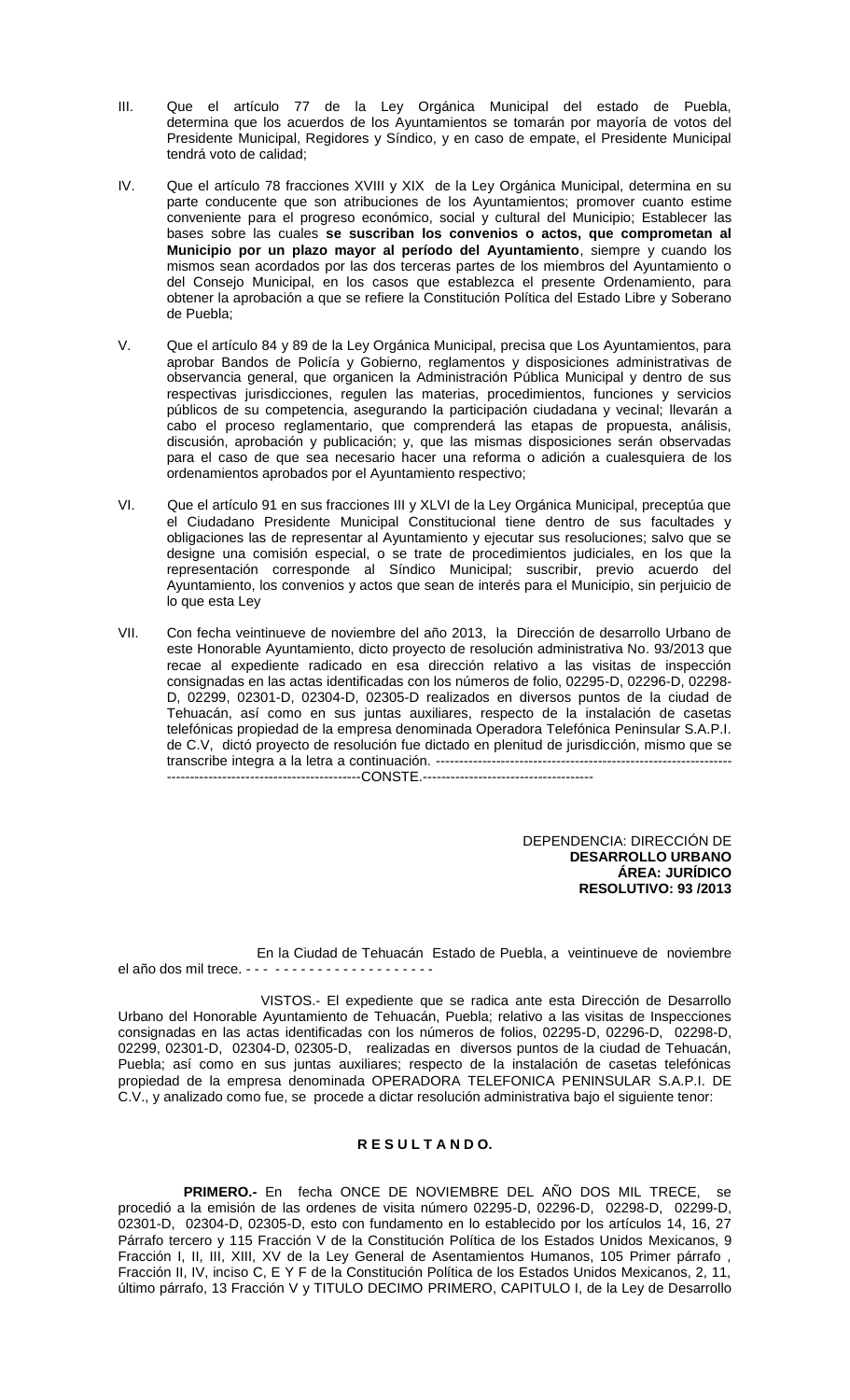Sustentable del Estado de Puebla, 78 Fracción I, XLI, XLIII, de la Ley Orgánica Municipal, 1, 2, 3 17, CAPITULO CUATRO, 50, 111, 292, 294, 295, 296 y demás relativos y aplicables del Reglamento de Construcciones para el Municipio de Tehuacán, y toda vez que la dirección de Desarrollo Urbano del Municipio de Tehuacán, está facultada para aplicar la normatividad relativa a controlar y vigilar la utilización del suelo, a realizar inspecciones a las obras, así como verificar y solicitar la documentación que ampare el uso y construcciones que se realicen en un predio; y se instruyó a los inspectores RAFAEL GOMEZ RODRIGUEZ y MISAEL FRANCO FLORES, inspector de obra adscrito a la Dirección de Desarrollo Urbano de este Honorable Ayuntamiento, para realizar visita de inspección en toda la ciudad, y las doce juntas auxiliares, puesto que se dio atención a los reportes realizados vía telefónica a esta Dirección de Desarrollo Urbano, así como una queja presentada por el C. JUAN ANTONIO CEJA CHACCUR, mismo por el cual reporta la colocación de una caseta telefónica que fuera instaladas en el área de la rampa peatonal en la intersección de la Calle Tres Sur y Uno Oriente Colonia Centro de esta ciudad, mismo por el cual obstruía el paso peatonal así como a las personas con capacidad diferente.

 **SEGUNDO.-** En fecha once de noviembre del año dos mil trece, y con fundamento en los Artículos 133, 134, 135, 136, 137, 138, 139, 140, 141 de la Ley de Desarrollo Sustentable del Estado de Puebla; 1, 2, 3 Fracción I, II, III, V, VI, VIII, IX, X, XI, XII, XIII, XIV, 50, 111 y demás relativos y aplicables del Reglamento de Construcciones para el Municipio de Tehuacán Puebla, y toda vez que la Dirección de Desarrollo Urbano del Municipio de Tehuacán Puebla, se les instruyó a los inspectores autorizados por esta Dirección de Desarrollo Urbano, realizar la inspección en la comprensión de toda la ciudad y sus doce juntas auxiliares; a fin de que se observara la totalidad de las casetas colocadas sin la autorización de esta Dirección de Desarrollo Urbano, el reporte de las inspecciones los inspectores observaron la colocación de casetas telefónicas en los siguientes puntos:

| 1              | Av. Reforma norte antes de esq. calle 6 poniente            | frente comercio de colchones                     |
|----------------|-------------------------------------------------------------|--------------------------------------------------|
| 2              | Av. Reforma norte esq. 4 oriente                            | frente al parque ecológico                       |
| 3              | Calle 6 oriente esq. 1 norte                                | junto oxxo                                       |
| 4              | Av. Reforma sur esq. Independencia poniente                 | junto almacenes García                           |
| 5              | Calle 3 sur esq. Independencia oriente                      | junto zapateria Andrea                           |
| 6              | Av. Independencia oriente esq. calle 3 sur                  | junto hotel Iberia                               |
| $\overline{7}$ | Calle 3 oriente                                             | frente puerta del mercado 16 de marzo            |
| 8              | Calle 3 sur esq. calle 3 oriente                            | frente almacenes salvador ceja                   |
| 9              | Calle 3 sur antes de esq. calle 1 oriente                   | junto el paje                                    |
|                | 10 Calle 3 sur esq. calle 1 oriente                         | junto zapateria don zapato                       |
|                | 11 Calle 3 norte                                            | frente a Electra                                 |
|                | 12 Calle 3 norte                                            | banqueta de enfrente a Electra                   |
|                | 13 Calle 3 norte                                            | frente a compu-cel                               |
|                | 14 Calle 13 oriente esq. av. Reforma sur                    | junto nave maquiladora                           |
| 15             | Av. Héroes de la Independencia casi esq. calle 15           |                                                  |
|                | oriente                                                     | junto área de juegos infantiles                  |
|                | Av. Héroes de la Independencia esq. calle 13                |                                                  |
|                | oriente                                                     | junto miscelánea                                 |
| 17             | Av. Héroes de la Indep. esq. Boulevar Ing. Pastor<br>Roaix  | junto pizzería                                   |
|                | 18 Av. Héroes de la Independencia frente no. 505            | antes de farmacia de apoyo                       |
|                | 19 Calle 5 oriente antes de esq. calle 3 sur                | junto parisina                                   |
|                | 20 Calle 5 oriente esq. calle 3 sur                         | banqueta enfrente a parisina                     |
|                | 21 Calle 3 sur esq. calle 5 oriente                         | junto rosticeria Granada                         |
|                | 22 Calle 5 oriente esq. calle Cuauhtemoc                    | banqueta enfrente a abarrotera Alatriste         |
|                | 23 Calle 3 sur esq. Calle Josefa Ortiz de Dominguez         |                                                  |
|                | 24 Calle 3 sur                                              | frente a modatelas                               |
|                | 25 Calle 3 sur                                              | frente a ferrepat                                |
|                | 26 Calle 3 sur                                              | frente a ta'barato                               |
|                | 27 Calle 3 sur                                              | frente a zapateria Ana María                     |
| 28             | Av. Nacional esq. calle Allende, Santa María                |                                                  |
|                | Coapan                                                      |                                                  |
|                | 29 Av. José María Morelos y Pavón                           | frente 7/24                                      |
| 30             | Av. José María Morelos y Pavón casi esq. Av.<br>Libramiento | frente instituto tecnológico                     |
|                | Boulevard Aldama esq. calle 24 sur, col.                    |                                                  |
| 31             | Venustiano Carranza                                         | frente 7/24                                      |
|                | Boulevard Aldama esq. calle oriente 2, fracc.               |                                                  |
| 32             | Jardínes de Teh.                                            | frente edif. No. 3600                            |
|                | 33 Av. Nacional, San Lorenzo Teotipilco                     | frente campo deportivo (parque "vivir<br>mejor") |
|                | 34 Av. Nacional, San Lorenzo Teotipilco                     | frente abarrotes casa Vazquez                    |
|                | 35 Calle 5 oriente esq. Calle 5 sur                         | junto mini-super                                 |
|                | 36 Calle 5 oriente                                          | frente terminal "AU"                             |

- 
- 
- 

37 Calle 5 oriente frente terminal "AU" 38 Calle 5 oriente in the same state is a set of the set of the interval San Juan Ixcaquixtla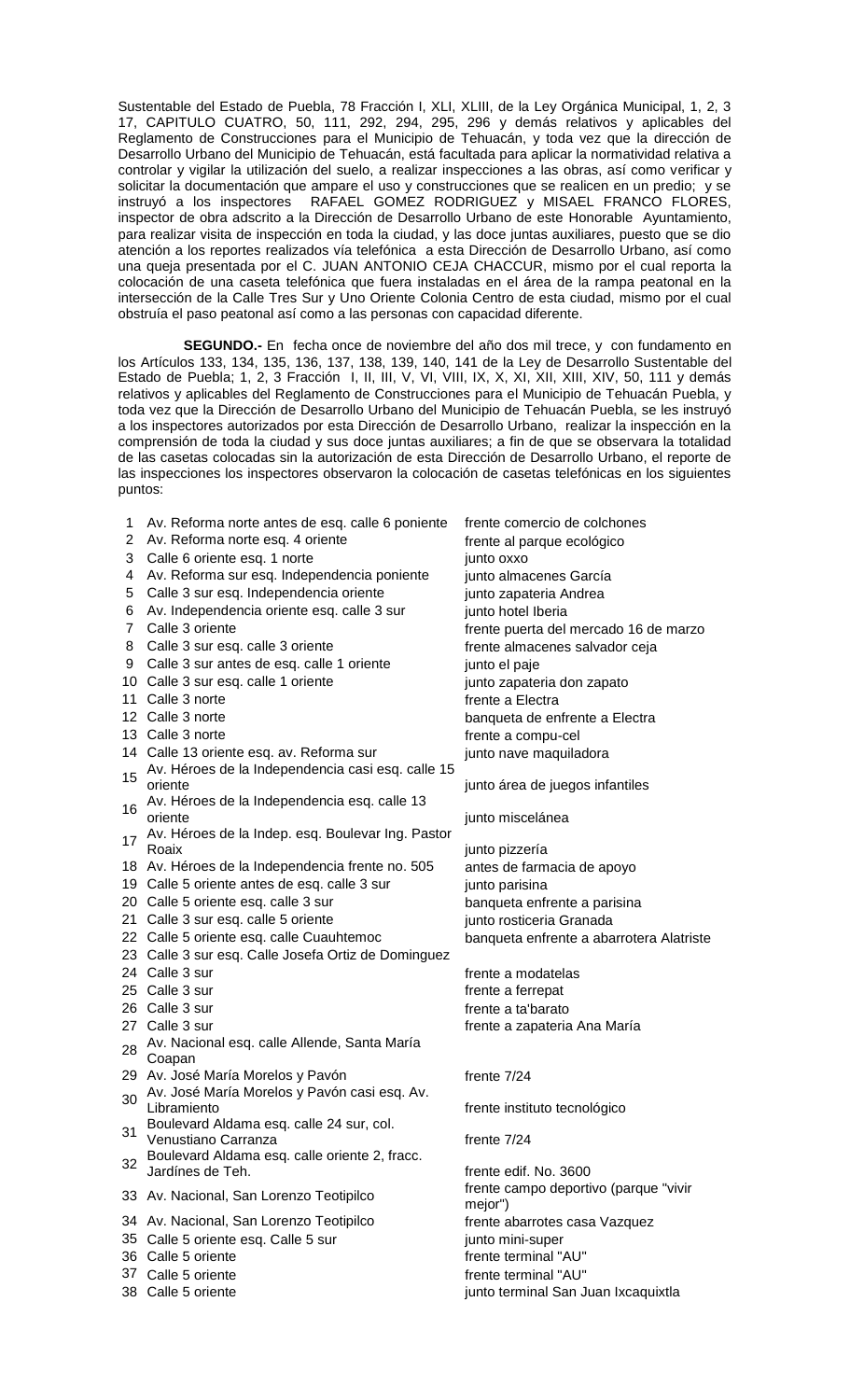|    | 39 Calle 5 oriente esq. Calle 7 sur                                                                                 | junto a oxxo                                                                   |
|----|---------------------------------------------------------------------------------------------------------------------|--------------------------------------------------------------------------------|
| 40 | Calzada Adolfo López Mateos antes de esq. Av.<br>Indep. Pte.                                                        | frente farmacia del ahorro                                                     |
|    | 41 Calle Josefa Ortiz de Dominguez esq. Calle 7 sur                                                                 |                                                                                |
|    | 42 Calle 7 oriente casi esq. Calle 3 sur                                                                            | frente primaria Manuel Avila Camacho                                           |
|    | 43 Calle 3 sur casi esq. 7 oriente                                                                                  | junto primaria Manuel Avila Camacho                                            |
| 44 | Calle 8 sur casi esq. 7 poniente                                                                                    | junto comercio "Higienicos<br>Desechables "BABY"                               |
|    | Av. del Maestro esq. Calle 10 sur casi esq. Prol. 7                                                                 |                                                                                |
| 45 | poniente                                                                                                            | Infonavit Venustiano Carranza                                                  |
|    | 46 Prol. 7 poniente esq. Andador 18 sur                                                                             | junto SICOM radio                                                              |
|    | 47 Prol. 7 poniente esq. Andador puerto Vallarta                                                                    | Infonavit el Riego                                                             |
|    | 48 Av. Enrique Mont Solarzano esq. Calle Tlaloc                                                                     | frente mini-super "jose"                                                       |
|    | 49 Av. Baja California esq. Av. Libramiento                                                                         | junto comercio de autopartes "Gonza"                                           |
| 50 | Av. Baja California entre calle Nayarit y av.                                                                       |                                                                                |
|    | Libramiento                                                                                                         | junto refaccionaria montes                                                     |
|    | 51 Av. Baja California esq. Calle Coahuila Norte                                                                    | junto cocina económica                                                         |
|    | 52 Av. Baja California esq. Calle Coahuila Sur                                                                      | contra esq. cocina económica                                                   |
|    | 53 Av. Baja California esq. Calle Chihuahua norte<br>54 Boulevard Aldama esq. Calle poniente 1                      | junto nave maquiladora<br>Infonavit Jardines de Tehuacán                       |
|    |                                                                                                                     | frente salón usos multiples, f-jardines                                        |
| 55 | Calle poniente 1 esq. Av. Norte 1                                                                                   | de Tehuacán                                                                    |
|    | 56 Boulevard Aldama esq. Calle el Humilladero                                                                       | junto oxxo                                                                     |
|    |                                                                                                                     | junto mini-super "la cruz", fracc.                                             |
| 57 | Boulevard Aldama esq. Calle Ignacio Ramírez                                                                         | Reforma                                                                        |
|    | 58 Boulevard Aldama esq. Calle 16 sur                                                                               | junto oxxo                                                                     |
|    | 59 Av. Independencia poniente, parada de colectivos                                                                 | frente bodega Aurrera                                                          |
|    | 60 Calle 1 norte esq. Calle 4 oriente                                                                               | junto 7/24                                                                     |
| 61 |                                                                                                                     | frente centro escolar Venustiano                                               |
|    | Calle 6 poniente, entre calle 2 y 4 norte                                                                           | Carranza                                                                       |
|    | 62 Calzada Adolfo López Mateos esq. Calle 22 norte junto mini-super "Leo"<br>Calzada Adolfo López Mateos esq. Plaza |                                                                                |
| 63 | Teohuacan                                                                                                           |                                                                                |
| 64 | Calzada Adolfo López Mateos esq. Plaza el                                                                           |                                                                                |
|    | Paseo                                                                                                               | junto banco Santander                                                          |
| 65 | Calzada Adolfo López Mateos esq. Plaza el                                                                           |                                                                                |
|    | Paseo                                                                                                               | junto parada de colectivos                                                     |
|    | 66 Carretera federal Pue-Teh.<br>67 Carretera federal Pue-Teh.                                                      | junto Hospital de la mujer                                                     |
|    | 68 Carretera federal Pue-Teh.                                                                                       | junto Hospital de la mujer                                                     |
|    |                                                                                                                     |                                                                                |
|    |                                                                                                                     | junto al CIS                                                                   |
| 69 | Carretera federal Pue-Teh. esq. Calle Emiliano                                                                      |                                                                                |
|    | Zapata<br>70 Calle 19 poniente esq. Calle Nuevo León                                                                | junto 7/24, San Lorenzo Teotipilco<br>junto Tortillria "el amanecer del sabor" |
|    | 71 Calle 19 poniente esq. Hospital General                                                                          | parada de colectivos                                                           |
|    | 72 Calle 19 poniente esq. Hospital General                                                                          | junto Hospital General                                                         |
|    | 73 Calle 19 poniente esq. Calle Sonora                                                                              | junto base de ruta 6                                                           |
|    | 74 Calle Coahuila sur esq. Calle 21 poniente                                                                        | junto miscelanea "camaleón"                                                    |
|    | 75 Calle Coahuila sur esq. Calle 23 poniente                                                                        | junto miscelanea MX                                                            |
|    | 76 Calle 25 poniente casi esq. Calle Carmen Serdan                                                                  | junto cocina económica                                                         |
|    | 77 Calle 25 poniente esq. Calle Francisco I. Madero                                                                 | junto miscelánea                                                               |
|    | 78 Calle 25 poniente esq. Calle laurel                                                                              | junto miscelanea "Rodríguez"                                                   |
|    | 79 Calle 25 poniente esq. av. Libramiento                                                                           | frente mini-super "Rafita's"                                                   |
|    | 80 Calle 27 poniente esq. Calle 24 sur                                                                              | junto abarrotes "Paty"                                                         |
| 81 | Calle Cristobal Colon esq. Calle 26                                                                                 | fracc. Santa María                                                             |
|    | 82 Calle Cristobal Colon esq. Calle 22                                                                              | junto cremeria "Yahir"                                                         |
|    | 83 Calle 22 esq. Calle 24, fracc. Santa María                                                                       | junto cocina económica                                                         |
|    | 84 Calle 22, fracc. Santa María                                                                                     | junto clinica 9                                                                |
|    | 85 Calle 22 esq. Calle 19                                                                                           | fracc. Santa María                                                             |
| 86 | Av. José María Morelos y Pavón esq. Calle<br>Allende pte.                                                           | frente 7/24, Santa María Coapan                                                |
|    | Calle Gral. I. Zaragoza esq. av. Nacional esq.                                                                      | frente centro de salud, Santa María                                            |
| 87 | Calle el Calvario                                                                                                   | Coapan                                                                         |
| 88 | Calle Gral. I. Zaragoza esq. av. Nacional esq.                                                                      | frente centro de salud, Santa María                                            |
|    | Calle el Calvario                                                                                                   | Coapan                                                                         |
| 89 | Av. José María Morelos y Pavón casi esq. av.                                                                        |                                                                                |
|    | Libramiento<br>Av. José María Morelos y Pavón casi esq. av.                                                         | contra esquina tecnológico                                                     |
| 90 | Libramiento                                                                                                         | junto gasolinera                                                               |
| 91 | Calle 13 oriente entre calle 3 sur y Héroes de la                                                                   |                                                                                |
|    | Indep.<br>92 Calle 9 oriente esq. Calle 3 sur                                                                       | Parque Jardín Guadalupe<br>junto oxxo                                          |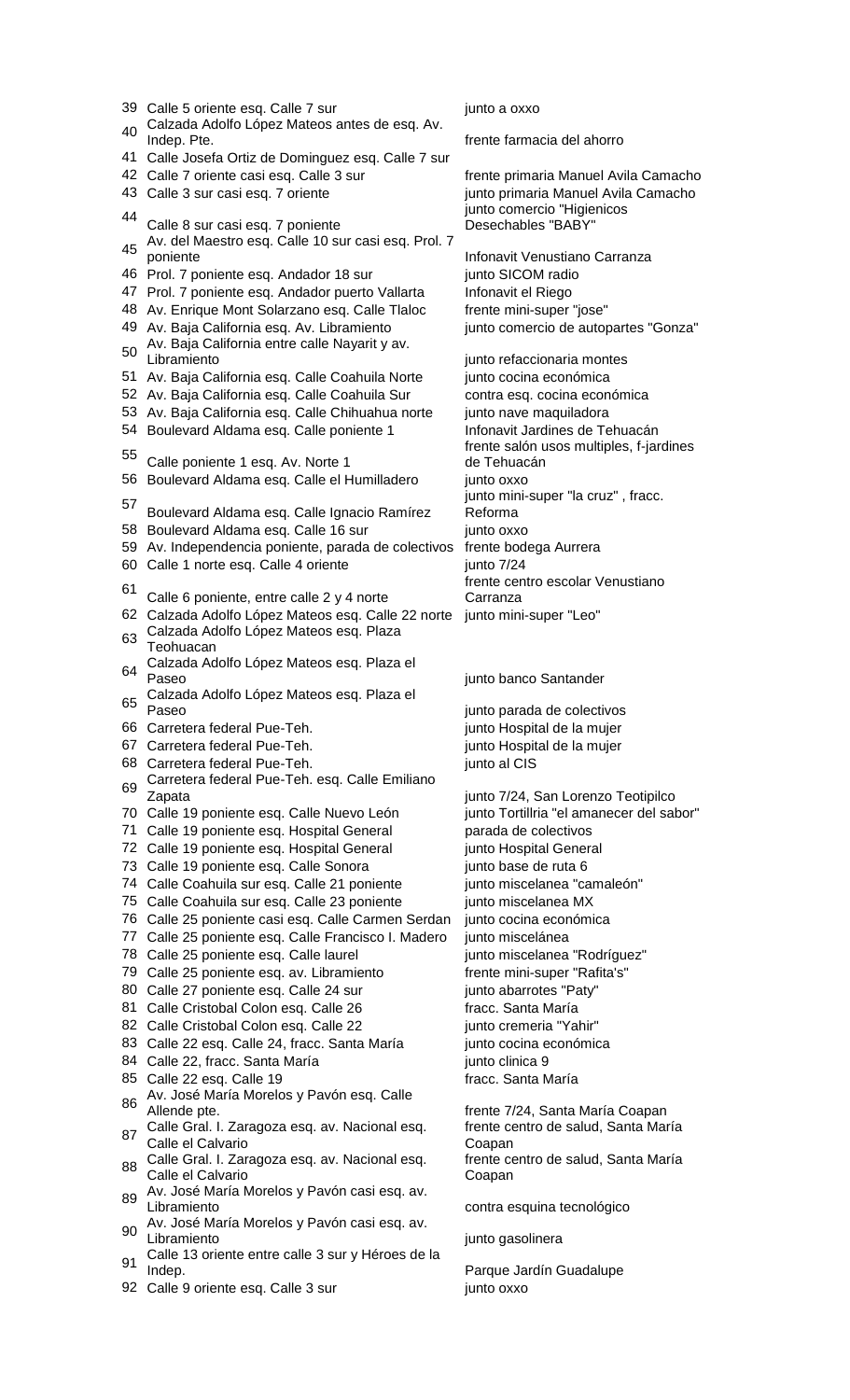- 93 Boulevard Ing. Pastor Rouaix casi esq. Calle 3 sur
- 94 Calle 2 oriente esq. Calle 3 norte in the state in punto miscelánea
- 95 Av. Reforma norte esq. Calle 2 poniente iunto 7/24
- 96 Av. Reforma norte esq. av. Independencia<br>poniente

97 Av. Independencia poniente esq. Calle 14 norte junto oxxo

junto primaria Pastor Rouaix, parada de colectivas

junto hotel México

 **TERCERO.-** De las constancias que integran el archivo de esta dependencia, se encontró que en fecha tres de julio del año dos mil trece, el C. Carlos Alberto Andrade Padilla, en su carácter de Gerente Operadora Telefónica Peninsular, presentó escrito con la misma fecha tres de julio del año dos mil trece, a fin de solicitar la instalación de teléfonos públicos de monedas, en dicho escrito presenta las condiciones técnicas de operación, especificaciones del teléfono, así como la autorización del permiso para establecer, operar y explotar una comercializadora de telefonía pública que le fuera otorgada por el Gobierno Federal.

 **CUARTO.-** Derivado del trámite solicitado por la moral denominada OPERADORA TELEFOICA PENINSULAR S.A.P.I. DE C.V., se hicieron las observaciones de que la solicitante no presenta, siendo: **1).-** convenio realizado con el H. Ayuntamiento de Tehuacán a efecto de colocar las casetas de teléfonos propiedad de su representada, así como el funcionamiento de las mismas, **2).-** Propuesta gráfica del diseño de la caseta telefónica, **3).-** Descripción gráfica y técnica de la instalación de las casetas. Por lo que oficialmente se le dio contestación al escrito de fecha tres de julio del año dos mil trece, mediante el oficio número 1595 de fecha diez de julio del año dos mil trece, mediante el cual se le hace el requerimiento que de la relación a su propuesta, deberá presentar descripción gráfica del diseño de las casetas, así como de las instalaciones. Respuesta que fue recibida por el solicitante, el C. Carlos Alberto Andrade Padilla, en fecha once de julio del año dos mil trece.

 **QUINTO.-** Mediante escrito de fecha diecisiete de julio del año dos mil trece, el C. Carlos Alberto Andrade Padilla, ingresa escrito en fecha diecisiete de julio del año dos mil trece, mismo por el cual, hace saber respecto de las condiciones técnicas de operación, especificaciones del teléfono, autorización para instalar teléfonos públicos, y el proyecto, sin embargo, omite en donde se encontraran ubicadas dichas casetas dentro de la ciudad de Tehuacán Puebla. Esta Dirección de Desarrollo Urbano realiza la respuesta correspondiente en el sentido de que no es posible acceder de conformidad a su petición, toda vez que dentro de la mancha urbana, la cual se considera como el polígono que determina el programa director urbano vigente, se prohíben las obras de instalaciones y equipo de servicio que alteren o modifiquen las características funcionales o formales de los espacios abiertos existentes. Respuesta que fue notificada en fecha veintidós de noviembre del año dos mil trece, mediante el oficio número 1698/2013.

 **SEXTO.-** En fecha veintidós de noviembre del año dos mil trece, esta Dirección de Desarrollo Urbano de esta Ciudad, emitió un acuerdo debido a la denuncia ciudadana presentada por el C. Juan Antonio Ceja Chaccur, entre otros reportes que se han recibido en las oficinas de esta Dirección, quien manifiesta su inconformidad por el teléfono público que instalaron sin consentimiento, ni consulta en la calle 1 Oriente y 3 Sur sobre la banqueta obstruyendo el paso del peatón en ambos sentidos, así como la rampa para personas con capacidades diferentes. Situación que se corrobora con las placas fotográficas tomadas por los inspectores adscritos a esta área de Desarrollo Urbano, debido a lo anterior se muestra una clara violación a las garantías de los derechos y facultades de personas con discapacidades, y al libre tránsito por parte de peatones. Por lo que, en dicho oficio le fue requerido a la empresa denominada TELCONET, retirara en un término de CUARENTA Y OCHO HORAS las casetas telefónicas instaladas en la comprensión territorial de esta ciudad y sus juntas auxiliares, así mismo se le requirió para que la empresa denominada TELCONET a través de quien legalmente represente a la mora, se abstuviera de colocar y poner en funcionamiento casetas telefónicas instaladas en la comprensión territorial de esta ciudad y sus juntas auxiliares, esto con fundamento en los artículos 15, y 16 del Reglamento de Construcciones para el Municipio de Tehuacán Puebla. Oficio que fue notificado en fecha veintidós de noviembre del año dos mil trece, al C. Daniel Hernández Ramírez, quien dijo ser operador de la razón social Operadora Telefónica Peninsular S.A.P.I. DE C.V.

 **SEPTIMO.-** Cabe hacer mención que esta dependencia de Desarrollo Urbano, ha notificado de forma personal a los solicitantes las diversas constancias que se han enumerado en los puntos anteriores inmediatos, siempre respetando su garantía de audiencia y legalidad, por lo que, debe advertirse que no existe violación a los derechos constitucionales que todo gobernado tiene, y puede ejercer, siendo que la garantía de audiencia tiene como parte medular el respeto de las formalidades esenciales del procedimiento, las que han sido definidas por el alto tribunal como aquellas etapas o trámites que garantizan una adecuada defensa.

# **C ON S I D E R A N D O**

 **I.-** Que esta autoridad es competente para conocer y fallar el presente asunto, al tenor de lo dispuesto por los numerales 9 fracciones I, II, III, X, XIII de la Ley General de Asentamientos Humanos; 9 fracciones IV y V y 13 fracciones VI y XX de la ley de Desarrollo Urbano Sustentable del Estado de Puebla; 1, 2 y 3 fracciones I, II, III, XII, XIV del Reglamento de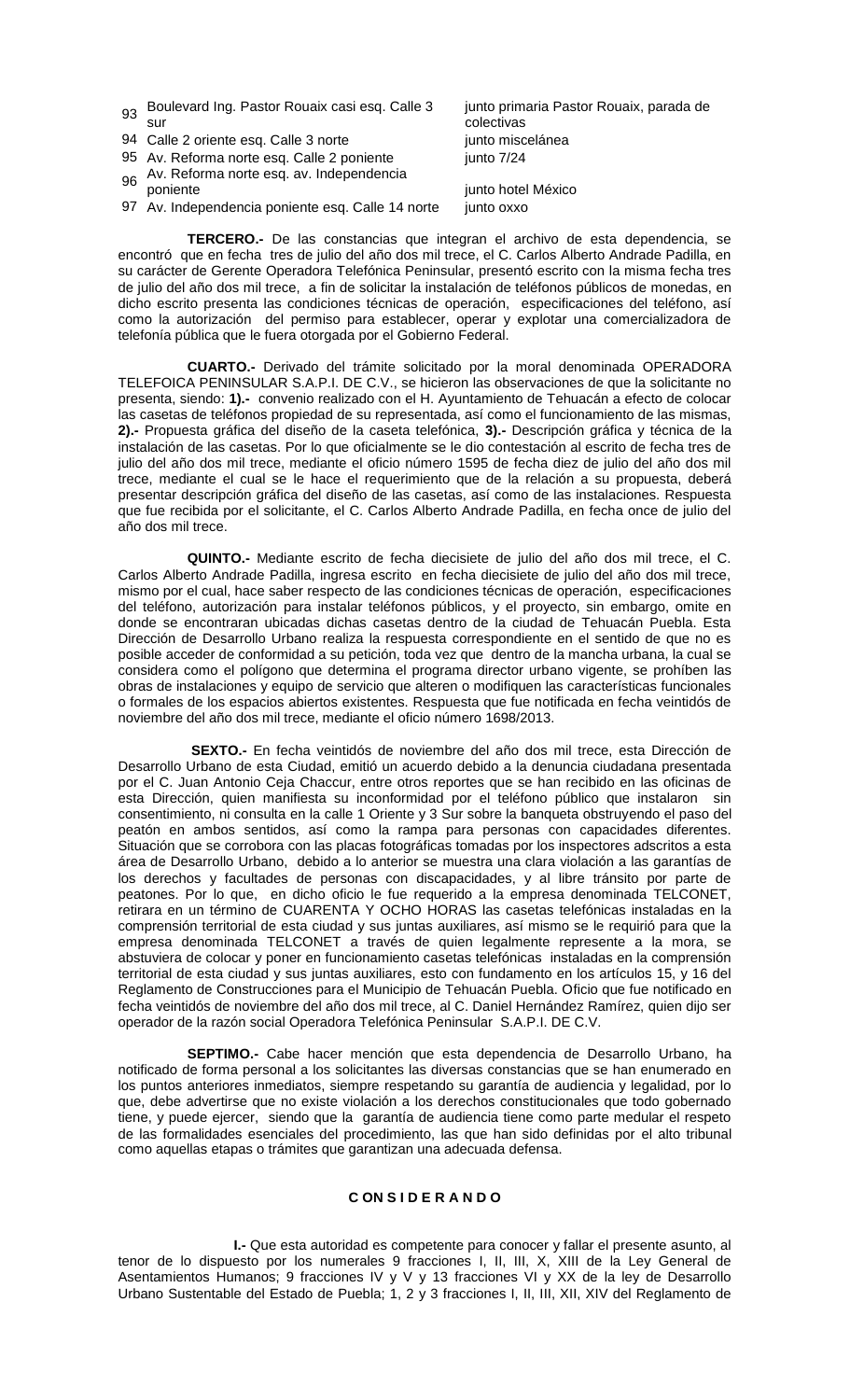Construcciones para el municipio de Tehuacán, Puebla; a virtud de que el inmueble afecto a la causa se encuentra en el territorio de esta municipalidad.

 **II.-** Que en especie se han cumplido con cabalidad las disposiciones contenidas en el numeral 111 del Reglamento de Construcciones de esta ciudad, consignándose los hechos respectivos en las actas de visitas de fecha once de noviembre del año dos mil trece; en tal virtud procede en este momento analizar si en la misma se encuentran contenidos actos de violación a la reglamentación urbana y en caso afirmativo imponer las sanciones que la misma prescribe.

 **III.-** Por lo que dentro de las constancias que integran el presente procedimiento se advierte como hecho generador de la contravención a las disposiciones del reglamento de Construcciones para el Municipio de Tehuacán Puebla, que en efecto, contraviene las disposiciones en cuanto a la ocupación de la vía pública para la colocación de casetas telefónicas en la ciudad de Tehuacán Puebla, así como sus juntas auxiliares, puesto que a la negación del permiso correspondiente, es claro, que se encuentran en contra de la propia determinación de la autoridad municipal, así como, violan en perjuicio del Municipio, lo establecido en los artículos 7, 9 fracción II, 10 fracción VI, 13 Reglamento de Construcciones para el Municipio de Tehuacán Puebla, y en contra de las propias determinaciones establecidas dentro del Programa Director de Desarrollo Urbano vigente en el municipio; puesto que prohíbe la colocación de casetas telefónicas dentro del primer cuadro de la ciudad de Tehuacán Puebla, así como en las colonias de la periferia, y ubicadas dentro de la comprensión de las doce juntas auxiliares.

 **IV.-** Cabe hacer mención que la moral responsable, aún sin tener las autorizaciones correspondientes por parte de esta Autoridad Municipal, y contraviniendo las disposiciones establecidas dentro del programa Director de Desarrollo Urbano del Municipio de Tehuacán Puebla, así como al Reglamento de Construcciones para el Municipio de Tehuacán Puebla, realizo los trabajos de estructura, para la colocación y puesta en funcionamiento de casetas telefónicas propiedad de la moral multicitada, operando claramente en la clandestinidad; siendo la ubicación de las conocidas por parte de esta dirección las ubicadas en los siguientes puntos:

| 1  | Av. Reforma norte antes de esq. calle 6 poniente                                                 | frente comercio de colchones             |
|----|--------------------------------------------------------------------------------------------------|------------------------------------------|
| 2  | Av. Reforma norte esq. 4 oriente                                                                 | frente al parque ecológico               |
| 3  | Calle 6 oriente esq. 1 norte                                                                     | junto oxxo                               |
| 4  | Av. Reforma sur esq. Independencia poniente                                                      | junto almacenes García                   |
| 5  | Calle 3 sur esq. Independencia oriente                                                           | junto zapateria Andrea                   |
| 6  | Av. Independencia oriente esq. calle 3 sur                                                       | junto hotel Iberia                       |
| 7  | Calle 3 oriente                                                                                  | frente puerta del mercado 16 de marzo    |
| 8  | Calle 3 sur esq. calle 3 oriente                                                                 | frente almacenes salvador ceja           |
| 9  | Calle 3 sur antes de esq. calle 1 oriente                                                        | junto el paje                            |
|    | 10 Calle 3 sur esq. calle 1 oriente                                                              | junto zapateria don zapato               |
|    | 11 Calle 3 norte                                                                                 | frente a Electra                         |
|    | 12 Calle 3 norte                                                                                 | banqueta de enfrente a Electra           |
|    | 13 Calle 3 norte                                                                                 | frente a compu-cel                       |
|    | 14 Calle 13 oriente esq. av. Reforma sur                                                         | junto nave maquiladora                   |
| 15 | Av. Héroes de la Independencia casi esq. calle 15                                                |                                          |
|    | oriente                                                                                          | junto área de juegos infantiles          |
| 16 | Av. Héroes de la Independencia esq. calle 13                                                     |                                          |
|    | oriente                                                                                          | junto miscelánea                         |
|    | 17 Av. Héroes de la Indep. esq. Boulevar Ing. Pastor                                             |                                          |
|    | Roaix                                                                                            | junto pizzería                           |
|    | 18 Av. Héroes de la Independencia frente no. 505<br>19 Calle 5 oriente antes de esq. calle 3 sur | antes de farmacia de apoyo               |
|    | 20 Calle 5 oriente esq. calle 3 sur                                                              | junto parisina                           |
|    | 21 Calle 3 sur esq. calle 5 oriente                                                              | banqueta enfrente a parisina             |
|    |                                                                                                  | junto rosticeria Granada                 |
|    | 22 Calle 5 oriente esq. calle Cuauhtemoc                                                         | banqueta enfrente a abarrotera Alatriste |
|    | 23 Calle 3 sur esq. Calle Josefa Ortiz de Dominguez<br>24 Calle 3 sur                            |                                          |
|    | 25 Calle 3 sur                                                                                   | frente a modatelas                       |
|    |                                                                                                  | frente a ferrepat                        |
|    | 26 Calle 3 sur                                                                                   | frente a ta'barato                       |
|    | 27 Calle 3 sur<br>Av. Nacional esq. calle Allende, Santa María                                   | frente a zapateria Ana María             |
| 28 | Coapan                                                                                           |                                          |
|    | 29 Av. José María Morelos y Pavón                                                                | frente 7/24                              |
|    | Av. José María Morelos y Pavón casi esq. Av.                                                     |                                          |
| 30 | Libramiento                                                                                      | frente instituto tecnológico             |
|    | Boulevard Aldama esq. calle 24 sur, col.                                                         |                                          |
| 31 | Venustiano Carranza                                                                              | frente $7/24$                            |
| 32 | Boulevard Aldama esq. calle oriente 2, fracc.                                                    |                                          |
|    | Jardínes de Teh.                                                                                 | frente edif. No. 3600                    |
|    | 33 Av. Nacional, San Lorenzo Teotipilco                                                          | frente campo deportivo (parque "vivir    |
|    |                                                                                                  | mejor")                                  |
|    |                                                                                                  |                                          |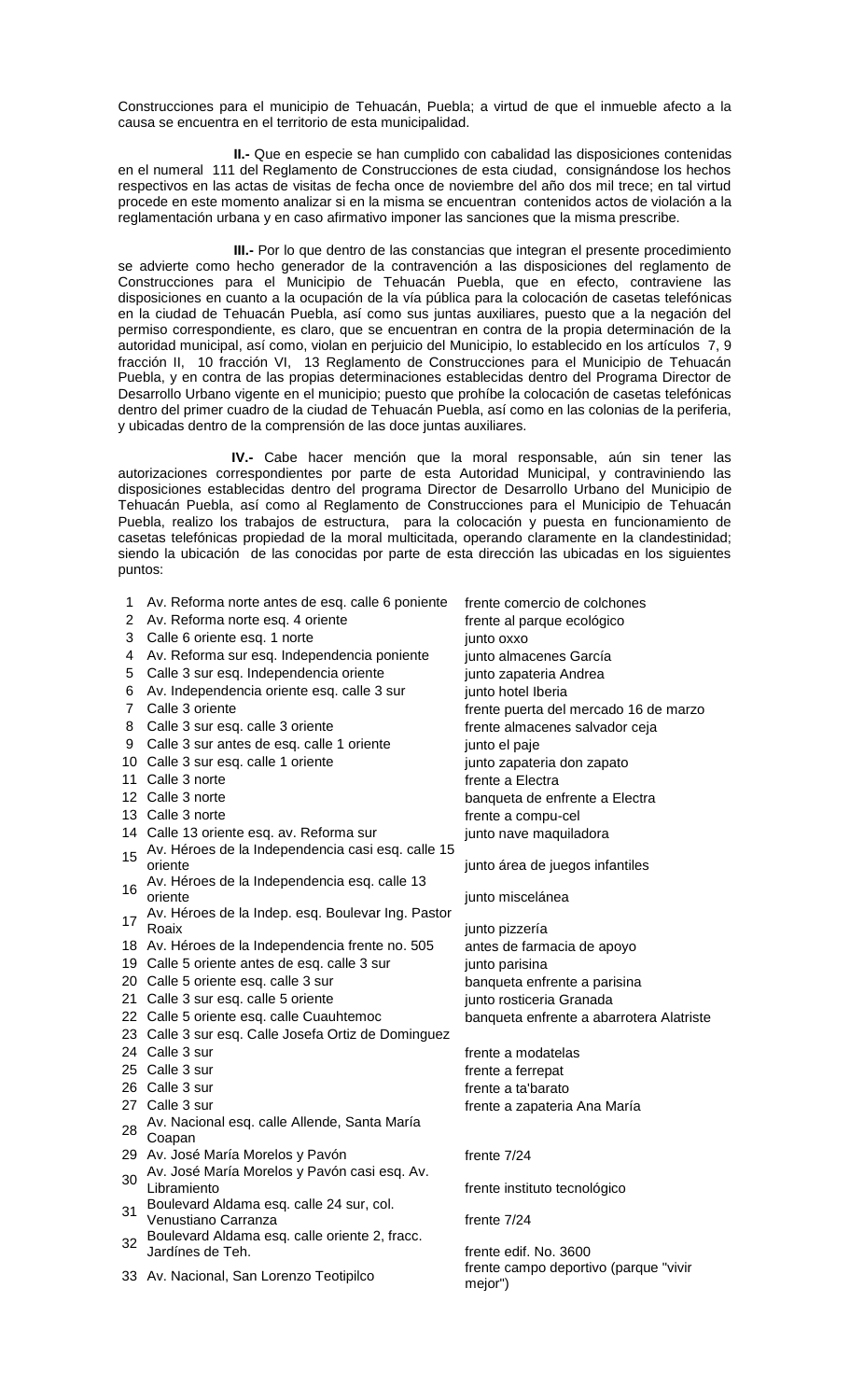34 Av. Nacional, San Lorenzo Teotipilco frente abarrotes casa Vazquez 35 Calle 5 oriente esq. Calle 5 sur junto mini-super 36 Calle 5 oriente frente terminal "AU" 37 Calle 5 oriente frente terminal "AU"<br>38 Calle 5 oriente frente frente terminal San J 39 Calle 5 oriente esq. Calle 7 sur junto a oxxo 40 Calzada Adolfo López Mateos antes de esq. Av.<br>Indep. Pte. http://www.frente.farmacia del ahorro 41 Calle Josefa Ortiz de Dominguez esq. Calle 7 sur 42 Calle 7 oriente casi esq. Calle 3 sur frente primaria Manuel Avila Camacho 43 Calle 3 sur casi esq. 7 oriente junto primaria Manuel Avila Camacho <sup>44</sup> Calle 8 sur casi esq. 7 poniente <sup>45</sup> Av. del Maestro esq. Calle 10 sur casi esq. Prol. 7 46 Prol. 7 poniente esq. Andador 18 sur junto SICOM radio 47 Prol. 7 poniente esq. Andador puerto Vallarta Infonavit el Riego 48 Av. Enrique Mont Solarzano esq. Calle Tlaloc frente mini-super "jose" 49 Av. Baja California esq. Av. Libramiento junto comercio de autopartes "Gonza" <sup>50</sup> Av. Baja California entre calle Nayarit y av. 51 Av. Baja California esq. Calle Coahuila Norte junto cocina económica 52 Av. Baja California esq. Calle Coahuila Sur contra esq. cocina económica 53 Av. Baja California esq. Calle Chihuahua norte junto nave maquiladora 54 Boulevard Aldama esq. Calle poniente 1 Infonavit Jardines de Tehuacán <sup>55</sup> Calle poniente 1 esq. Av. Norte 1 56 Boulevard Aldama esq. Calle el Humilladero junto oxxo <sup>57</sup> Boulevard Aldama esq. Calle Ignacio Ramírez 58 Boulevard Aldama esq. Calle 16 sur junto oxxo 59 Av. Independencia poniente, parada de colectivos frente bodega Aurrera 60 Calle 1 norte esq. Calle 4 oriente junto 7/24 <sup>61</sup> Calle 6 poniente, entre calle 2 y 4 norte 62 Calzada Adolfo López Mateos esq. Calle 22 norte junto mini-super "Leo" <sup>63</sup> Calzada Adolfo López Mateos esq. Plaza Teohuacan <sup>64</sup> Calzada Adolfo López Mateos esq. Plaza el <sup>65</sup> Calzada Adolfo López Mateos esq. Plaza el 66 Carretera federal Pue-Teh. junto Hospital de la mujer 67 Carretera federal Pue-Teh. junto Hospital de la mujer 68 Carretera federal Pue-Teh. junto al CIS <sup>69</sup> Carretera federal Pue-Teh. esq. Calle Emiliano Zapata junto 7/24, San Lorenzo Teotipilco 70 Calle 19 poniente esq. Calle Nuevo León junto Tortillria "el amanecer del sabor" 71 Calle 19 poniente esq. Hospital General parada de colectivos 72 Calle 19 poniente esq. Hospital General junto Hospital General 73 Calle 19 poniente esq. Calle Sonora in italianto base de ruta 6<br>74 Calle Coahuila sur esq. Calle 21 poniente in italianto miscelanea "camaleón" 74 Calle Coahuila sur esq. Calle 21 poniente 75 Calle Coahuila sur esq. Calle 23 poniente junto miscelanea MX 76 Calle 25 poniente casi esq. Calle Carmen Serdan junto cocina económica 77 Calle 25 poniente esq. Calle Francisco I. Madero junto miscelánea 78 Calle 25 poniente esq. Calle laurel international junto miscelanea "Rodríguez" 79 Calle 25 poniente esq. av. Libramiento frente mini-super "Rafita's" 80 Calle 27 poniente esq. Calle 24 sur junto abarrotes "Paty" 81 Calle Cristobal Colon esq. Calle 26 fracc. Santa María 82 Calle Cristobal Colon esq. Calle 22 junto cremeria "Yahir" 83 Calle 22 esq. Calle 24, fracc. Santa María junto cocina económica 84 Calle 22, fracc. Santa María internacional de igunto clinica 9 85 Calle 22 esq. Calle 19 fracc. Santa María 86 Av. José María Morelos y Pavón esq. Calle<br>Allende pte. 87 Calle Gral. I. Zaragoza esq. av. Nacional esq. Calle el Calvario 88 Calle Gral. I. Zaragoza esq. av. Nacional esq. Calle el Calvario 89 Av. José María Morelos y Pavón casi esq. av. contra esquina tecnológico

junto terminal San Juan Ixcaquixtla

junto comercio "Higienicos Desechables "BABY"

Infonavit Venustiano Carranza

junto refaccionaria montes frente salón usos multiples, f-jardines de Tehuacán junto mini-super "la cruz" , fracc. Reforma frente centro escolar Venustiano Carranza

junto banco Santander

junto parada de colectivos

frente 7/24, Santa María Coapan frente centro de salud, Santa María Coapan frente centro de salud, Santa María Coapan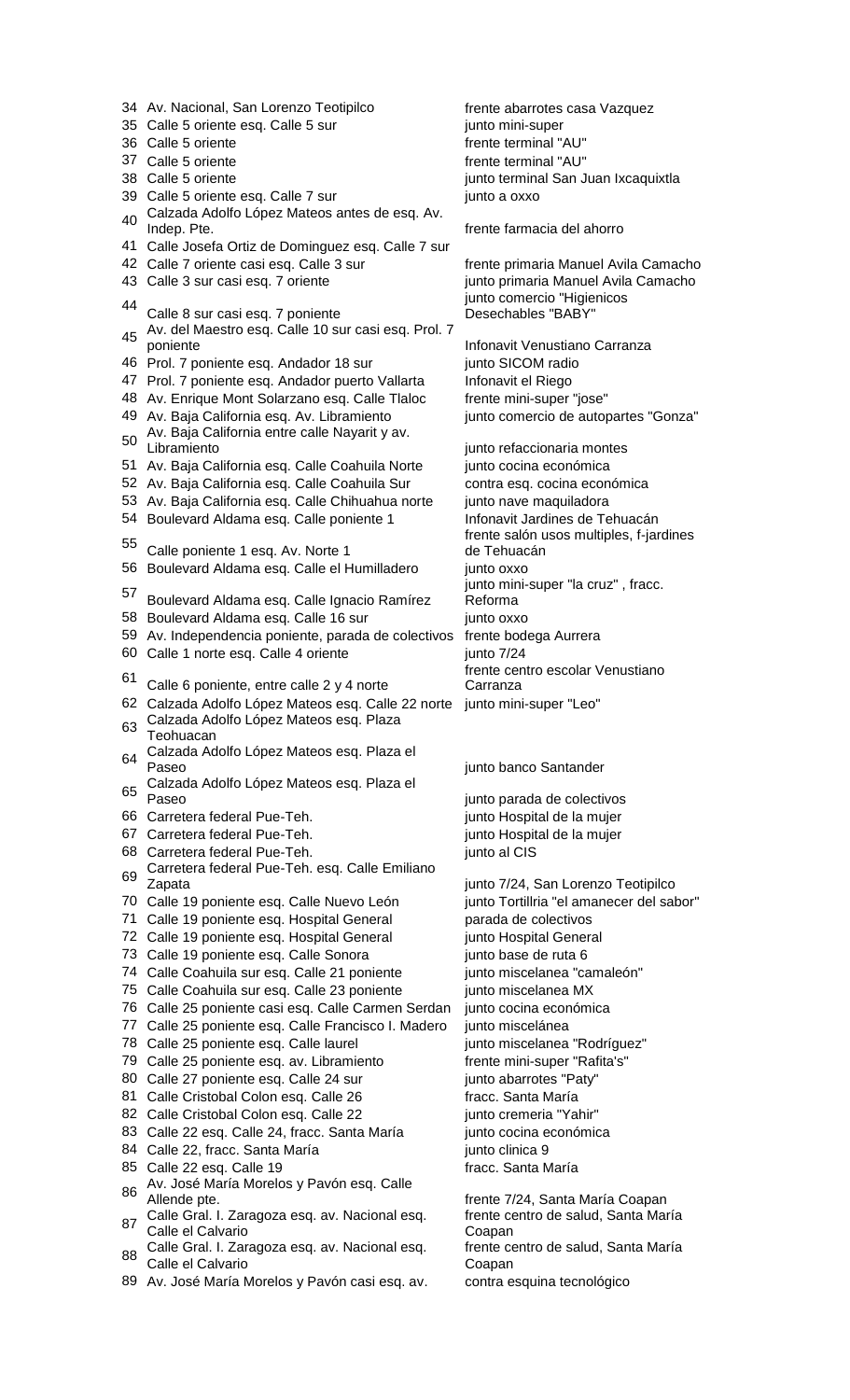Libramiento

<sup>90</sup> Av. José María Morelos y Pavón casi esq. av.

- 91 Calle 13 oriente entre calle 3 sur y Héroes de la<br>Indep.
- 92 Calle 9 oriente esq. Calle 3 sur junto oxxo
- <sup>93</sup> Boulevard Ing. Pastor Rouaix casi esq. Calle 3 sur
- 94 Calle 2 oriente esq. Calle 3 norte junto miscelánea
- 95 Av. Reforma norte esq. Calle 2 poniente iunto 7/24
- 96 Av. Reforma norte esq. av. Independencia<br>poniente
- 97 Av. Independencia poniente esq. Calle 14 norte junto oxxo

junto gasolinera Parque Jardín Guadalupe junto primaria Pastor Rouaix, parada de colectivas junto hotel México

 **V.-** Tal y como se demuestra con las placas fotográficas tomadas en dichos puntos, así mismo, se ha constatado que la moral denominada "OPERADORA TELEFONICA PENINSULAR S.A.P.I. DE C.V.", realizo una masiva colocación de dichas casetas, sin la autorización correspondiente, puesto que si bien es cierto que en algunos puntos puede ser viable su colocación, también cierto es que otras de las ubicaciones, debido a obras nuevas realizadas por el Gobierno del Estado, siendo esta las del primer cuadro de la ciudad, así como áreas en las que por lo angosto de la vialidad no es permisible la colocación de una caseta telefónica o cualquier otro medio que obstruya el paso peatonal, tal y como lo fue en la caseta ubicada en la intersección de la calle uno oriente esquina tres sur de la Colonia Centro, puesto que de la colocación de dicha caseta causo la molestia de la sociedad ya que esta se encontraba colocada dentro del marco que ocupa la rampa peatonal, y que en su mayoría causaba dificultada para el libre tránsito a las personas con capacidades diferentes. Si bien es cierto que la moral en comento, retiro la caseta que se encontraba en la intersección de la calle uno oriente esquina tres sur colonia centro de esta Ciudad, caseta telefónica que causo una queja generalizada por parte de los ciudadanos, no lo exime de la obligación que debió haber observado para la colocación de las multicitadas casetas, puesto que como se ha establecido dentro del considerando cuarto, no tiene autorización expresa por parte de esta dirección para el uso de la vía pública, y por ende, resulta una violación total a las disposiciones establecidas por la norma aplicable.

 **VI.-** Esta autoridad administrativa reconoce que la moral denominada " OPERADORA TELEFONICA PENINSULAR S.A.P.I. DE C.V., ", actúa bajo el permiso para establecer, operar y explotar una comercialización de telefonía pública otorgada por el Gobierno Federal por conducto de la Secretaría de Comunicaciones y Transportes, sin embargo, deben de contar con el permiso del Municipio a través de la dependencia competente, que en este caso lo es la dirección de desarrollo urbano del Municipio de Tehuacán Puebla, puesto que lo que ellos tiene garantizado con el Gobierno Federal sólo es en cuanto a la concesión otorgada para establecer, operar y explotar una comercializadora de telefonía pública que otorga el Gobierna Federal por conducto de la secretaria de \*\*\*\*comunicaciones y transportes, mas no permite el uso de las vialidades que se encuentran bajo el cobijo del Gobierno Municipal, esto con fundamento en los artículos 7, 9 fracción IX, 10 fracción VI, 13 del Reglamento de Construcciones para el municipio de Tehuacán Puebla, así mismo contraviene las especificaciones contempladas dentro de la Ley de Desarrollo Urbano Sustentable para el Estado, 2 fracción XII, 13 fracción XVIII incisos a y b, así como bajo el criterio de la siguiente tesis:

## [TA]; 9a. Época; T.C.C.; S.J.F. y su Gaceta; Tomo XXXI, Abril de 2010; Pág. 2713

## **CASETAS TELEFÓNICAS. LA NORMATIVA QUE ESTABLECE SU REMOCIÓN DE LA VÍA PÚBLICA EN CASO DE AFECTACIÓN O DAÑO EN BIENES DE DOMINIO PÚBLICO O IMAGEN URBANA, O SI NO EXISTE EL PERMISO O AUTORIZACIÓN RESPECTIVA, NO INVADE LA ESFERA COMPETENCIAL DE LA FEDERACIÓN (LEGISLACIÓN DEL ESTADO DE MÉXICO).**

El hecho de que el Congreso del Estado de México, en los artículos [1.1, fracción IV, 1.2, párrafo](javascript:AbrirModal(1))  [primero, 1.4, 1.5, fracción X, 5.1, 5.3, 5.5, 5.6, 5.10, fracciones IX y XXI, 5.63, 5.65, y 5.74 del](javascript:AbrirModal(1))  [Código Administrativo](javascript:AbrirModal(1)) de esa entidad; 1, 2, fracción III, 11, 13, fracción I, 14, fracción I, 15, 16, fracciones [I y III, 21, 22, 23, 27, 44, 72, 73, 74 y 75, de la Ley de Bienes del Estado de México y de](javascript:AbrirModal(2))  [sus Municipios](javascript:AbrirModal(2)) y [153 a 155 del Reglamento del Libro Quinto](javascript:AbrirModal(3)) del citado código, al regular el ordenamiento territorial de los asentamientos humanos y de desarrollo urbano en los centros de población de la entidad, y determinar que el gobernador del Estado y los Ayuntamientos de los Municipios son autoridades competentes para aplicar dicha normativa respecto de los bienes de dominio público de uso común, haya establecido que para evitar daños y afectación de la vía pública o de la imagen urbana, se aplicarán medidas de seguridad como el retiro de materiales e instalaciones, así como la recuperación administrativa cuando quien use o aproveche los mencionados bienes no tenga la concesión, autorización, permiso ni licencia o éstas se hayan extinguido, cancelado, anulado o revocado, sin excluir de su aplicación las casetas telefónicas y las obras necesarias para su instalación, no invade la competencia del Congreso de la Unión para legislar en materia de vías generales de telecomunicación, prevista en los artículos 73, fracción [XVII y 124 de la Constitución Política de los Estados Unidos Mexicanos,](javascript:AbrirModal(4)) por lo que en cumplimiento a los indicados preceptos la autoridad administrativa puede ordenar el retiro de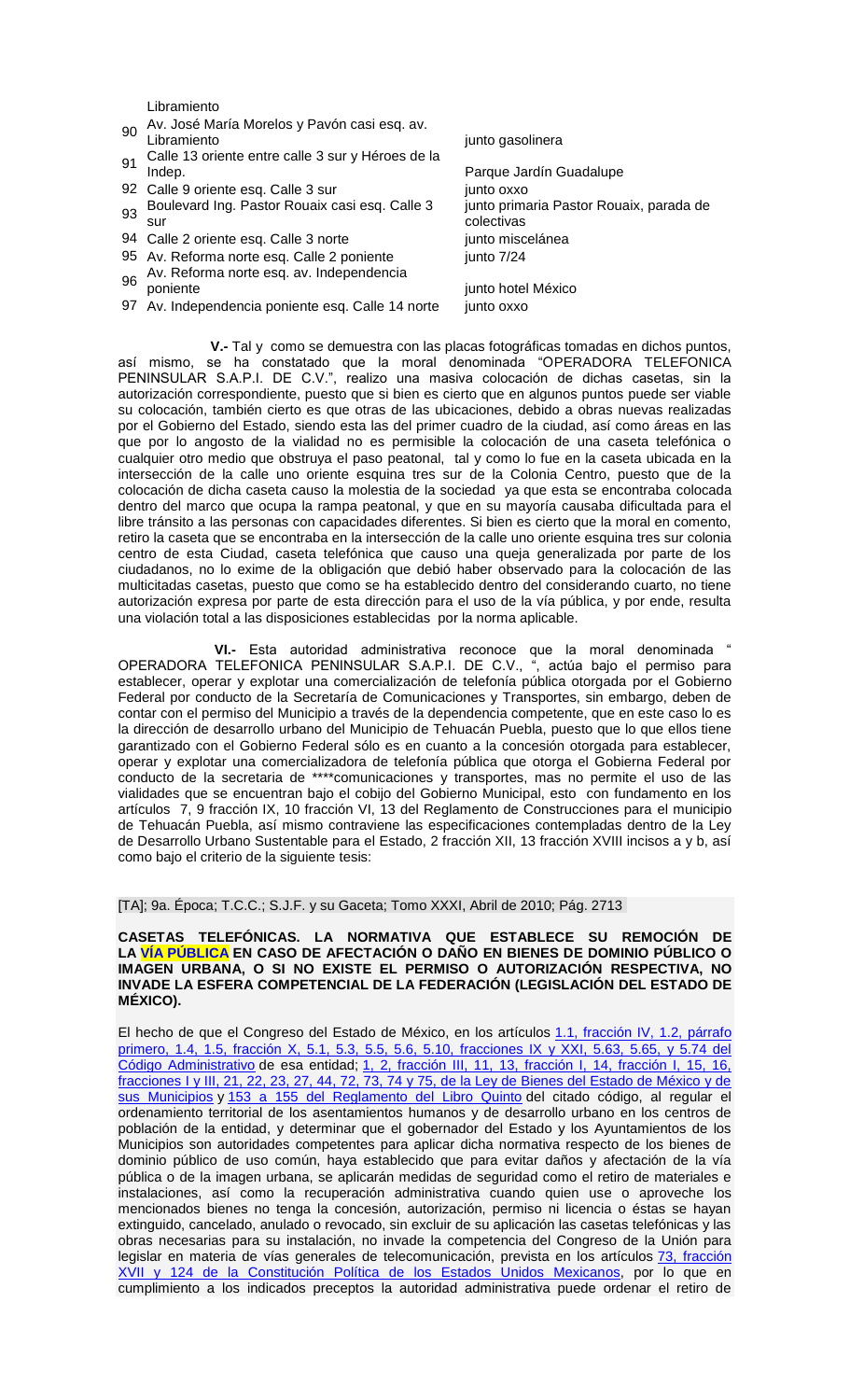casetas telefónicas cuando la empresa propietaria de éstas que ostenta el título de concesión para construir, instalar, mantener, operar y explotar una red de telefonía en todo el territorio nacional no tenga el permiso para instalarlas. Lo anterior es así, porque las disposiciones locales mencionadas no tienen por objeto normar algún aspecto relacionado con las vías generales de comunicación, pues sólo están vinculadas con el control, vigilancia y supervisión de cualquier actividad comercial desarrollada en los bienes de dominio público estatal o municipal.

## **SEGUNDO TRIBUNAL COLEGIADO AUXILIAR CON RESIDENCIA EN NAUCALPAN DE JUAREZ ESTADO DE MEXICO**

Amparo en revisión 436/2009. Teléfonos de México, S.A.B. de C.V. 19 de febrero de 2010. Unanimidad de votos. Ponente: Alfredo Enrique Báez López. Secretario: Manuel Monroy Álvarez

 **VII.-** Por lo que de la inspección realizada por el personal autorizado por esta Dirección, así como de las constancias que integran el expediente de la moral denominada "OPERADORA TELEFONICA PENINSULAR S.A.P.I. DE C.V.", así como de las placas fotográficas tomadas a cada una de las casetas telefónicas colocadas y en algunos casos puestas en funcionamiento, y que la mora multicitada en el cuerpo del presente resolutivo, no espero las ejecución de su solicitud de fecha tres de julio del año dos mil trece, por lo que procedió de manera arbitraria la colocación de casetas telefónicas en toda la ciudad, por lo que se encuentra contraviniendo disposiciones normativas establecidas dentro del Reglamento de Construcción, por ende es procedente la sanción correspondiente y que marca dicho marco normativo; el artículo 16 del reglamento en cita, manifiesta que el que ocupa sin autorización la vía pública para construcciones o instalaciones superficiales, aéreas o subterráneas, está obligado a retirarlas o a demolerlas. Así mismo, el que sin autorización respectiva de la autoridad cause daños a la vía pública o genere residuos en la misma, en caso de incumplimiento lo hará la autoridad a cargo de aquel, independientemente de las sanciones que se apliquen. Por lo que con el acta levantada por esta dirección, así como de las placas fotográficas tomadas en el momento de la diligencia, y sí que exista documental que corrobore la solicitud de construcción y autorización de la construcción por parte de esta dependencia de Desarrollo Urbano,

 **VIII.-** Por lo que con fundamento en el artículo 304 del Reglamento de Construcciones para el Municipio de Tehuacán Puebla, así como lo enunciado dentro del punto anterior inmediato, es procedente que esta Dirección de Desarrollo Urbano del Municipio de Tehuacán Puebla, impone la sanción correspondiente de acuerdo a la infracción cometida por la moral denominada " OPERADORA TELEFONICA PENINSULAR S.A.P.I. DE C.V.", siendo que las sanciones son aplicables a la propietaria de todas y cada una de las casetas señaladas en el considerando cuarto, por ser esta la responsable directa de las mismas, esto en virtud de la manifestación realizada por la propia moral en decir que la Operadora Telefónica Peninsular S. A. P. I. de C. V., opera, administra, da servicio, da mantenimiento preventivo y correctivo a los equipos telefónicos de su propiedad, y siendo que el logotipo de las casetas que se encuentran físicamente en la ciudad y sus doce juntas auxiliares corresponden a las que muestra en su catálogo que fue ingresado por la propia moral, por lo que todas y cada una de las constancias que integran el presente expediente, son pruebas que adquieren el carácter de documentos que se desahogan por su propia y especial naturaleza, así como realizan una presunción a esta autoridad de ser la moral, quien es dueña de los equipos de la casetas telefónicas, así como las responsable directa de su colocación y puesta en funcionamiento, contraviniendo disposiciones establecidas dentro del programa director de desarrollo urbano de esta ciudad, como de las establecidas dentro del Reglamento de Construcciones para el Municipio de Tehuacán Puebla; visto así, porque es quien en responsabilidad civil corresponde al propietario el bien inmueble el responsable del mismo, tanto como en derecho real le corresponda; así como en los frutos que el propio el inmueble al que tenga derecho, por tanto es responsable directa de la realización de la obra, pues es quien determino su construcción sobre la propia vialidad, y en su acto, contravino disposiciones al reglamento correspondiente.

IX.-Por lo que con fundamento en el artículo 78, FRACCIÓN XXXVII de la ley orgánica municipal 1,2 , 3, 7, 9 fracción II , FRACCION VI 13 del reglamento de construcciones para el municipio de Tehuacán Puebla, 16 fracción I, y fracción VI del reglamento para el mejoramiento y protección de la imágen urbana de Tehuacán Puebla; se turna el presente resolutivo al ciudadano Regidor Presidente de la comisión de desarrollo urbano y obras públicas a fin de que por su conducto se sirva exponer al Honorable Cabildo Municipal de esta ciudad para la aprobación o negación de cada uno de los puntos que integran el presente resolutivo.

Por lo anteriormente expuesto y es de resolverse y se

## **R E S U E L V E**

**PRIMERO.-** Esta autoridad fue competente para conocer y fallar en el presente asunto, esto en términos de los artículos 14, 16 Y 105 de la constitución política de los estados unidos mexicanos1, 2, 3, 15, 16, 41, 304 del Reglamento de Construcciones para el Municipio de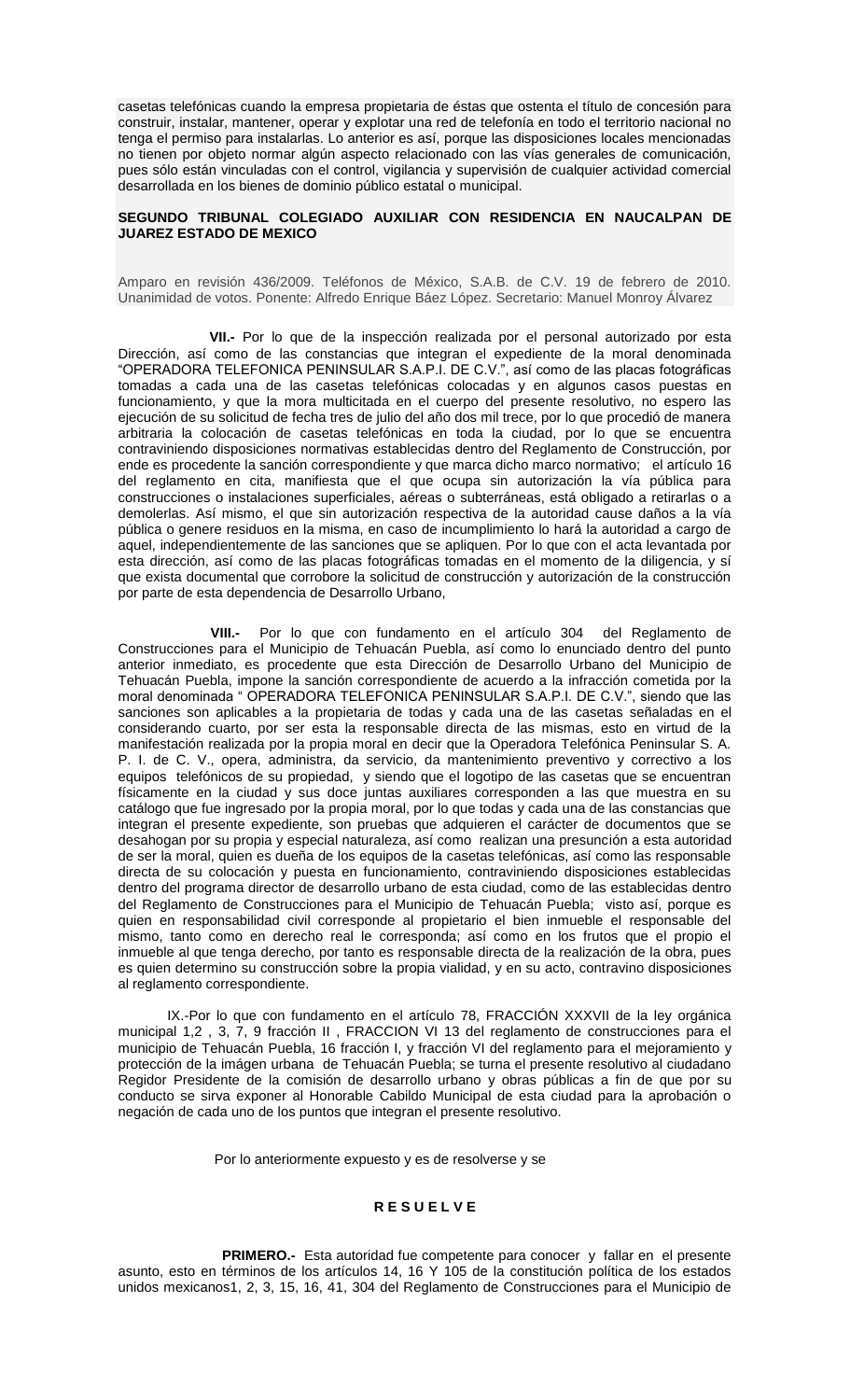Tehuacán Puebla; 104 y 115 de la Constitución Política para el Estado Libre y Soberano de Puebla, artículo 199 Fracción VII de la Ley Orgánica Municipal.

 **SEGUNDO.-** Se le **REQUIERE a** la empresa denominada OPERADORA TELEFÓNICA PENINSULAR S. A. P. I. DE C. V., por conducto de quien legalmente lo represente y/o quien resulte responsable y/o propietario de la moral, que por la contravención a lo establecido por los artículos 1, 2, 3, artículos 7, 10 fracción VI, 9 fracción II, 13 del Reglamento de Construcciones para el Municipio de Tehuacán Puebla, 1, 9 fracción IV, 13 fracción XVIII incisos a), b), de la Ley de Desarrollo Urbano del Estado de Puebla; 1, 4, del Reglamento de Tránsito para el Municipio de Tehuacán Puebla, 16 fracción I y VI del Reglamento para el Mejoramiento y Protección de la Imagen Urbana de Tehuacán Puebla, **RETIRE en un término de TRES DIAS HABILES las CASETAS TELEFONICAS instaladas y enunciadas en el considerando IV del presente resolutivo**, el retiro es procedente conforme lo marca los artículos 15, 16 del Reglamento de Construcciones para el Municipio de Tehuacán Puebla. Apercibido que de no realizar el retiro en el de los bienes propiedad de su representada, esta autoridad procederá al retiro de dicho mobiliario, y se enviará a la Dirección de Seguridad Pública Municipal a fin de que queden bajo el resguardo de esa Dirección, y la moral propietaria de dichos bienes pueda realizar previa gestiones administrativas y acreditar la propiedad la solicitud de devolución ante la Secretaría del Ayuntamiento.

 **TERCERO.-** Se le REQUIERE a la empresa denominada "OPERADORA TELEFÓNICA PENINSULAR S. A. P. I. DE C. V." a través de quien legalmente lo represente y/o quien resulte responsable y/o propietario de la moral, que por la contravención a lo establecido por los artículos 1, 2, 3, artículos 7, 9 fracción II, 10 fracción VI, 13 del Reglamento de Construcciones para el Municipio de Tehuacán Puebla, 1, 9 fracción IV, 13 fracción XVIII incisos a), b), de la Ley de Desarrollo Urbano del Estado de Puebla; 1, 4, del Reglamento de Tránsito para el Municipio de Tehuacán Puebla, 16 fracción I y VI del Reglamento para el Mejoramiento y Protección de la Imagen Urbana de Tehuacán Puebla, SE ABSTENGA DE COLOCAR Y PONER EN FUNCIONAMIENTO CASETAS TELEFONICAS instalada en la comprensión territorial de esta Ciudad y sus juntas auxiliares, el retiro es procedente conforme lo marca los artículos 15, 16 del Reglamento de Construcciones para el Municipio de Tehuacán Puebla.

 **CUARTO.-** Se le impone a la empresa denominada "OPERADORA TELEFÓNICA PENINSULAR S. A. P. I. DE C. V.", una multa equivalente a 100 días de salario mínimo vigente en la región, esto por contravenir lo estipulado en los artículos 7, 9 fracción II, 10 fracción VI, 13 del Reglamento de Construcciones para el Municipio de Tehuacán Puebla, 1, 9 fracción IV, 13 fracción XVIII incisos a), b), de la Ley de Desarrollo Urbano del Estado de Puebla; 16 fracción I y VI del Reglamento para el Mejoramiento y Protección de la Imagen Urbana de Tehuacán Puebla; por lo que se deberá girar las instrucciones así como las constancias necesarias para que el ciudadano Tesorero Municipal de esta ciudad inicie el procedimiento respectivo a fin de coaccionar el pago correspondiente esto con fundamento de los artículos 15 y 91 del código fiscal municipal.

 **QUINTO**.- Que en término 16 del Reglamento de Construcciones para el Municipio de Tehuacán Puebla, se le REQUIERE a la empresa denominada OPERADORA TELEFÓNICA PENINSULAR S. A. P. I. DE C. V., repare la vía pública dañada y la deje en el estado de uso y conservación que tenía hasta antes de la colocación de la caseta telefónica de su propiedad.

 **SEXTO**.- Por lo que con fundamento en el artículo 78, FRACCIÓN XXXVII de la ley orgánica municipal 1, 2 , 3, 7, 9 fracción II , FRACCION VI, XIII del reglamento de construcciones para el municipio de Tehuacán Puebla, 16 fracción I, y fracción VI del reglamento para el mejoramiento y protección de la imagen urbana de Tehuacán Puebla; se turna el presente resolutivo al ciudadano Regidor Presidente de la comisión de desarrollo urbano y obras públicas a fin de que por su conducto se sirva exponer al Honorable Cabildo Municipal de esta ciudad para la aprobación o negación de cada uno de los puntos que integran el presente resolutivo.

 Así lo proveyó y firmo la C. Directora de Desarrollo Urbano del Municipio de Tehuacán Puebla. - - - - - - - -

**Vo. Bo. SECRETARIO DE DESARROLLO URBANO, DIRECTORA DE DESARROLLO OBRAS PUBLICAS, MEDIO AMBIENTE Y ECOLOGIA.** C.C.P. - ARCHIVO. **MCL** 

### **\_\_\_\_\_\_\_\_\_\_\_\_\_\_\_\_\_\_\_\_\_\_\_\_\_\_\_\_\_\_ \_\_\_\_\_\_\_\_\_\_\_\_\_\_\_\_\_\_\_\_\_\_\_\_\_\_\_\_\_\_\_ ARQ. ALFREDO ARREOLA FLORES LIC. MARISOL BARNARD MARTINEZ**

POR LO EXPUESTO EN LOS CONSIDERANDOS QUE ANTECEDEN Y EN USO DE LAS FACULTADES CONFERIDAS SE PROPONE A CONSIDERACIÓN DE ESTE CUERPO COLEGIADO EL SIGUIENTE: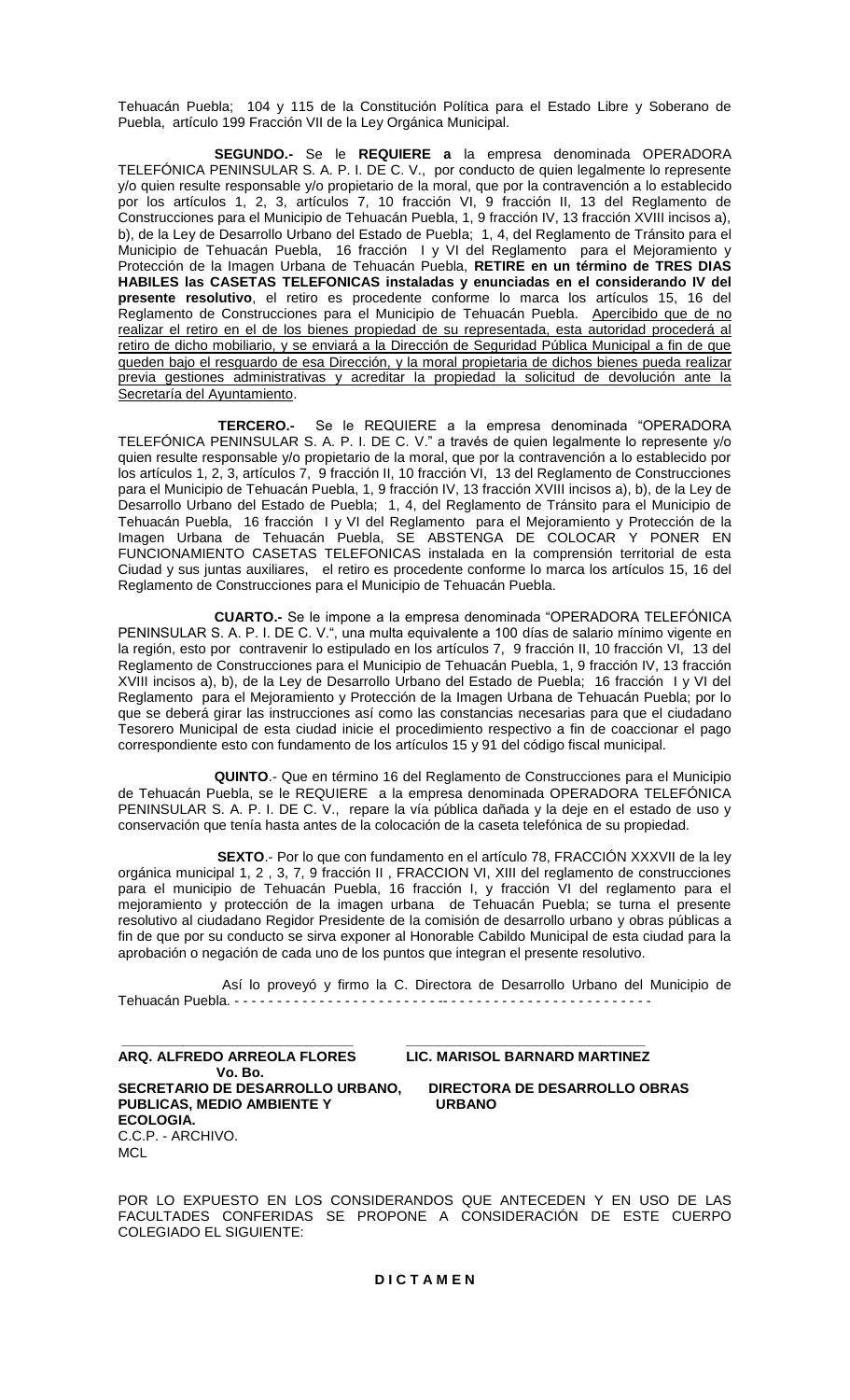**UNICO.-** SE APRUEBE POR ESTE HONORABLE CABILDO EL PROYECTO DE LA RESOLUCIÓN ADMINISTRATIVA NO. 93/2013, RADICADO EN LA DIRECCIÓN DE DESARROLLO URBANO, RELATIVO A LAS VISITAS DE INSPECCIÓN CONSIGNADAS EN LAS ACTAS IDENTIFICADAS CON LOS NÚMEROS DE FOLIO, 02295-D, 02296-D, 02298-D, 02299, 02301-D, 02304-D, 02305-D. TAL Y COMO FUE EMITIDA EN PLENITUD DE JURISDICCIÓN POR LA DIRECTORA DE DESARROLLO URBANO DE ESTE H. AYUNTAMIENTO DE TEHUACÁN PUEBLA, EN SUS TÉRMINOS Y ALCANCES, TAL Y COMO CONSTA DE SU TRASCRIPCIÓN EN EL PRESENTE INSTRUMENTO.- ATENTAMENTE.- SUFRAGIO EFECTIVO. NO REELECCION.- TEHUACAN PUEBLA, A 16 DE DICIEMBRE DEL DOS MIL TRECE.- LA COMISIÓN DE DESARROLLO URBANO Y OBRAS PÚBLICAS DE ESTE H. AYUNTAMIENTO DE TEHUACÁN PUEBLA.- **CARLOS ARENAS GUTIERREZ.- PRESIDENTE.- GABRIELA BRINGAS DELGADO.- MIEMBRO.- GRETA GARCIA SALAZAR.- MIEMBRO.- FIRMAS ILEGIBLES".**

SEÑOR PRESIDENTE MUNICIPAL, REGIDORES Y SINDICO MUNICIPAL, EN VOTACIÓN SE LES CONSULTA SI SE APRUEBA LA PROPUESTA PRESENTADA EN CUESTIÓN, LOS QUE ESTÉN POR LA AFIRMATIVA SÍRVANSE MANIFESTARLO LEVANTANDO LA MANO.

HABIÉNDOSE ANALIZADO AMPLIAMENTE EL CONTENIDO DEL DICTAMEN DE REFERENCIA, POR MAYORÍA CON 13 VOTOS A FAVOR POR PARTE DE LOS INTEGRANTES DEL HONORABLE CABILDO, SE DETERMINA EL SIGUIENTE:

# **A C U E R D O**

**ÚNICO.-** SE APRUEBA POR ESTE HONORABLE CABILDO EL PROYECTO DE LA RESOLUCIÓN ADMINISTRATIVA NO. 93/2013, RADICADO EN LA DIRECCIÓN DE DESARROLLO URBANO, RELATIVO A LAS VISITAS DE INSPECCIÓN CONSIGNADAS EN LAS ACTAS IDENTIFICADAS CON LOS NÚMEROS DE FOLIO, 02295-D, 02296-D, 02298-D, 02299, 02301-D, 02304-D, 02305-D. TAL Y COMO FUE EMITIDA EN PLENITUD DE JURISDICCIÓN POR LA DIRECTORA DE DESARROLLO URBANO DE ESTE H. AYUNTAMIENTO DE TEHUACÁN PUEBLA, EN SUS TÉRMINOS Y ALCANCES, TAL Y COMO CONSTA DE SU TRASCRIPCIÓN EN EL PRESENTE INSTRUMENTO.

LO ANTERIOR CON FUNDAMENTO EN LOS DISPOSITIVOS LEGALES INVOCADOS EN EL DICTAMEN DE REFERENCIA.

**COMISIÓN DE SEGURIDAD Y ASISTENCIA PÚBLICA Y ACTIVIDADES CULTURALES Y SOCIALES. ANÁLISIS, DISCUSIÓN Y EN SU CASO APROBACIÓN DEL DICTAMEN QUE VERSA SOBRE LA APROBACIÓN DEL PROGRAMA PARA EL ACCESO DE UNA VIDA LIBRE DE VIOLENCIA CONTRA LAS MUJERES EN EL MUNICIPIO DE TEHUACÁN, CON EL TEMA PROGRAMA PARA LA ATENCIÓN, SANCIÓN Y ERRADICACIÓN DE LA VIOLENCIA CONTRA LA MUJER.** 

SEÑORA REGIDORA TIENE USTED EL USO DE LA PALABRA.

LA REGIDORA LAURA DEL ROSARIO WUOTTO DIAZ CEBALLOS, PROCEDE A DAR LECTURA AL DICTAMEN CORRESPONDIENTE, MISMO QUE A LA LETRA DICE:

# **"… HONORABLE CABILDO:**

LOS QUE SUSCRIBEN, LAURA DEL ROSARIO WUOTTO DIAZ CEBALLOS, MANUEL JIMENEZ LOPEZ, GABRIELA BRINGAS DELGADO, PRESIDENTE Y MIEMBROS RESPECTIVAMENTE DE LA COMISIÓN DE SEGURIDAD Y ASISTENCIA PUBLICA Y ACTIVIDADES CULTURALES Y SOCIALES, DEL HONORABLE AYUNTAMIENTO DEL MUNICIPIO DE TEHUACAN, PUEBLA, DE CONFORMIDAD CON LO PRECEPTUADO POR EL ARTICULO 92 FRACCIONES III, IV Y V DE LA LEY ORGÁNICA MUNICIPAL, SOMETEMOS A ESTE HONORABLE ÓRGANO COLEGIADO PARA SU ANALISIS, DISCUSION Y EN SU CASO APROBACION DEL DICTAMEN QUE VERSA SOBRE LA APROBACION DEL PROGRAMA PARA EL ACCESO DE UNA VIDA LIBRE DE VIOLENCIA CONTRA LAS MUJERES EN EL MUNICIPIO DE TEHUACAN PUEBLA, CON EL TEMA PROGRAMA PARA LA ATENCION, SANCION Y ERRADICACION DE LA VIOLENCIA CONTRA LA MUJER., LO ANTERIOR CON FUNDAMENTO EN LOS SIGUIENTES:

## **CONSIDERANDO**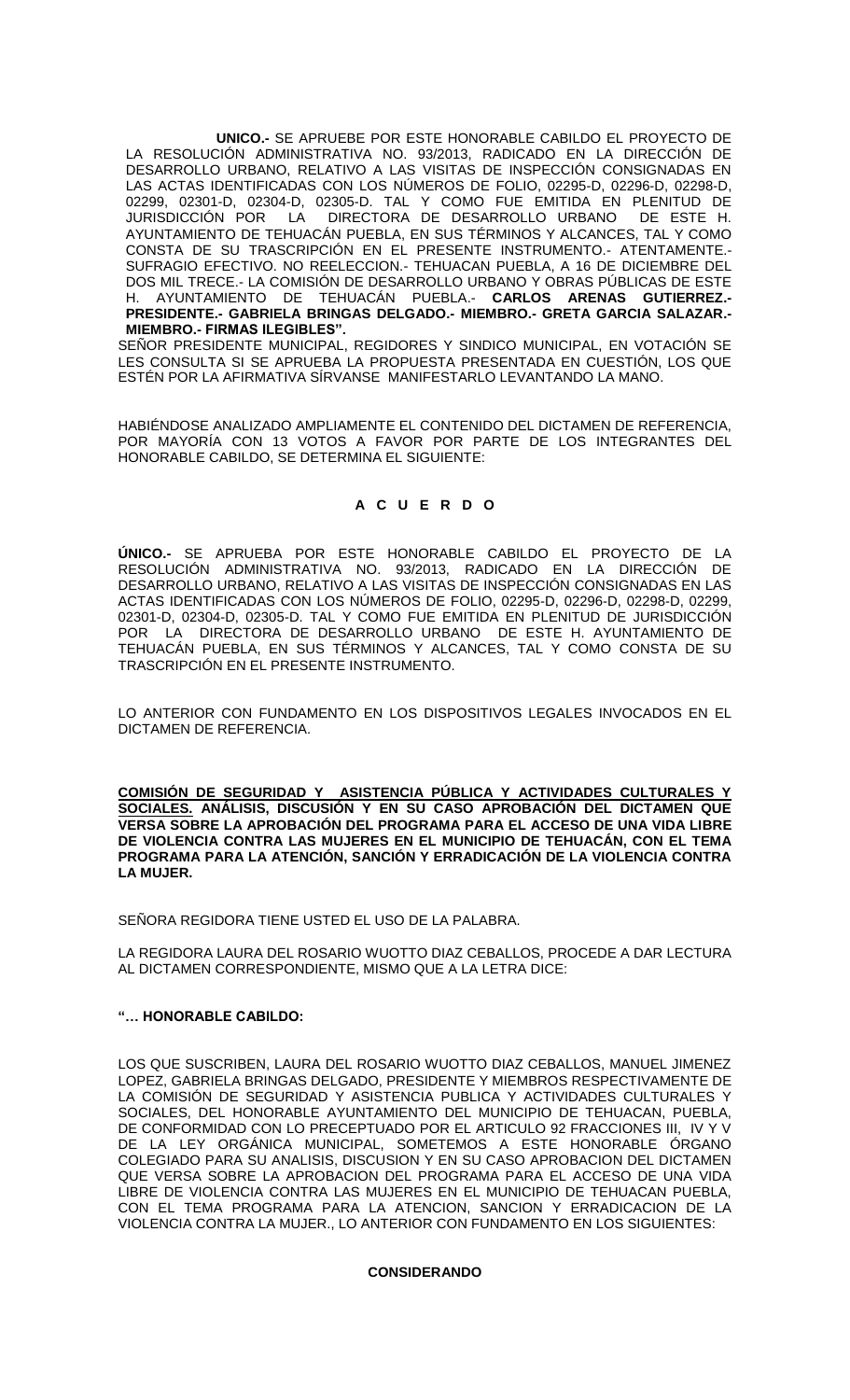**I.-** QUE EL PÁRRAFO PRIMERO DE LA FRACCIÓN II DEL ARTÍCULO 115 DE LA CONSTITUCIÓN POLÍTICA DE LOS ESTADOS UNIDOS MEXICANOS, DETERMINA QUE LOS AYUNTAMIENTOS TENDRÁN FACULTADES PARA APROBAR, DE ACUERDO CON LAS LEYES EN MATERIA MUNICIPAL QUE DEBERÁN EXPEDIR LAS LEGISLATURAS DE LOS ESTADOS, LOS BANDOS DE POLICÍA Y GOBIERNO, LOS REGLAMENTOS, CIRCULARES DISPOSICIONES ADMINISTRATIVAS DE OBSERVANCIA GENERAL DENTRO DE SUS RESPECTIVAS JURISDICCIONES, QUE ORGANICEN LA ADMINISTRACIÓN PÚBLICA MUNICIPAL, REGULEN LAS MATERIAS, PROCEDIMIENTOS, FUNCIONES Y SERVICIOS PÚBLICOS DE SU COMPETENCIA Y ASEGUREN LA PARTICIPACIÓN CIUDADANA Y VECINAL; MISMA DISPOSICIÓN QUE ES TRASLADADA A LA FRACCIÓN III DEL ARTÍCULO 105 DE LA CONSTITUCIÓN POLÍTICA DEL ESTADO LIBRE Y SOBERANO DE PUEBLA;

**II.-** QUE EL ARTÍCULO 76 PRIMER PÁRRAFO DE LA LEY ORGÁNICA MUNICIPAL DETERMINA QUE EL AYUNTAMIENTO SESIONARÁ VÁLIDAMENTE CON LA ASISTENCIA DE LA MAYORÍA DE SUS MIEMBROS Y DEL SECRETARIO DEL AYUNTAMIENTO O LA PERSONA QUE LEGALMENTE LO SUSTITUYA;

**III.-** QUE EL ARTÍCULO 77 DE LA MISMA LEY EN CITA DETERMINA QUE LOS ACUERDOS DE LOS AYUNTAMIENTOS SE TOMARÁN POR MAYORÍA DE VOTOS DEL PRESIDENTE MUNICIPAL, REGIDORES Y SÍNDICO, Y EN CASO DE EMPATE, EL PRESIDENTE MUNICIPAL TENDRÁ VOTO DE CALIDAD;

**IV.-** QUE LA FRACCIÓN III DEL ARTÍCULO 78 DE LA LEY ORGÁNICA MUNICIPAL INDICA QUE SON ATRIBUCIONES DE LOS AYUNTAMIENTOS APROBAR SU ORGANIZACIÓN Y DIVISIÓN ADMINISTRATIVAS, DE ACUERDO CON LAS NECESIDADES DEL MUNICIPIO.

**V.-** QUE LA FRACCIÓN XVIII DEL ARTÍCULO 78 DE LA LEY ORGÁNICA MUNICIPAL DETERMINA EN SU PARTE CONDUCENTE QUE SON ATRIBUCIONES DE LOS AYUNTAMIENTOS EL DE PROMOVER CUANTO SE ESTIME CONVENIENTE PARA EL PROGRESO ECONÓMICO, SOCIAL Y CULTURAL DEL MUNICIPIO.

**VI.-** QUE EL INSTITUTO MUNICIPAL DE LA MUJER PARTICIPA EN EL PROYECTO DEL FORTALECIMIENTO A LA TRANSVERSALIDAD DE LA PERSPECTIVA DE GÉNERO, PARA EL EJERCICIO FISCAL 2013, CON EL PROGRAMA PARA EL ACCESO DE UNA VIDA LIBRE DE VIOLENCIA CONTRA LAS MUJERES EN ESTE MUNICIPIO, EL CUAL SE JUSTIFICA YA QUE LA VIOLENCIA CONTRA LA MUJER AÚN ES UN FENÓMENO INVISIVILIZADO PARA MUCHOS, INCLUSO SE TIENDE A NATURALIZAR, TANTO QUE PASA A SER VISTO COMO UNA CONSECUENCIA EXTREMA DE LA VIOLENCIA INTRAFAMILIAR, EXCLUYENDO TODOS AQUELLOS ASPECTOS SOCIOCULTURALES QUE HACEN DE LA VIOLENCIA UN FENÓMENO MULTIDIMENSIONAL. LA IMPLEMENTACIÓN DE ESTE PROGRAMA NOS PERMITIRÁ ELABORAR ACCIONES ADECUADAS QUE PERMITAN LA PREVENCIÓN Y ERRADICACIÓN DEL FENÓMENO QUE ATENTA CON EL DERECHO DE LA VIDA CONTRA LA MUJER, A TRAVÉS DE POLÍTICAS PUBLICAS, DESTINADAS A PREVENIR, A ATENDER, INVESTIGAR, SANCIONAR Y ERRADICAR LOS DIFERENTES TIPOS DE VIOLENCIA.

**VII.-** ESTE PROYECTO TIENE COMO OBJETIVOS:

EL IMPLEMENTAR PROGRAMAS DE DESARROLLO AVALADOS POR EL MUNICIPIO Y QUE SEAN EJECUTADOS POR EL INSTITUTO MUNICIPAL DE LA MUJER, QUE CONTRIBUYAN A LA PREVENCIÓN Y ERRADICACIÓN DE LA VIOLENCIA DE GÉNERO A TRAVÉS DE UN PROGRAMA ESTABLECIDO PARA LA PREVENCIÓN, ATENCIÓN Y SANCIÓN DE LA VIOLENCIA DE GÉNERO.

POR LO ANTERIORMENTE EXPUESTO Y CON FUNDAMENTO EN LAS CONSIDERACIONES DE HECHO Y DE DERECHO ANTES CITADAS, SOMETEMOS A ESTE HONORABLE CUERPO EDILICIO EL SIGUIENTE:

#### **DICTAMEN**

**ÚNICO.-** QUE ESTE HONORABLE CABILDO TENGA A BIEN APROBAR EL PROGRAMA PARA LA ATENCIÓN, SANCIÓN Y ERRADICACIÓN DE LA VIOLENCIA CONTRA LA MUJER, MISMO QUE CORRE ANEXO AL PRESENTE DICTAMEN, Y QUE SE TIENE POR REPRODUCIDO COMO SI A LA LETRA SE INSERTASE.- ATENTAMENTE.- "TEHUACÁN, COMPROMETIDOS CONTIGO".- A 16 DE DICIEMBRE DEL 2013.- **COMISIÓN DE SEGURIDAD Y ASISTENCIA PÚBLICA Y ACTIVIDADES CULTURALES Y SOCIALES.-** LAURA DEL ROSARIO WUOTTO DIAZ CEBALLOS.- PRESIDENTE.- MANUEL MARCELINO JIMENEZ LOPEZ.- MIEMBRO.- GABRIELA BRINGAS DELGADO.- MIEMBRO.- FIRMAS ILEGIBLES".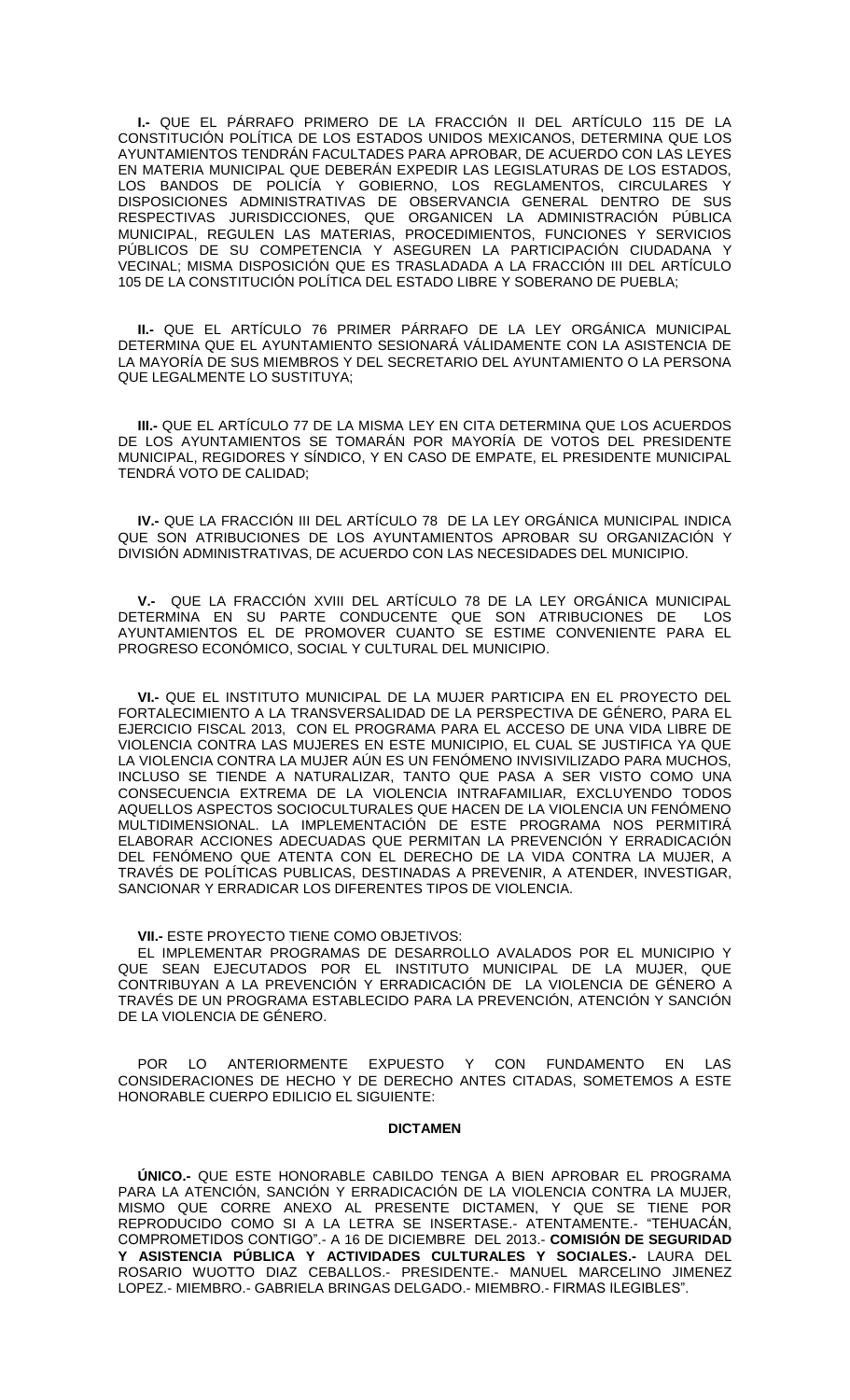SEÑOR PRESIDENTE MUNICIPAL, REGIDORES Y SINDICO MUNICIPAL, EN VOTACIÓN SE LES CONSULTA SI SE APRUEBA LA PROPUESTA PRESENTADA EN CUESTIÓN, LOS QUE ESTÉN POR LA AFIRMATIVA SÍRVANSE MANIFESTARLO LEVANTANDO LA MANO.

HABIÉNDOSE ANALIZADO AMPLIAMENTE EL CONTENIDO DEL DICTAMEN DE REFERENCIA, POR MAYORÍA CON 13 VOTOS A FAVOR POR PARTE DE LOS INTEGRANTES DEL HONORABLE CABILDO, SE DETERMINA EL SIGUIENTE:

# **A C U E R D O**

**ÚNICO.-** ESTE HONORABLE CABILDO TIENE A BIEN APROBAR EL **PROGRAMA PARA LA ATENCIÓN, SANCIÓN Y ERRADICACIÓN DE LA VIOLENCIA CONTRA LA MUJER,** MISMO QUE CORRE ANEXO AL PRESENTE DICTAMEN, Y QUE SE TIENE POR REPRODUCIDO COMO SI A LA LETRA SE INSERTASE.

LO ANTERIOR CON FUNDAMENTO EN LOS DISPOSITIVOS LEGALES INVOCADOS EN EL DICTAMEN DE REFERENCIA.

NO HABIENDO ASUNTO QUE TRATAR SE DA POR TERMINADA LA PRESENTE SESIÓN DE CABILDO, SIENDO LAS DIEZ HORAS CON QUINCE MINUTOS DEL DÍA DIECISIETE DE DICIEMBRE DEL AÑO DOS MIL TRECE, PROCEDIENDOSE A LEVANTAR LA PRESENTE ACTA QUE FIRMAN LOS QUE EN ELLA INTERVINIERON.- DOY FE:--

# **SECRETARIO DEL H. AYUNTAMIENTO**

**C. JOSÉ ORLANDO CUALLO CINTA.**

| <b>C. ELISEO LEZAMA PRIETO</b>                                               |  |
|------------------------------------------------------------------------------|--|
| <b>C. HUGO RUBEN BOLAÑOS CABRERA</b>                                         |  |
| <b>C. GABRIELA BRINGAS DELGADO</b>                                           |  |
| <b>C. CARLOS ARENAS GUTIERREZ</b>                                            |  |
| <b>C. GRETA GARCIA SALAZAR</b><br><b>C. CLOTILDE EFREN JUVENCIO PASTRANA</b> |  |
| C. MANUEL MARCELINO JIMENEZ LOPEZ                                            |  |
| C. LAURA DEL ROSARIO WUOTTO DIAZ CEBALLOS                                    |  |